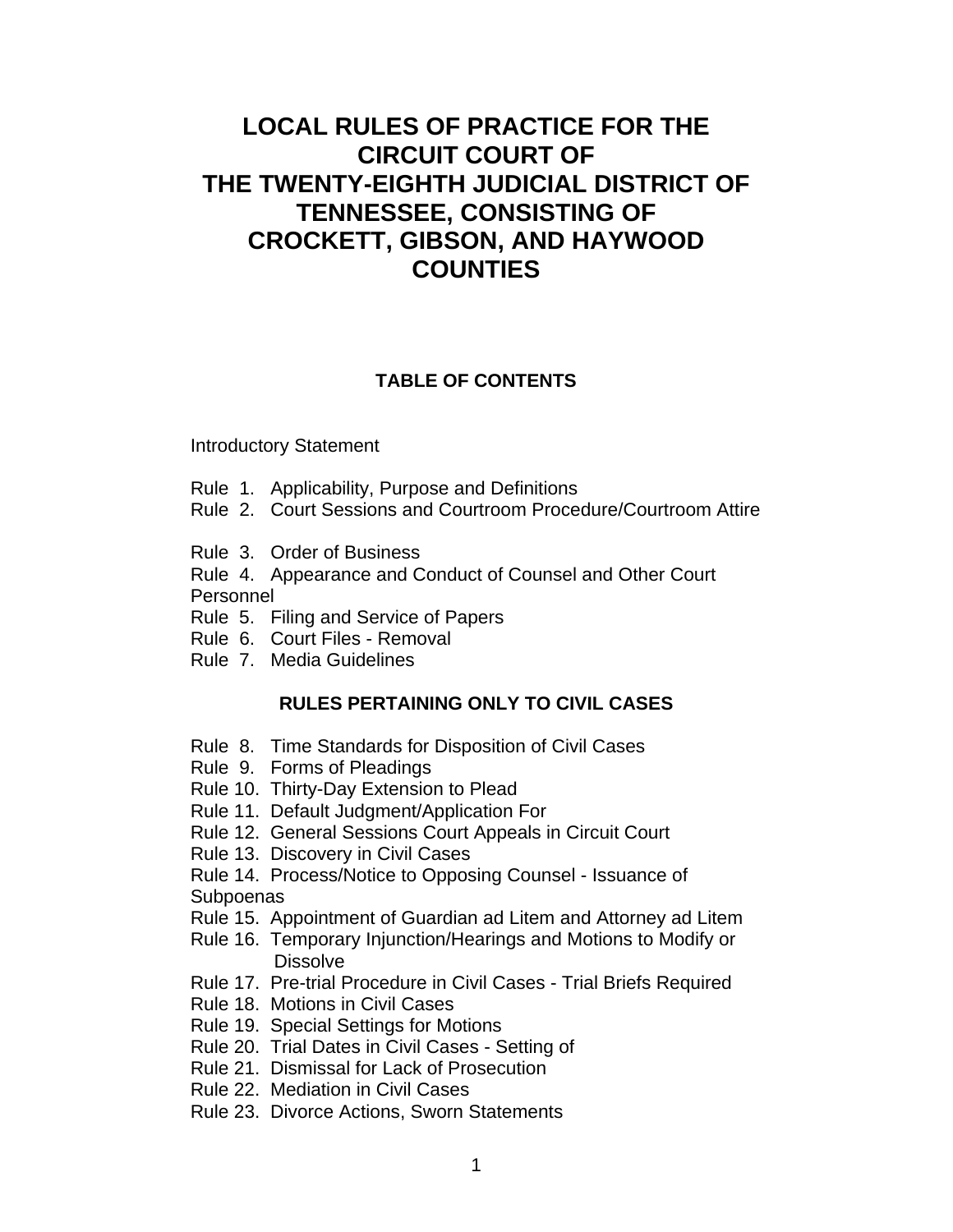- Rule 24. Orders and Judgments
- Rule 25. Jury Trials Notice of Demand in Civil Cases
- Rule 26. Arguments and Briefs in Civil Cases
- Rule 27. Motions for New Trial in Civil Cases
- Rule 28. Investment of Funds per Court Order
- Rule 29. Continuances in Civil Cases
- Rule 30. Subpoenas in Civil Cases
- Rule 31. Settlement of Civil Cases Notification of Judge, Calling off Jury
- Rule 32. Alternative Dispute Resolution

# **RULES PERTAINING ONLY TO CRIMINAL CASES**

- Rule 33. Extraordinary Interlocutory Relief in Criminal Cases
- Rule 34. Discovery in Criminal Cases
- Rule 35. Subpoenas in Criminal Cases
- Rule 36. Motions in Criminal Cases
- Rule 37. Filing and Setting of Motions
- Rule 38. Diversion and Post-plea Expungement Requests
- Rule 39. Trial Settings and Continuances in Criminal Cases
- Rule 40. Clothes for Incarcerated Defendants
- Rule 41. Waiver of Arraignment
- Rule 42. Setting Criminal Cases Notification of Victims
- Rule 43. Appointment of Attorney for Indigent Defendant
- Rule 44. Bonding Companies and Setting of Bail
- Rule 45. Trial Calendar Modifying
- Rule 46. Procedure During Trial of Multiple Defendants
- Rule 47. Orders in Criminal Cases
- Rule 48. Pre-sentence Reports
- Rule 49. Setting Attorney Fees
- Rule 50. Sequestered Jury
- Rule 51. Sentencing
- Rule 52. Jury Trials Pre-trial Requirements
- Rule 53. Dismissal for Lack of Prosecution
- Rule 54. Continuances in Criminal Cases
- Rule 55. Motions for New Trial Notice to Court Reporter Required
- Rule 56. Pleas of Guilty and Negotiated Settlements in Criminal

# Cases

Rule 57. Pleas of Guilty Without Agreement as to Sentence

Index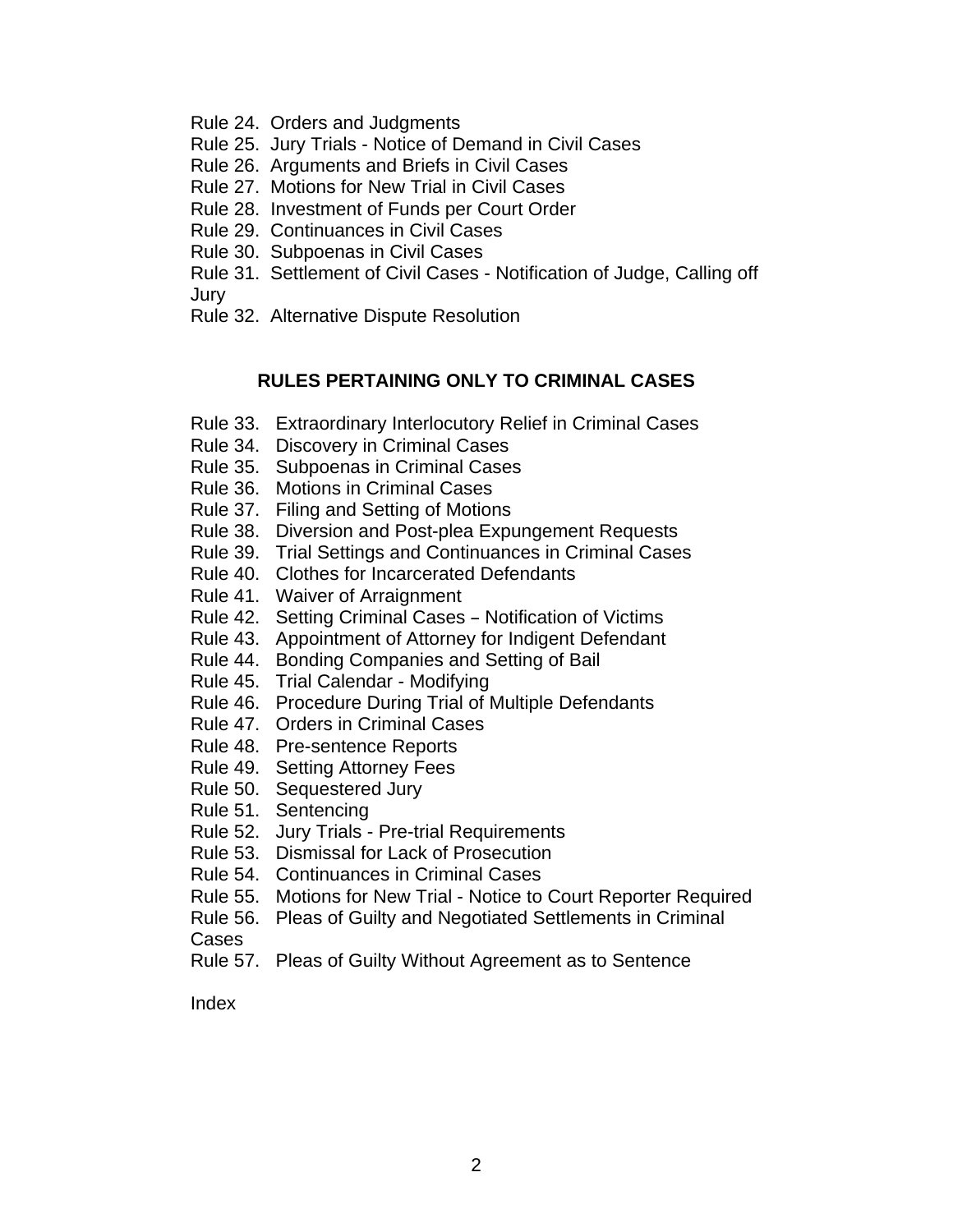# INTRODUCTORY STATEMENT

By virtue of the authority vested in the Circuit Judge of the Twenty-Eighth Judicial District of Tennessee, and for the purpose of providing uniformity of procedure in the various circuit courts of said district in conformity with the Tennessee Rules of Civil and Criminal Procedure, the following rules are hereby adopted and promulgated. These rules replace all rules previously adopted. To the extent any rule herein conflicts with the provisions of the Tennessee Rules of Civil Procedure or Criminal Procedure, the appropriate procedural rule of the Tennessee Rules of Civil Procedure or Criminal Procedure shall govern.

These local rules shall take effect immediately, however, modifications and corrections will be necessary from time to time. Anyone desiring to be personally notified of such amendments as they become necessary should notify the Circuit Judge's secretary of said desire. A form for requesting such continuing notification is attached to these rules at Appendix B.

The circuit judge may deviate from these rules to whatever extent he or she deems appropriate in order to meet the ends of justice.

# **RULE 1. APPLICABILITY, PURPOSE AND DEFINITIONS**

1.01 Applicability:

General Applicability: Unless otherwise indicated by a particular rule, Rules 1 through 7 apply to all types of cases in the circuit court in the Twenty-Eighth Judicial District. When a rule applies only to a particular type of case, (e.g., civil cases or criminal cases), it applies to all cases of that type.

Rules Applicable to Civil Cases Only: Rules 8 through 33 pertain only to civil cases in the circuit court unless expressly stated otherwise in these rules.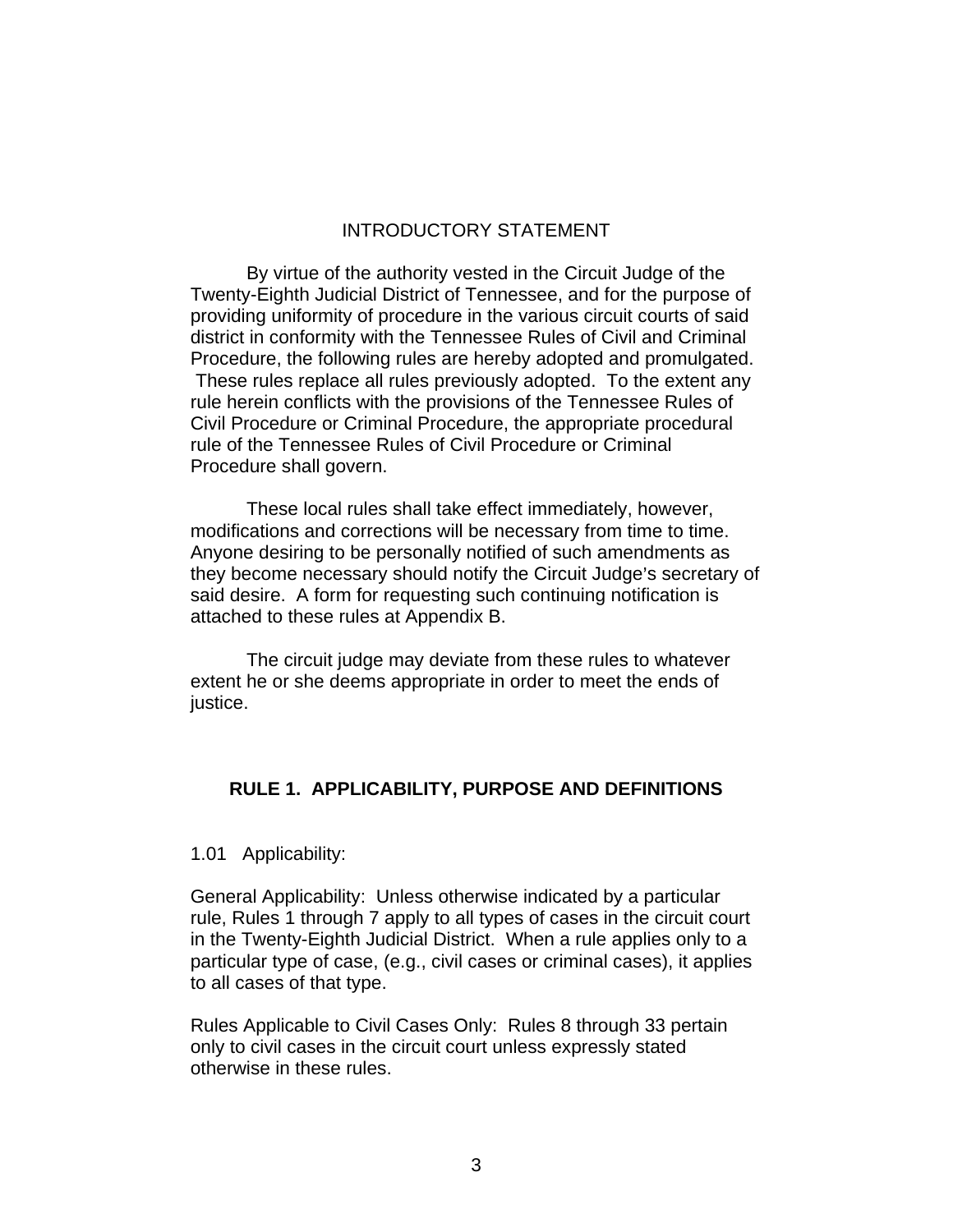Rules Applicable to Criminal Cases Only: Rules 33 through 57 pertain only to criminal cases in circuit court unless expressly stated otherwise in these rules.

1.02 Purpose of Rules: These rules will be construed to secure simplicity of procedure, fairness in administration and the elimination of unjustifiable expense and delay. The judge will deviate from these local rules only in exceptional cases where justice so requires.

1.03 Definitions: The following definitions apply to terms used in these local rules:

Clerk: The circuit court clerk, or his or her designees.

Tenn. R. Civ. P.: Tennessee Rules of Civil Procedure.

Tenn. R. Crim. P.: Tennessee Rules of Criminal Procedure.

1.04 Citations: These rules may be cited as "Twenty-eighth Judicial District Local Rules §  $\cdot$  "

# **RULE 2. COURT SESSIONS AND COURTROOM PROCEDURE/ COURTROOM ATTIRE**

2.01 Time of court sessions: Court Sessions in each Circuit Court term will generally be held Monday through Fridays during that court's term. The court may also convene at a given courthouse at any other time as is necessary for the hearing of causes specially set. Unless another time is specifically set by the circuit judge, all court sessions shall begin at 9:00 a.m. except that on motion and arraignment days the judge shall normally assume the bench at 8:30 a.m. for the purpose of taking announcements, accepting pleas and hearing uncontested matters. Such matters should be attended to **before** the regular opening of the session at 9:00 a.m..

2.02 Opening and closing of court: Upon the judge entering the courtroom preparatory to the formal opening of court, the sheriff or his or her designee shall call the courtroom to order, directing all in attendance to stand, whereupon all those in attendance shall rise. The sheriff or his or her designee shall then open court in substantially the following manner:

**Hear Ye! Hear Ye! Hear Ye! The Circuit Court in and for \_\_\_\_\_\_\_\_\_\_\_ County Tennessee is now in session pursuant to adjournment, The Honorable \_\_\_\_\_\_\_\_\_\_\_\_\_\_\_\_\_ presiding. All persons having business with this court draw near, give your attention**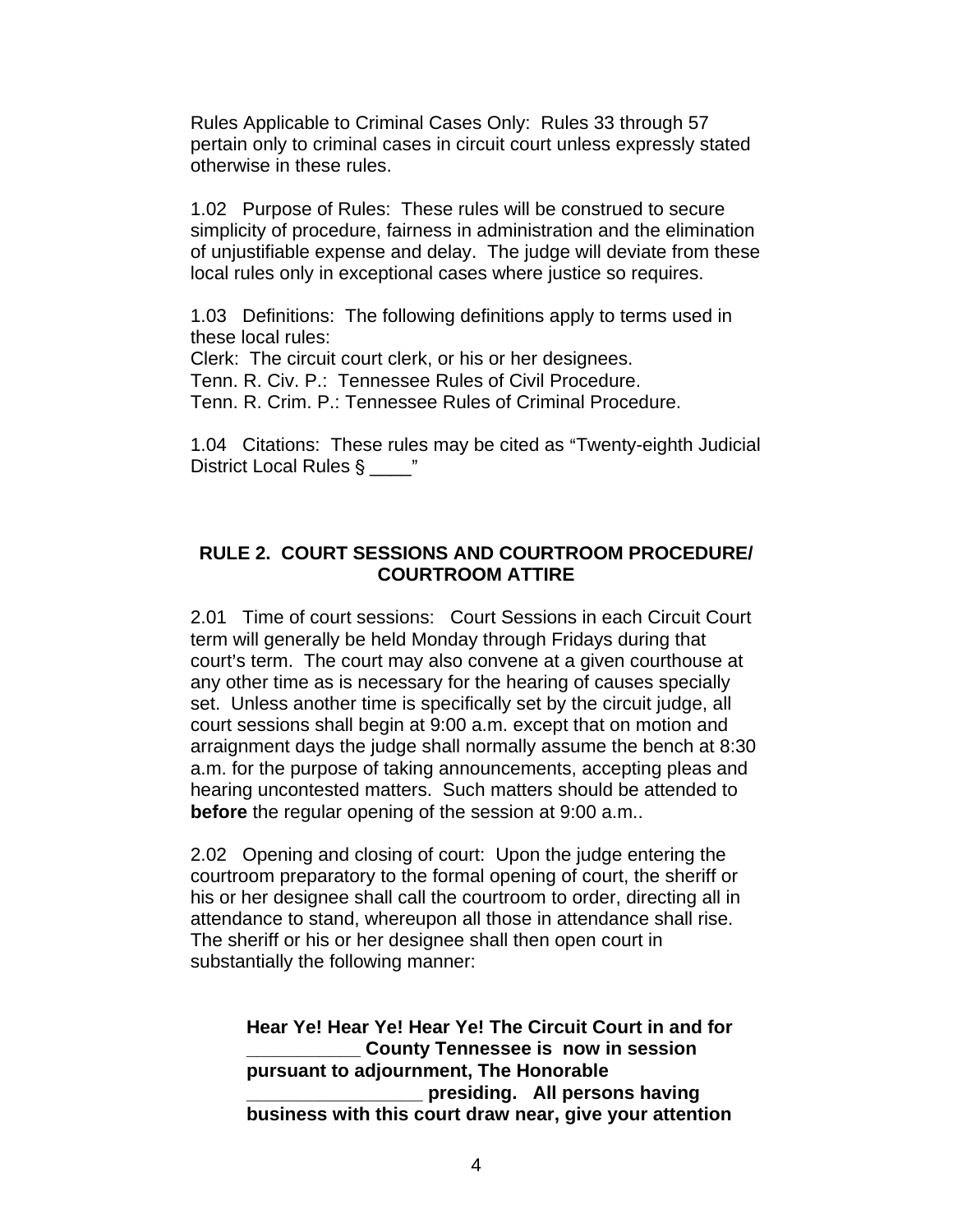**and you shall be heard.**@ **God save the United States of America, The State of Tennessee and this honorable court. Be seated please.**

Whereupon the judge and all those in attendance shall be seated.

Upon the judge instructing the sheriff to adjourn court for the day, the sheriff shall direct all in attendance to stand and shall adjourn in the following manner:

A**This Circuit court of \_\_\_\_\_\_\_\_\_\_\_\_\_\_\_\_ County is now adjourned.**@

Upon the judge declaring a recess the sheriff shall direct all in attendance to stand and shall announce as follows:

# A**The Circuit court is now in recess.**@

Upon resuming a recessed session the sheriff shall direct all in attendance to stand and shall announce as follows:

A**The circuit court of \_\_\_\_\_\_\_\_\_\_ County is now back in**  session. Be seated please."

Whereupon the judge and those in the courtroom shall be seated.

2.03 General rules of conduct:

- A. All persons present in the circuit courtroom, as well as those carrying out any other activity under the authority of the Circuit Court of the Twenty-eighth Judicial District, are ordered to refrain from discriminating, harassing, intimidating or treating discourteously in any way, either by word, deed, act or omission, any person because of his or her race, religion, gender, ethnicity or for any other inappropriate reason. Anyone doing so shall be considered to be acting in contempt of court and punished to the extent legally appropriate.
- B. Rude, vulgar, profane or other inappropriate language will not be tolerated. All persons present in the circuit courtroom will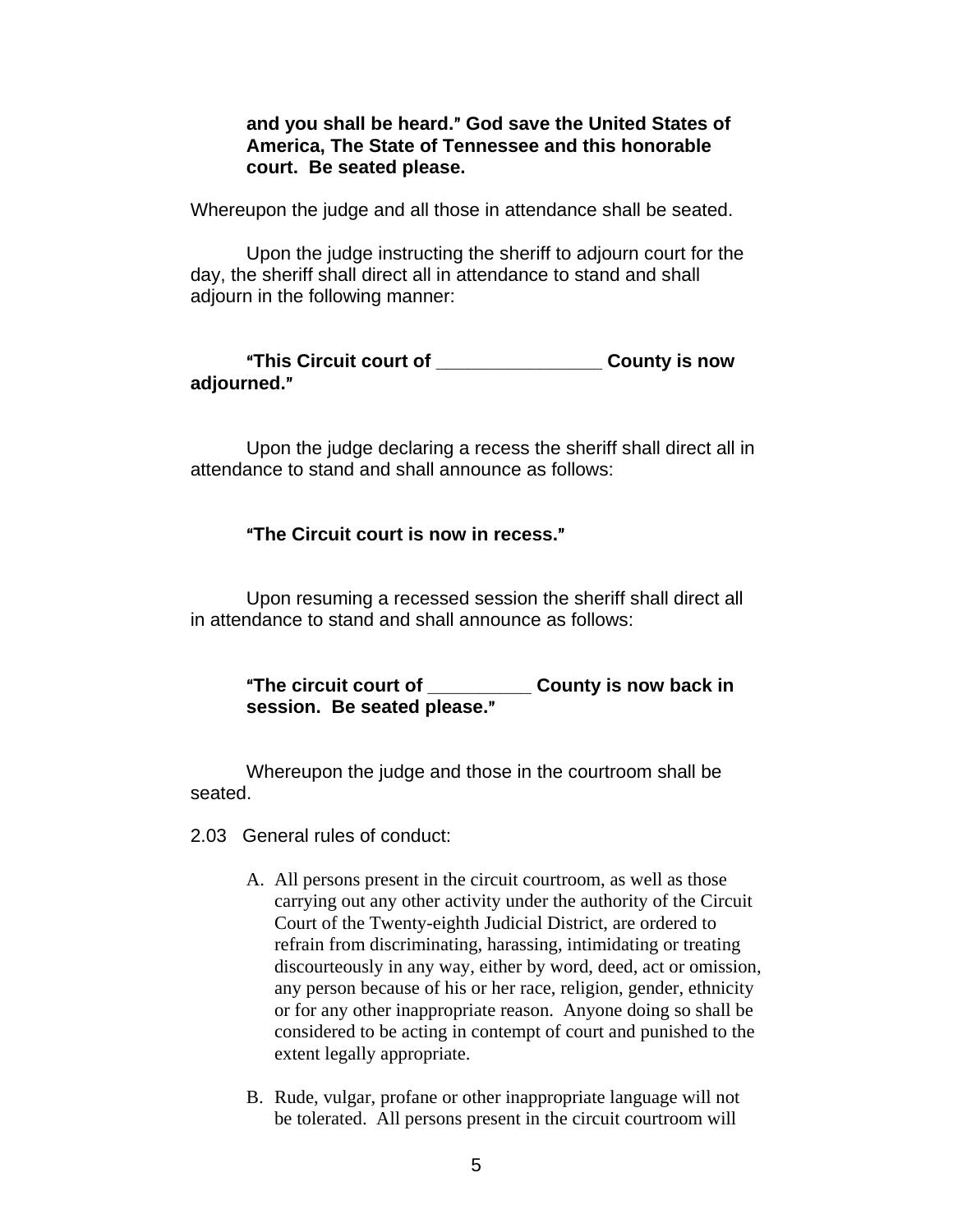behave and speak with courtesy and show respect to all others present.

- C. There shall be no smoking in the courtroom, nor shall food or drink, other than water provided by the court bailiff, be brought into the courtroom.
- D. All attorneys and court attendants shall be appropriately and professionally dressed during court sessions; male attorneys shall wear coats and ties at all times.
- E. All litigants, witnesses and spectators shall wear appropriate attire and make a clean and neat appearance.
- F. Jurors and prospective jurors are required to wear appropriate attire while performing their duties and to present a clean and neat appearance.
- G. All papers shall be handed to the judge by the sheriff or his or her designee. No attorney shall approach the bench, witness stand *or clerk's station while court is in session* except with permission directed by the judge.
- H. Whenever anyone addresses the judge or is addressed by the judge, he or she shall rise and remain standing during the exchange. Attorneys are required to stand while interrogating witnesses.
- I. Whenever the judge is announcing a ruling, all persons in the courtroom shall remain seated and, if entering the courtroom, shall be seated until the Judge has finished ruling.
- J. While court is in session no one may photograph or record any proceedings without permission of the judge.

### 2.04 Courtroom security:

The sheriffs of Crockett, Gibson and Haywood Counties are authorized and directed to employ all lawful and constitutional means necessary to insure the security of the courtrooms and all passages, corridors, rooms, and points of ingress and egress thereto. Each sheriff shall insure and maintain proper security for the protection of government property and the safety of the court, court personnel, attorneys and all persons in attendance thereof, whether as plaintiff, defendant, witness, or spectator.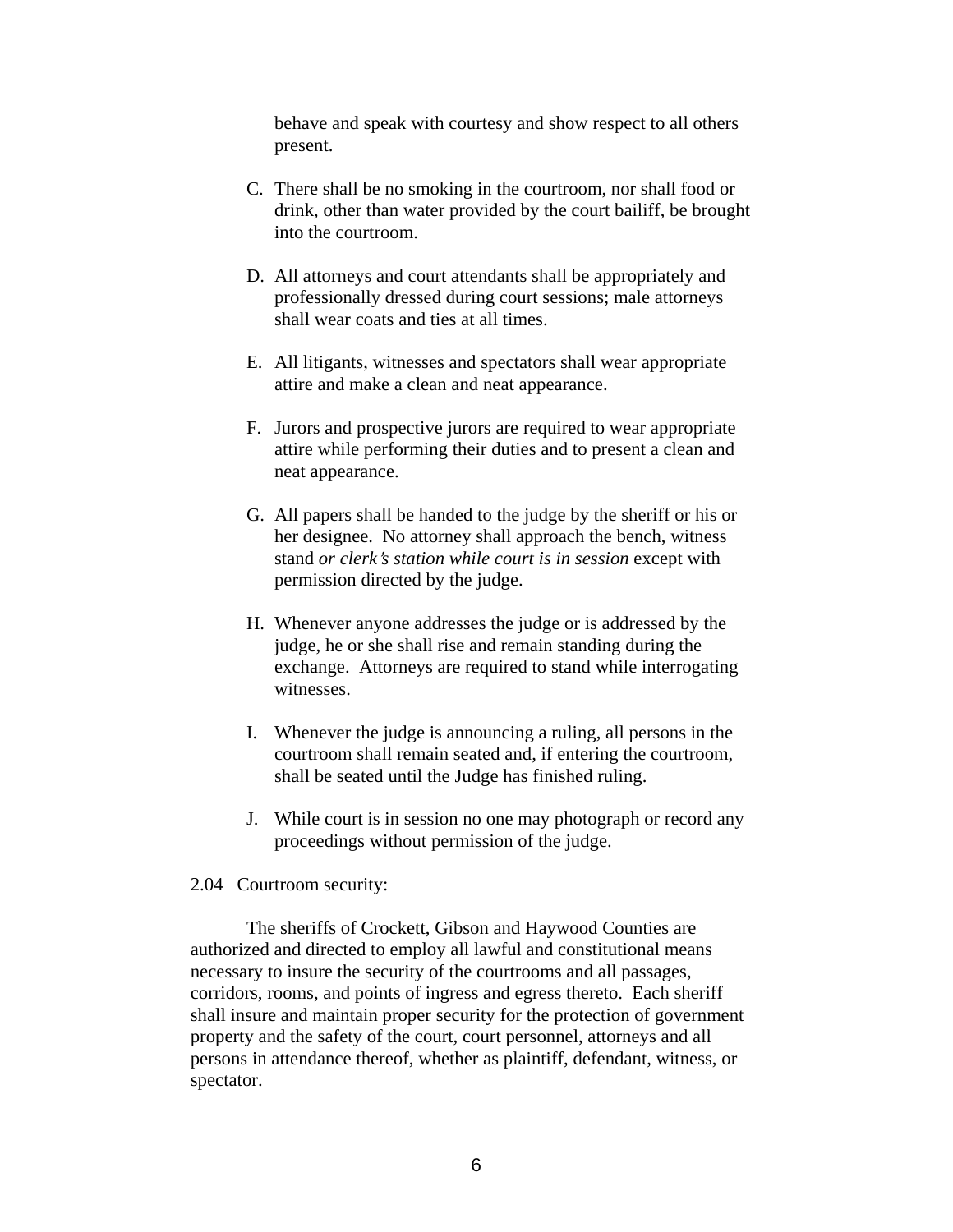Each sheriff may, as circumstances require in his or her discretion, establish and promulgate reasonable regulations not inconsistent with these rules for purposes of carrying out its directives including, but not limited to, the search of any and all persons seeking to enter the various courtrooms or other parts of Crockett, Gibson and Haywood County Court Buildings.

Anyone seeking to enter said courtrooms or buildings not consenting to a search of his or her person when requested by one lawfully authorized to conduct said search, shall not be admitted therein. Strip body searches are not authorized.

Only authorized personnel serving the Court shall wear side arms in the courtroom while court is in session. In the discretion of the Judge, however, persons who are legally authorized to carry firearms because of their status as full time law enforcement officials may, if allowed by the judge, wear said firearms. Otherwise, all persons must check their firearms with the court bailiff while they are in the courtroom, or with the nearest office of the sheriff.

### **RULE 3. ORDER OF BUSINESS**

On days when no jury is to be selected, at the opening of court, orders, decrees or announcements may be presented. The court will then take up any uncontested matters. The calendar of the day shall then be called after that. Court shall convene at 8:30 a.m. on arraignment and motion days to allow such presentments.

# **RULE 4. APPEARANCE AND CONDUCT OF COUNSEL AND OTHER COURT PERSONNEL**

- 1.01 Counsel of Record; Entry of Appearance: All counsel who have entered an appearance in a case will be enrolled on the docket as counsel of record. Entry of an appearance will be made in one of the following ways:
	- A. a written request by counsel to the Clerk that an appearance be entered;
	- B. the filing of pleadings;
	- C. the filing of a formal notice of appearance;
	- D. appearance as counsel at an arraignment or other hearing; or appointment by the judge.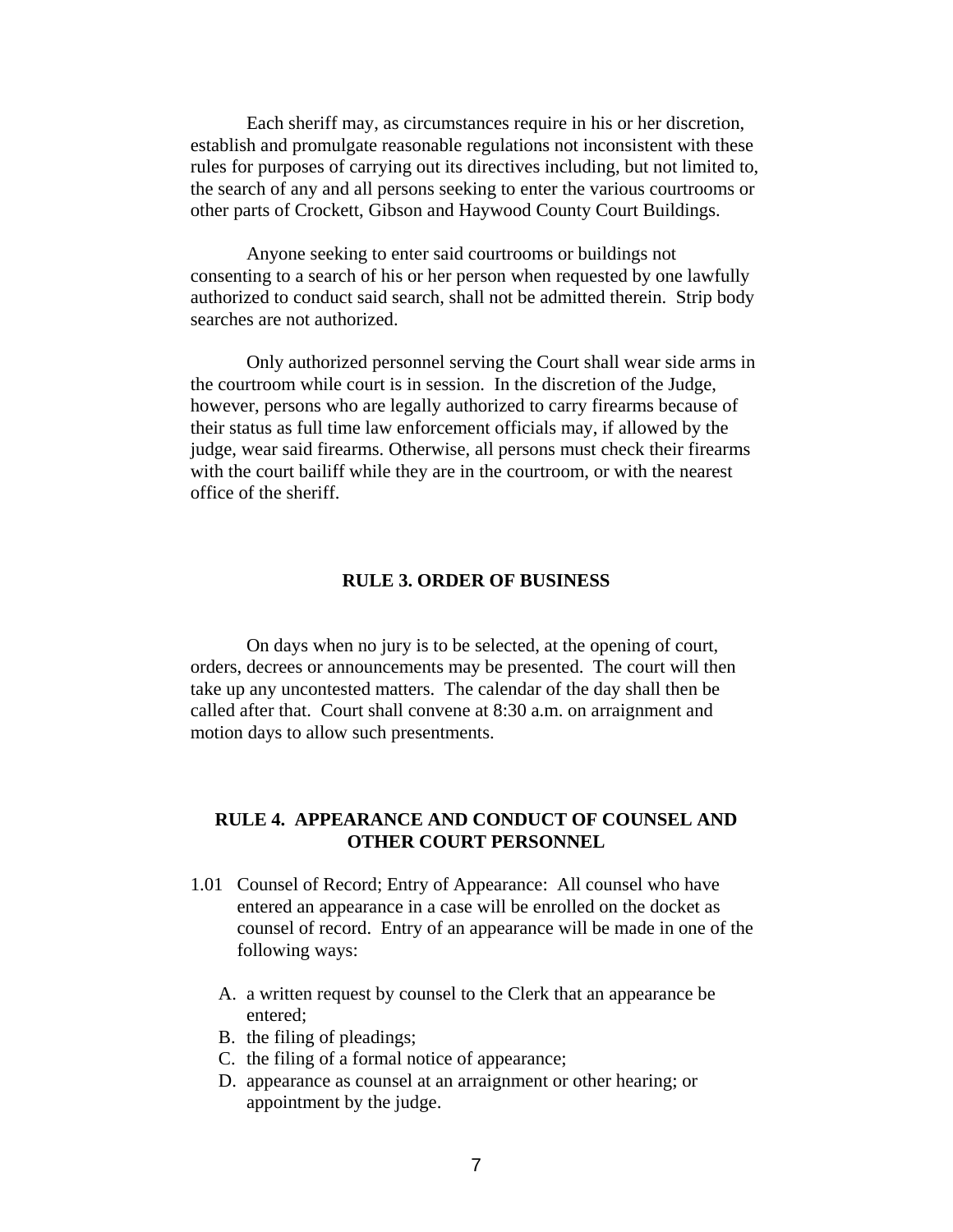4.02 Non-Tennessee Attorneys: A lawyer residing in a state with a rule similar to this one, who is licensed, in good standing and admitted to practice before the court in that state shall be permitted to file complaints, petitions, and any other cause in Circuit Court only upon certifying in writing on the instrument filed, before or at the filing, that such lawyer has not filed five or more such instruments, nor made five or more appearances in the courts of Tennessee within the past 12 months. In addition, a lawyer licensed to practice and in good standing in the State of Tennessee must be named as associate counsel on the certification and said Tennessee associate counsel must be an active participant in all court proceedings.

4.03 Cases in Which a Local Attorney or immediate family member is a Party: In any action in which an attorney is a real, rather than a nominal party, that fact shall be brought to the attention of the judge by written notice, a copy of which shall be filed and delivered within thirty (30) days after the first responsive pleading in Circuit Court, or the docketing of the case in Circuit Court (whichever is sooner), and shall describe the nature of the case, state whether a jury has been demanded, and indicate whether or not the attorney-party or his family member intends to testify. The court will then forthwith decide whether or not to request that a judge from outside this circuit be designated to hear the case, and will notify counsel for the parties of the decision. Nothing herein shall prevent counsel for either party from requesting that the court obtain designation of a judge from outside if such request is made in a timely matter.

4.04 Withdrawal of Counsel: No attorney of record may withdraw in any case except on written motion and court order. All motions for leave to withdraw shall include the reasons requiring withdrawal (unless prohibited by the Code of Professional Responsibility) and the name and address of any substitute counsel. If substitute counsel has not been retained, that fact shall be set forth in the motion and the motion shall also set forth the name, address, and telephone number of the client, as well as the signature of the client approving the withdrawal.

If there is no signature of the client indicating agreement with the withdrawal, such withdrawal will only be allowed after a hearing.

A certificate of service shall notify the client of the time, date, and place of the hearing. Ordinarily, withdrawal will not be allowed if withdrawal will delay the trial of an action. If withdrawal is allowed in a case in which substitute counsel has not been retained, the party will be allowed a reasonable amount of time to acquire new counsel.

4.05 Conduct of Counsel: At trial, counsel will avoid use of first names and other expressions of familiarity with adult witnesses, jurors, opposing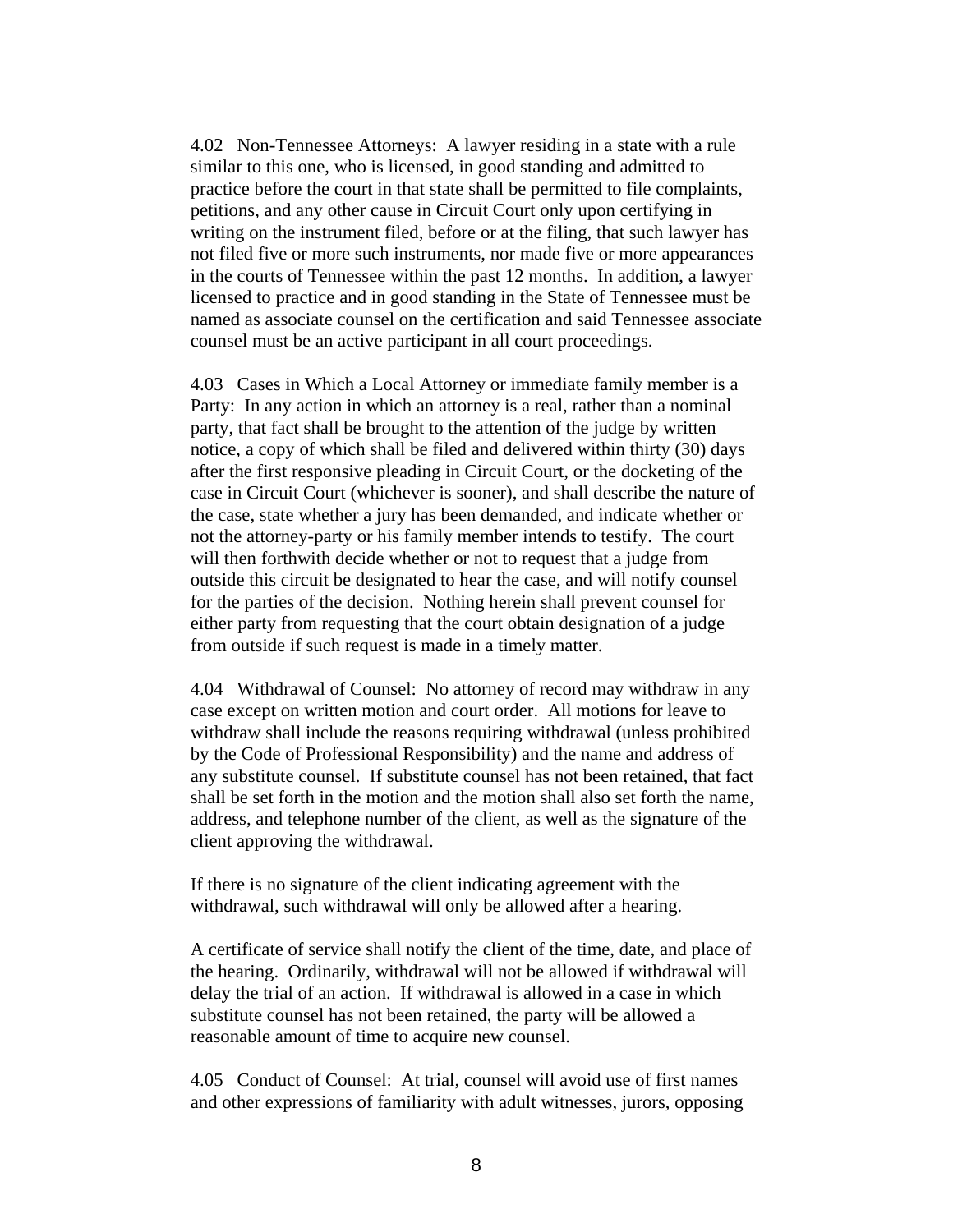counsel, and all other persons present. During opening statements or closing argument, no juror will be addressed individually by name.

Lawyers should request bench conferences only when necessary.

Objecting counsel will state the legal grounds for an objection without argument or discussion. There shall be no "speaking objections." Attorneys shall stand when making objections.

Attorneys will stand while examining witnesses or addressing the jury or the court.

No attorney, party or any other person who has an interest in a case set for trial will engage in any kind of conversation whatsoever with any juror serving in any court or record.

Once a juror's service is complete and he or she is excused from jury service, attorneys may interview him or her, but only consistent with Supreme Court Rule 8, E.C. 7-29, and D.R. 7-108.

4.05 (a) Standards of Intra-Professional Conduct: The following Standards of Intra-Professional Conduct are hereby adopted as Standards which govern the conduct of counsel.

| 1. | A lawyer should avoid taking action adverse to the<br>interests of a litigant known to be represented without |
|----|---------------------------------------------------------------------------------------------------------------|
|    | notice to adversary counsel sufficient to permit response.                                                    |
| 2. | A lawyer should promptly respond to attempts by other                                                         |
|    | lawyers to contact him or her, whether by telephone or                                                        |
|    | correspondence.                                                                                               |
| 3. | A lawyer should respect his or her opponent's schedule by                                                     |
|    | seeking agreement on deposition dated and court                                                               |
|    | appearances (other than routine motions) rather than                                                          |
|    | merely serving notice.                                                                                        |
| 4. | A lawyer should avoid making ill-considered accusations                                                       |
|    | of unethical conduct toward an opponent.                                                                      |
| 5. | A lawyer should not engage in intentionally discourteous                                                      |
|    | behaviors for the purpose of obtaining an advantage.                                                          |
| 6. | A lawyer should never intentionally embarrass another                                                         |
|    | attorney and should avoid personal criticism of him or her                                                    |
|    | in the presence of his or her client or other counsel.                                                        |
| 7. | A lawyer should not seek sanctions against or                                                                 |
|    | disqualification of another attorney unless necessary for                                                     |
|    | the protection of a client and fully justified by the                                                         |
|    | circumstances, and never for the mere purpose of                                                              |
|    | obtaining a tactical advantage.                                                                               |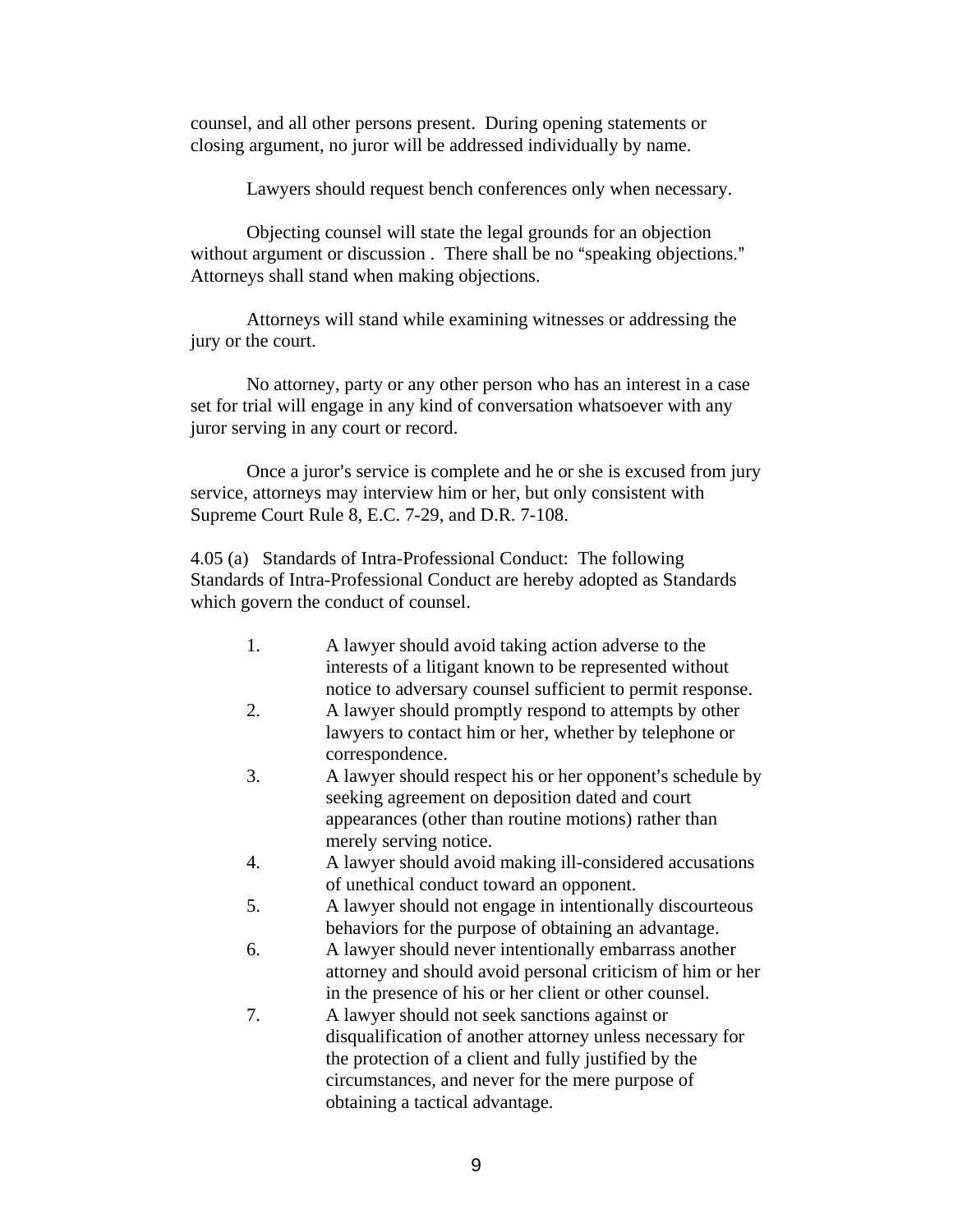- 8. A lawyer should strive to maintain a courteous tone in correspondence, pleadings, and other written communications.
- 9. A lawyer should never intentionally mislead or deceive an adversary and should honor promises or commitments made.
- 10. A lawyer should acknowledge that the conflicts within which he or she is involved are professional and not personal and should endeavor to maintain a friendly and collegial relationship with his or her adversaries. In short, a lawyer should "leave the argument at the courtroom door."

4.06 Setting Attorney Fees: Whenever the amount of an attorney's fee is an issue, the attorney will file an affidavit setting forth an itemized statement of the services rendered, the time, a suggestion of the fee to be awarded along with a statement of other pertinent facts including but not limited to that required by D.R. 2-106 of the Code of Professional Responsibility and applicable case law, and such other information as may be requested by the court

4.07 Contacting Judge: Neither counsel nor a party to a pending action will communicate *ex parte* with the Judge before whom the matter is pending except consistent with the Code of Professional Responsibility, the Code of Judicial Ethics, and Rule 13 of the Rules of the Supreme Court of the State of Tennessee.

4.08 Conflicts of Interest: No lawyer may represent clients in circuit court whose interests are adverse to each other's. The appropriate ethical prohibitions and responses shall be fully complied with in this regard. Lawyers are expected to recognize such conflicts without having them brought to their attention and to refrain from appearing in such capacity.

# **RULE 5. FILING AND SERVICE OF PAPERS**

5.01 Filing with the Clerk: Unless provided otherwise by law or order of the court, all papers, including pleadings, motions, and proposed judgments and orders, will be filed with, or submitted to, the Clerk. Papers should not be mailed to or left with the Judge except in the following circumstances: 1) when specifically authorized by the Judge, or 2) to provide a courtesy copy for the Judge's review.

5.02 Certificate of Service: All papers must contain a certificate of service showing the date of service and the specific name or names of the person or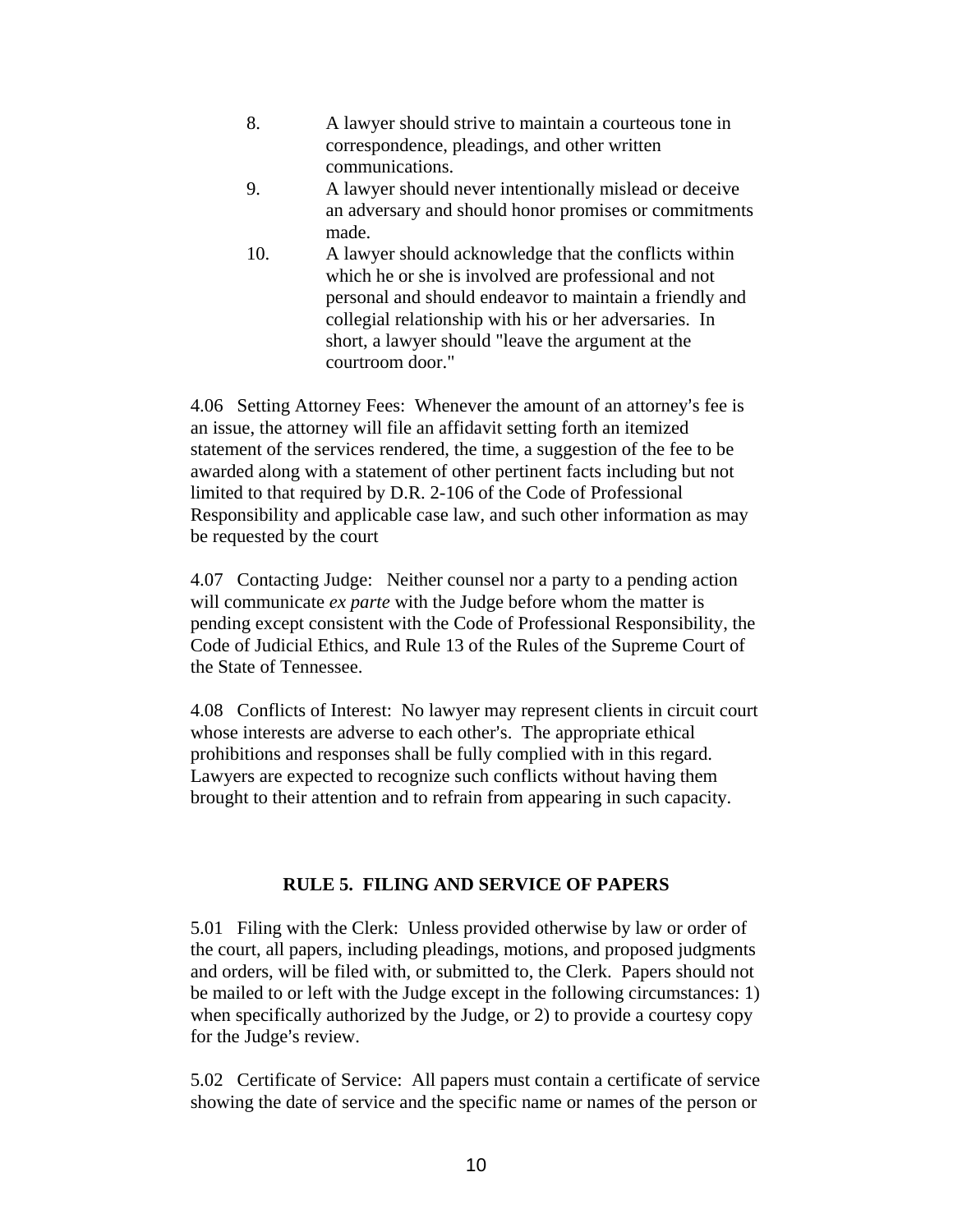persons served. The Clerk shall refuse to file papers without a certificate. The intent of the rule is to eliminate certificates of service that indicate service on "all counsel of record."

5.03 Signature of Counsel: All pleadings, orders, briefs and other papers submitted for consideration by the court will be personally signed by at least one attorney of record in her or his individual name and will show the style and number of the case, the general nature of the paper filed, and the name, street address and telephone number of the attorney filing the pleadings, as well as the filing attorney's Tennessee Supreme Court Registration number.

### **RULE 6. COURT FILES – REMOVAL**

6.01 Custody of the Files: The Clerk will maintain custody of all papers and records of the court. **Unless otherwise provided for, files may not be**  withdrawn from the clerk's office by any person at any time without **prior approval of the Judge.**

The clerk will furnish copies of the content of files at a reasonable cost.

6.02 Papers, documents or Files Under Seal: All files shall be available for public inspection except as specifically exempted by court order or statute. Any motion seeking such an order must contain sufficient facts to overcome the presumption in favor of disclosure.

### **RULE 7. MEDIA GUIDELINES**

7.01 Media Access:

**Coverage Generally.** Media coverage of public judicial proceedings shall be allowed in accordance with the provisions of this rule. The coverage shall be subject, at all times, to the authority of the circuit judge to control the conduct of the proceedings before the court to maintain decorum and prevent distractions, to guarantee the safety of every party, witness, or juror and to ensure the fair and impartial administration of justice in the pending case.

**Requests for Media Coverage.** Requests by representatives of the media for such coverage must be made in writing to the circuit judge not less than two (2) business days before the proceeding is scheduled to begin. The circuit judge may waive the two-day requirement in his or her discretion.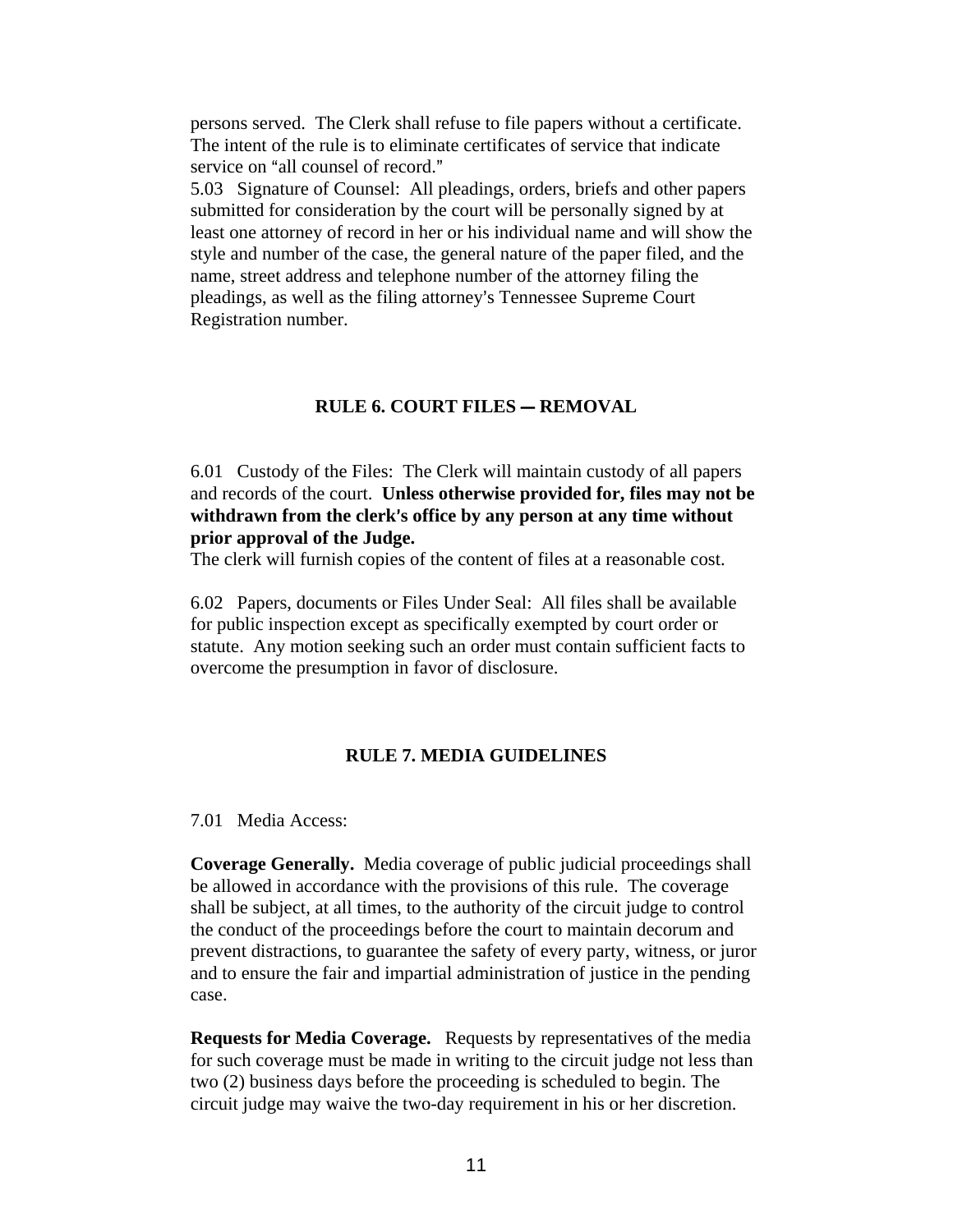**Notification of request.** Notification that the media has requested such coverage shall be provided by the clerk of the court to the attorneys of record in the case. Such notification may be waived by the judge at the clerk's request if the request is made for media coverage on all or part of a docket. If the judge waives notification, the clerk shall post a notice with the docket in a conspicuous place outside the courtroom. The notice must state that the proceedings will be covered by the media, and that any person may request a continuance when the docket is called. Such continuance shall be granted, however, only if the person can show that he or she is prejudiced by the lack of notice and that there is good cause to refuse, limit, terminate or temporarily suspend such media coverage.

7.02 Definitions:

**"Coverage"** means any photographing, recording or broadcasting of a court proceeding by the media using television, radio, photographic, or recording equipment.

**"Media"** means legitimate news gathering and reporting agencies and their representatives whose function is to inform the public, or persons engaged in the preparation of educational films or recordings.

**Proceeding**" means any trial, hearing, motion, or other matter held in open court that the public is entitled to attend.

"**Judge**" means the judge, justice, master, referee or other judicial officer who is scheduled to preside, or is presiding, over the proceeding.

**"Minor"** means any person under eighteen (18) years of age.

7.03 Prohibitions:

Minor Participants:Recording of the testimony, or the photographing, of a witness, party, or victim who is a minor is prohibited in any judicial proceeding, except when a minor is being tried for a criminal offense as an adult.

Jury Selection: All recording or photographing of jury selection is prohibited, as is photographing individual members of the jury in the court room or during court proceedings.

Jurors: No photograph or sound recording may be made in the court house that includes any juror or any juror's voice..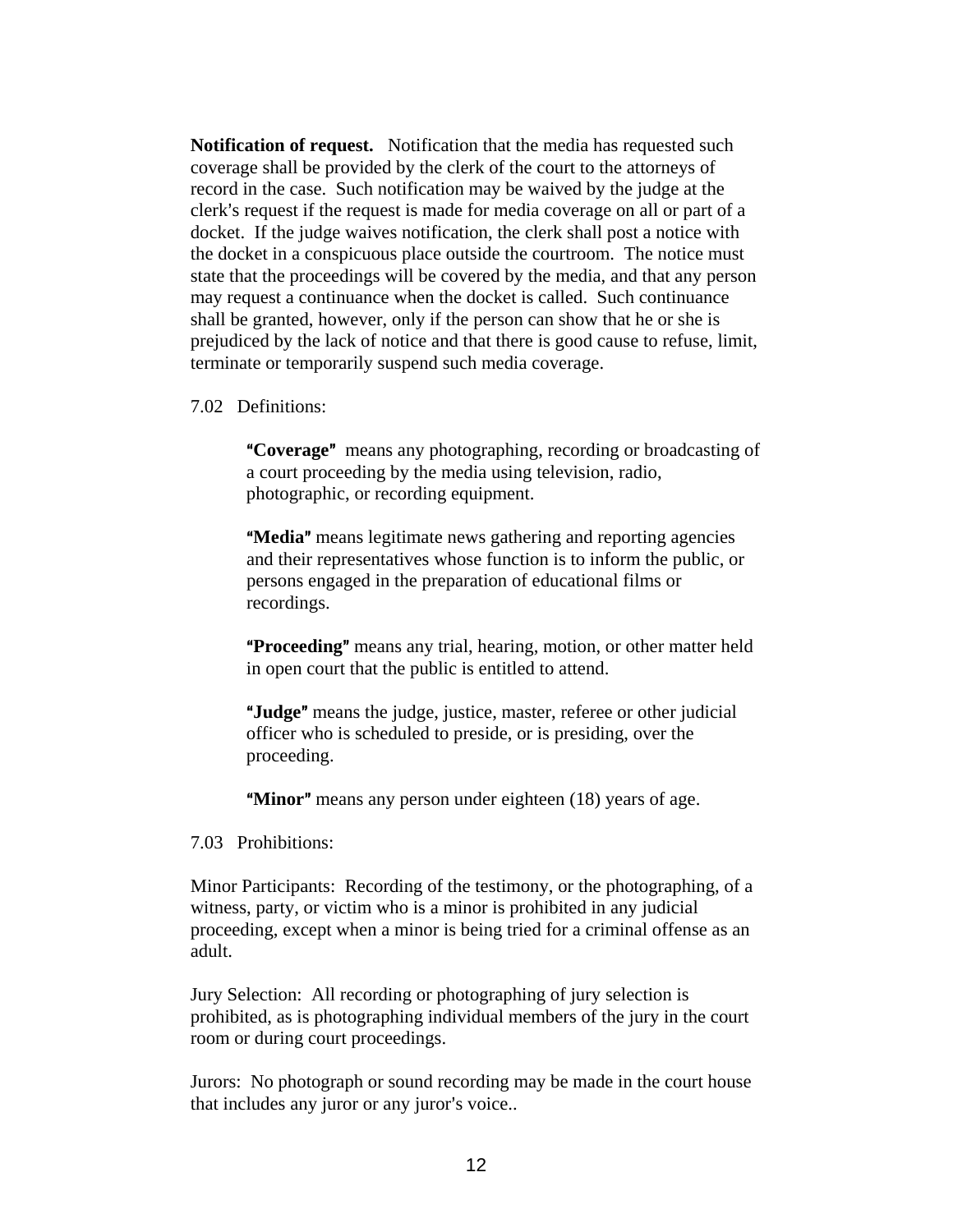Closed Proceedings: Media coverage of proceedings which are otherwise closed to the public by law is prohibited.

Conferences of Counsel:There shall be no audio pickup, recording, broadcast, or video close-up of conferences, which occur in a court facility, between attorneys and their clients, between co-counsel of a client or between counsel and the judge held at the bench or in chambers.

### 7.04 Limitations:

Discretion of Circuit Judge: The circuit judge has the discretion to refuse, limit, terminate, or temporarily suspend media coverage of an entire case or portions thereof, in order to control the conduct of the proceedings before the court, to maintain decorum, to prevent distractions, to guarantee the safety of any party, witness, or juror or to ensure the fair administration of justice in the pending cause. Such exercise of the judge's discretion shall be made following the procedures established hereafter.

Evidentiary Hearing: Before denying, limiting, suspending, or terminating media coverage, the judge shall hold an evidentiary hearing if such a hearing will not delay or disrupt the judicial proceeding. In the event that an evidentiary hearing is not possible, affidavits may be used. The burden of proof shall be on the party seeking limits on media coverage. Media requesting coverage shall be allowed to present proof, either at the evidentiary hearing or by affidavit. Any finding that media coverage should be denied, limited, suspended or terminated must be supported by substantial evidence that at least one of the four interests listed herein above is involved and that such denial, limitation, suspension, or termination is necessary to adequately reach an accommodation of such interest. The judge shall enter written findings of fact detailing the substantial evidence required to support his or her order.

7.05 Appellate Review: Appellate review of a judge's decision to terminate, suspend, limit, or exclude media coverage shall be in accordance with Rule 10 of the Tennessee Rules of Appellate Procedure.

1.06 Equipment and Personnel:

Limitations:At least one, but no more than two television cameras with one operator each, two still photographers using not more that two cameras each, and one audio system for radio broadcast purposes, will be permitted in any judicial proceeding.

Pooling arrangements:When more than one request for media coverage is made, the media shall select a representative to serve as a liaison and be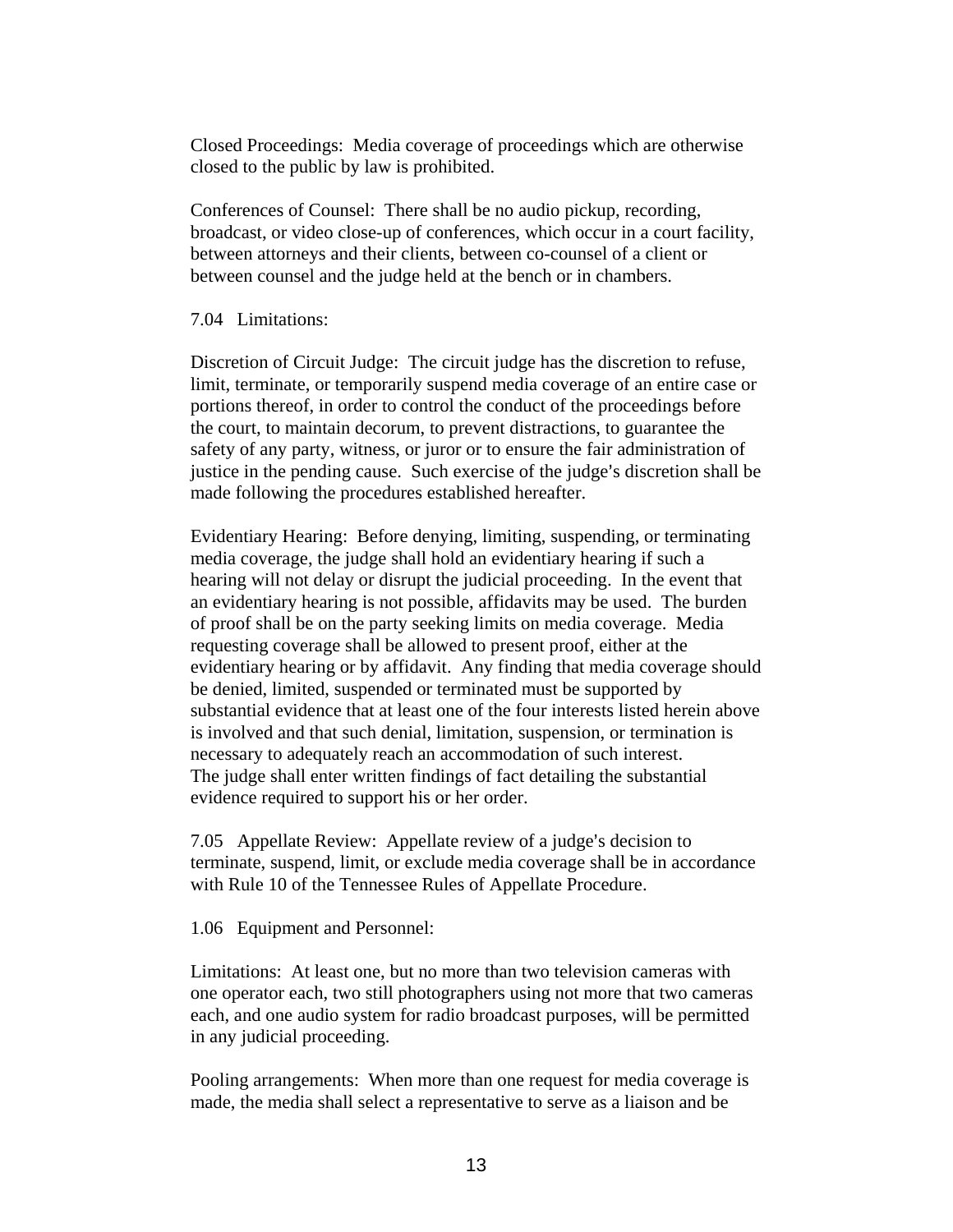responsible for arranging "pooling" among the media that may be required by these limitations in equipment and personnel.

The identity of the person selected, including name, business address, phone and fax number, shall be filed with the clerk of the court in which the proceeding is to be held.

Pooling arrangements shall be reached when the court is not in session and shall be the sole responsibility of the media without calling upon the judge to mediate any dispute as to the appropriate media representative or equipment authorized to cover a particular proceeding. Such pooling arrangements shall include the designation of pool operators, procedures for cost sharing, access to and dissemination of material, and selection of a pool representative if appropriate. In the absence of advance media agreement on disputed equipment or personnel issues, the judge may exclude all contesting media personnel from a proceeding.

Personal Recorders: Media personnel and others may use hand-held cassette tape recorders that are no more sensitive than the human ear, **but only after having received prior permission by the judge**. Such recorders are to be used for the making of sound recordings as personal notes of the proceedings, and shall not be used for any other purpose, including broadcast. Usage shall not be obtrusive or distracting, and no change of tape shall be made during court sessions if said change delays or disturbs proceedings.

Print Media:This rule (7.06) does not prohibit or limit coverage of a proceeding by a news reporter or other person who is not using a camera or electronic equipment.

#### 7.07 Sound and Light Criteria

Distractions:Only television, photographic and audio equipment which does not produce distracting sound or light shall be employed to cover proceedings in a court facility. Signal lights or devices to show when equipment is operating shall not be visible. Moving lights, flash attachments, or sudden light changes shall not be used.

Courtroom Light Source: If possible, lighting for all purposes shall be accomplished from existing court facility light sources. If no technically suitable lighting exists in the facility, modifications and additions may be made in light sources existing in the facility, provided such modifications and additions are unobtrusive, located in places designated in advance of any proceeding by the judge and without public expense.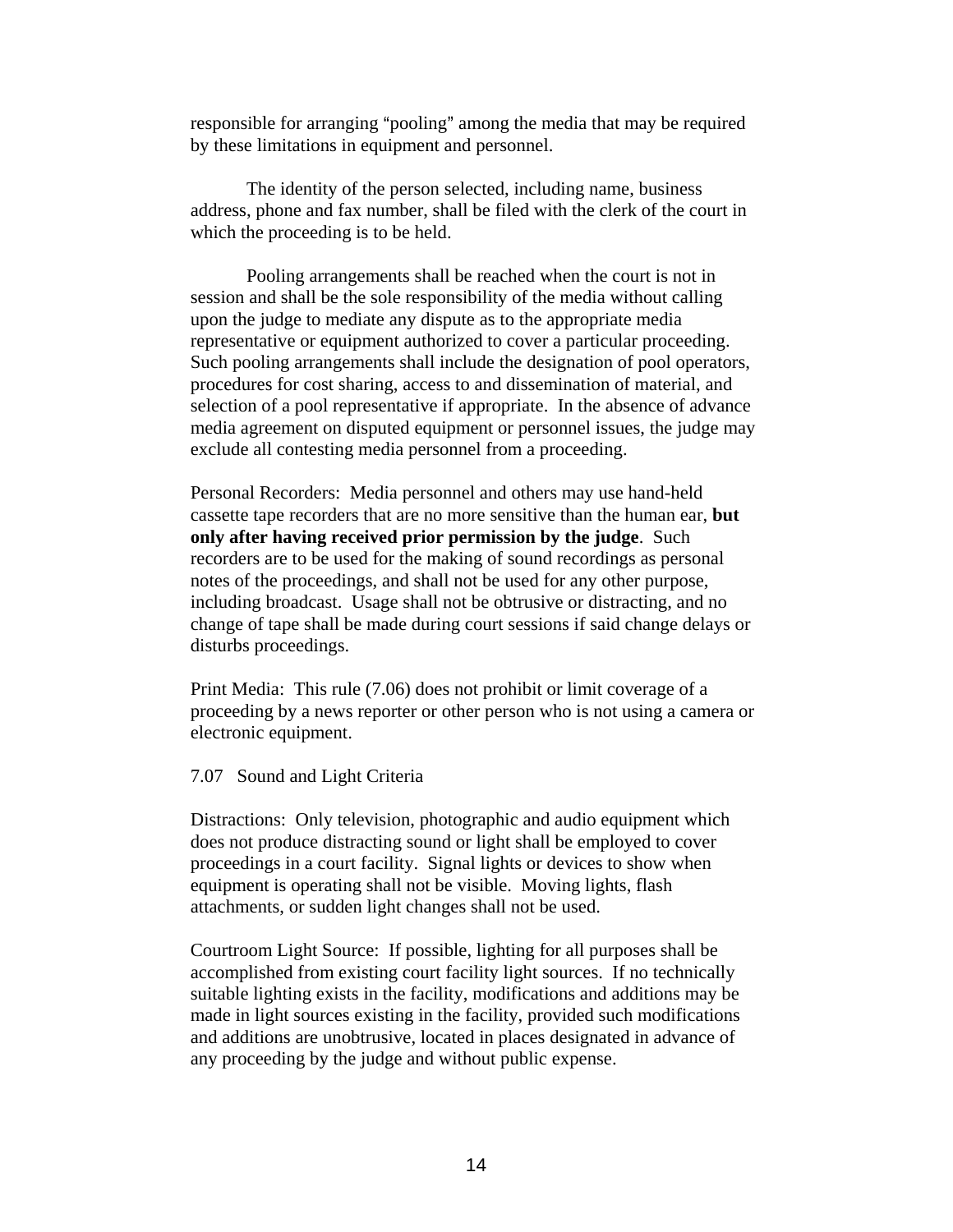Audio Pickup: Audio pickup for all purposes shall be accomplished from existing audio systems present in the court facility or from a television camera's built-in microphone. If no technically suitable audio system exists in the court facility, microphones and related wiring essential for media purposes shall be unobtrusive and shall be located in places designated in advance of any proceeding by the judge.

Technical Difficulties: Court proceedings shall not be interrupted or delayed because of technical or equipment problems. If any problem occurs, that piece of equipment shall be turned off while the proceeding is in session. No attempt shall be made to correct the technical or equipment problem until the proceeding is in recess or has concluded.

'7.08 Location of Equipment and Conduct of Media Personnel

Location of Equipment and Personnel: The judge shall designate the location in the courtroom for media equipment and operators to permit reasonable coverage without disruption of proceedings.

Alterations: No permanent installation shall be made nor shall any court facility be altered, unless approved in advance by the judge. Expenses for alterations shall be borne by the media.

Movement During Proceedings: During proceedings, operating personnel shall not move about nor make any adjustment or change of any equipment which disrupts or distracts form the proceeding. Media broadcast, photography or audio equipment shall not be placed in or removed from the court facility except prior to commencement or after adjournment of proceedings each day, or during a recess in the proceeding.

Conduct of Media Personnel: Media personnel assigned to cover a judicial proceeding shall attire and deport themselves in such a way that will not distract from the proceeding.

7.09 Impermissible Use of Media Material: None of the film, videotape, still photographs, or audio recordings of proceedings under this rule shall be admissible as evidence in the proceeding out of which it arose, any proceedings subsequent and collateral thereto, or upon any retrial or appeal of such proceedings.

7.10 Ceremonial Proceedings: This rule shall not limit media coverage of investiture, ceremonial, or non-judicial proceedings conducted in court facilities under such terms and conditions as may be established by prior consent of the judge.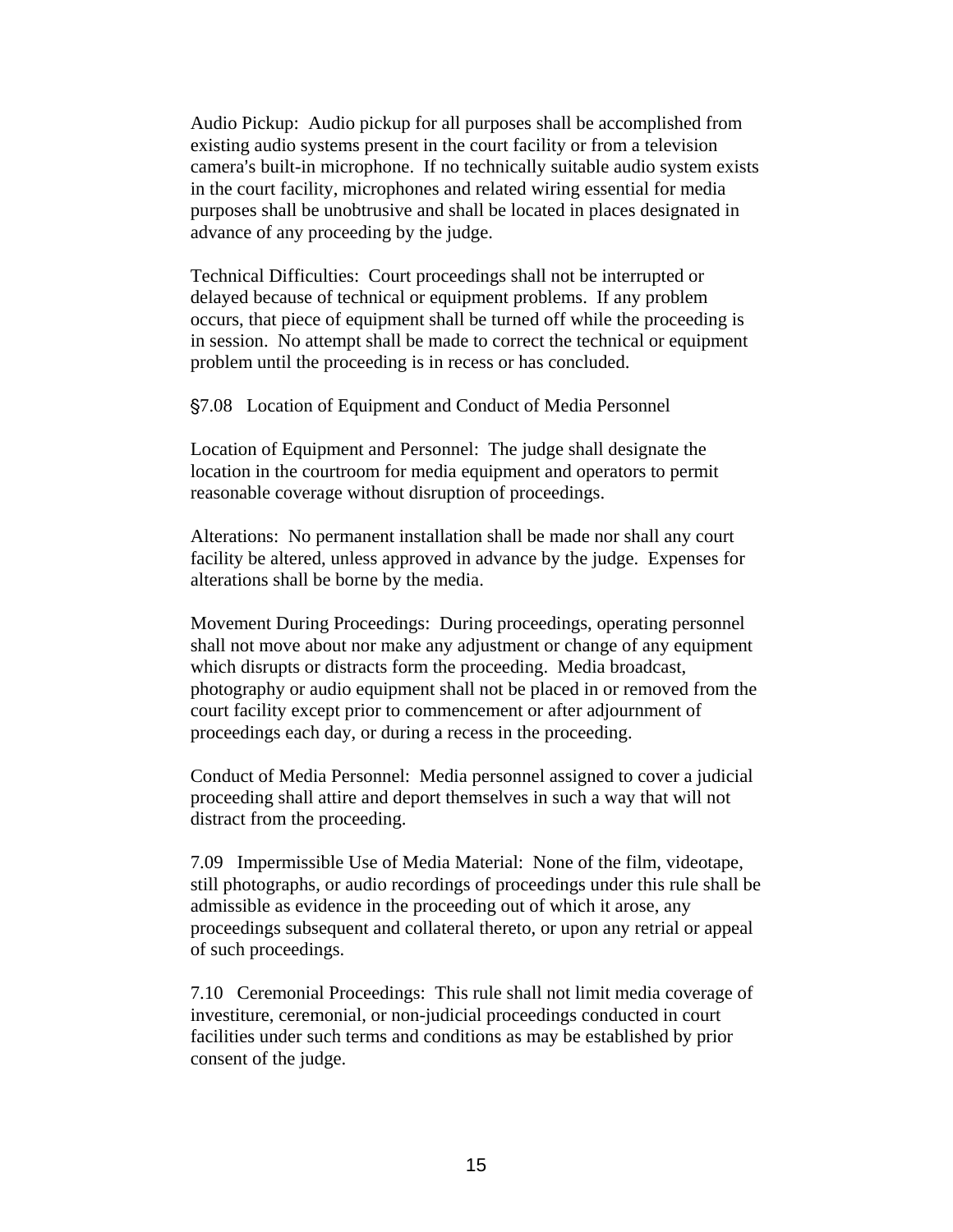7.11 Compliance: Media personnel who fail to comply with this rule shall be subject to an appropriate sanction as determined by the circuit court judge.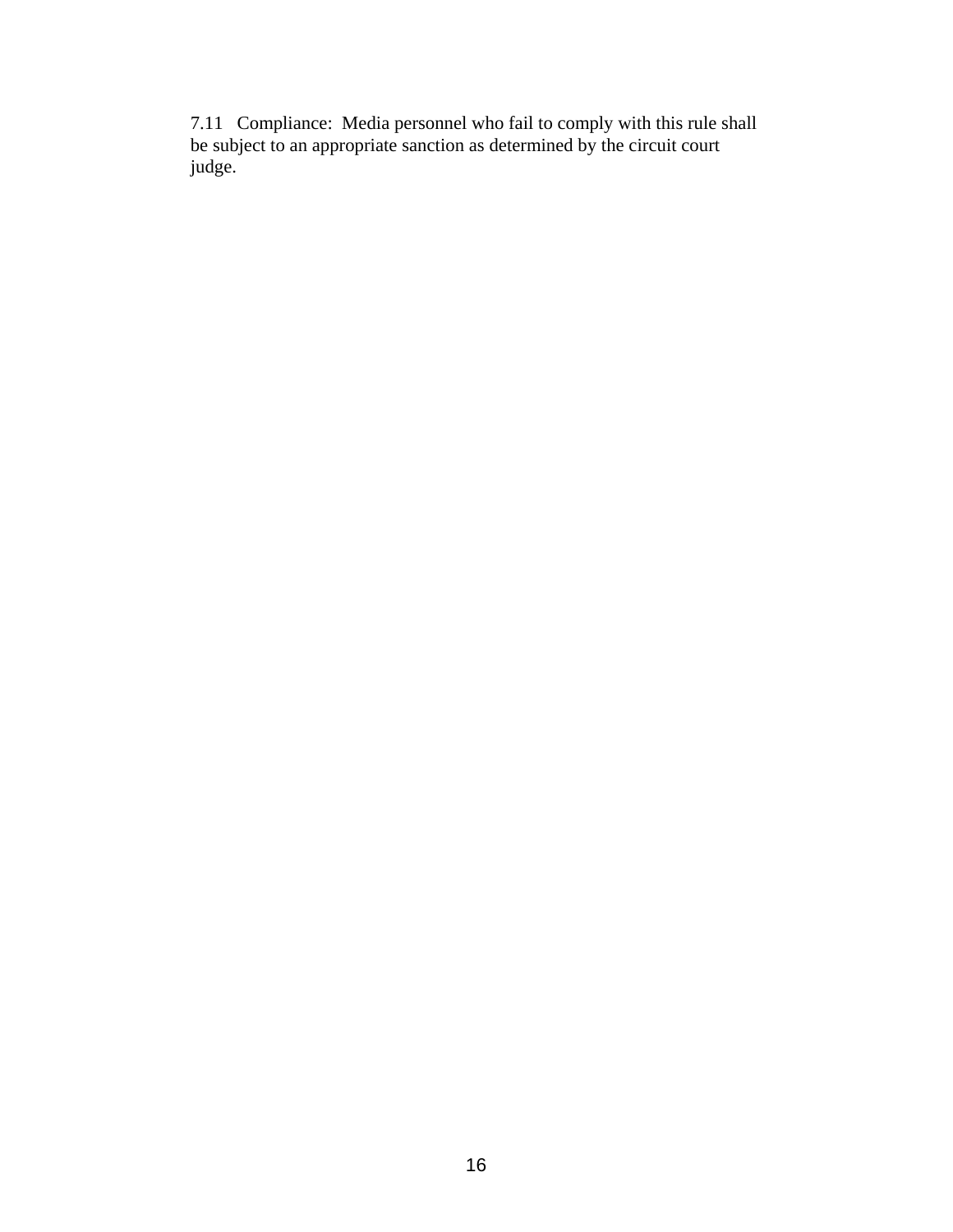# **RULES APPLICABLE TO CIRCUIT CIVIL CASES ONLY**

# **RULE 8. TIME STANDARDS FOR DISPOSITION OF CASES**

8.01 Time Standards: All civil cases should be set and concluded as expeditiously as possible.

8.02 Dismissal of Cases: To expedite cases, the court may take reasonable measures, including dismissal or entering scheduling orders, to enforce the time standard set forth above.

8.03 Docket calls or Status conferences: The court may hold docket calls or status conferences to ascertain the status of cases and set deadlines for their disposition. Attorneys are responsible for obtaining the dates of regularly scheduled docket calls from the Judge's secretary.

# **RULE 9. FORMS OF PLEADINGS**

All pleadings shall contain a caption and designation as provided by Rule 10.01 Tenn. R. Civ P. In addition, all complaints, petitions and motions shall, in the designation thereof, contain a short statement of the relief sought or the nature of the matter contained therein. The clerk should refuse to accept a pleading not so styled unless an uncorrectable injustice would result from him or her doing so.

All pleadings addressed to the court shall be in the following form, to wit; "In the Circuit Court of Tennessee for the Twenty-Eighth Judicial District at \_\_\_\_\_\_\_\_\_\_\_\_\_\_(Brownsville, Alamo, Humboldt, Trenton)

All pleadings shall conform to the requirements of Rules 7, 8, 9, 10 and 11, Tenn. R. Civ. P. Any pleading not conforming may, upon motion of an attorney, or by the court on its own motion, be stricken from the docket**. Pleadings are required to be on letter size paper. (8 1/2" by 11")** Until further notice, however, the clerk shall not refuse a pleading because of the size of the paper.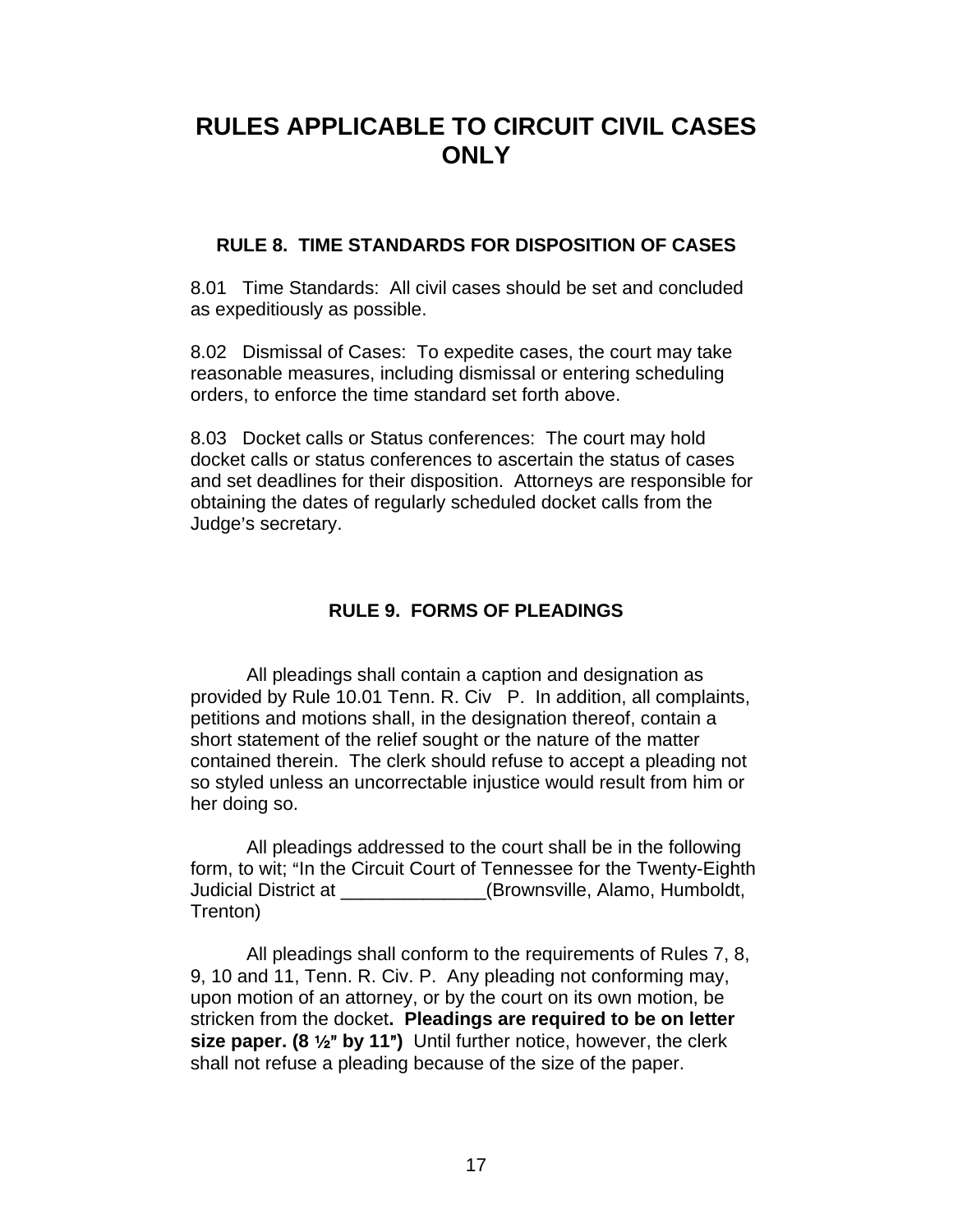The clerk shall note the filing of all pleadings and documents as required by Rule 5.06 Tenn. R.Civ. P.

All pleadings and documents bearing the name of a legal firm shall also be signed individually by the member of the firm to whom the case is assigned and shall contain the address, phone number and Supreme Court Disciplinary Number of the attorney filing it.

# **RULE 10. THIRTY (30) DAY EXTENSION TO PLEAD**

Any party may, by written stipulation signed by all opposing counsel, extend the time for pleading not to exceed thirty (30) days in addition to the period provided by the Tennessee Rules of Civil Procedure. Only one (1) such extension shall be granted without prior approval of the judge. Any extension not agreed to by stipulation, as set out above, or any additional extension, must be granted by the judge.

# **RULE 11. DEFAULT JUDGMENT/APPLICATION FOR**

When a party against whom a judgment or affirmative relief is sought has failed to plead or otherwise defend as provided by these rules and that fact is made to appear by affidavit or otherwise, judgment by default may be entered as follows:

The party entitled to a judgment by default shall apply to the court.

All parties against whom a judgment is sought shall be served with a written notice of the application for judgment at least thirty (30) days before the hearing on the application, regardless of whether the party has made an appearance in the action as provided for in Rule 55.01 Tenn. R. Civ. P.

If Rule 55 of the Tenn. R. Civ. P. is amended to require a different notice period, Counsel should comply with the Tenn. R. Civ. P.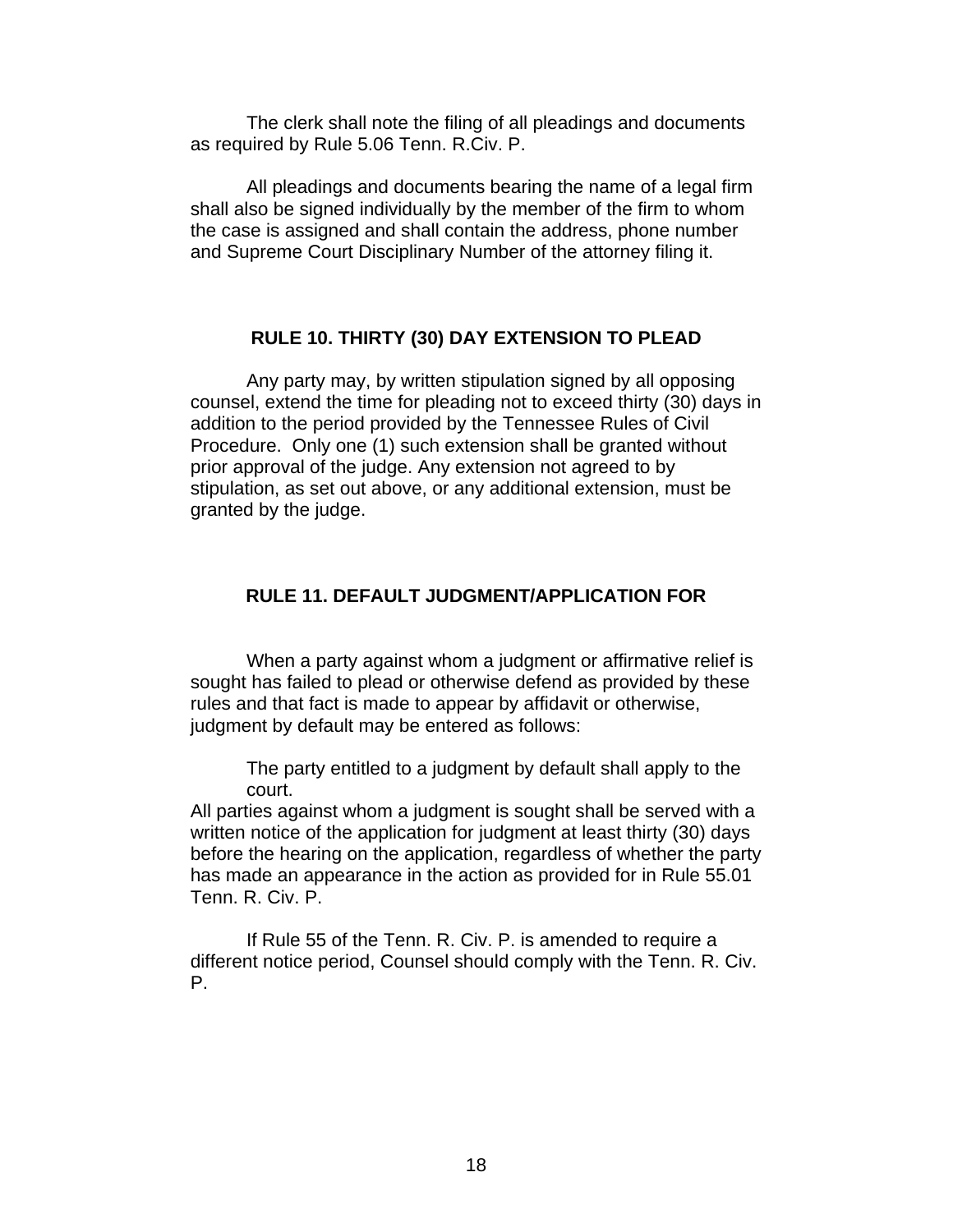# **RULE 12. GENERAL SESSIONS COURT APPEALS IN CIRCUIT COURT**

Upon perfecting an appeal from a civil judgment in the various general sessions courts appellants shall have until the next session of the grand jury or the next motion day in that particular county, whichever comes first, within which to request a trial date setting such appeal for hearing in the circuit court unless, however, said grand jury or motion date shall fall within ten days of said appeal being filed. In such a case, appellants shall have until the following grand jury or motion date to make such request.

**If the appellant fails to request a trial date within this period, an order may be entered making the judgment of the General Sessions Court that of the Circuit Court, with costs taxed against the appellant.** This time limitation may be extended only for good cause and in the discretion of the Circuit Judge.

At the time the appeal is perfected, the Clerk shall give the appellant or appellant's attorney written notice of this Rule and shall advise same of the deadline for requesting a trial date.

# **RULE 13. DISCOVERY IN CIVIL CASES**

The following rules shall govern requests for discovery in civil cases:

- A. Answers and other responses or objections to interrogatories, requests for production of documents and requests for admissions shall be numbered sequentially and shall set forth, immediately preceding the answer, the question asked in the same numerical sequence.
- B. No party shall serve on any other party more than thirty (30) interrogatories or requests for admission without leave of court. For purposes of this Rule a sub-part of an interrogatory shall count as an additional interrogatory. Any motion seeking permission to serve more than thirty (30) interrogatories shall set out the additional interrogatories the party wishes to serve, together with the reasons establishing good cause for the service of additional interrogatories.
- C. If a party is served with more than thirty (30) interrogatories, without leave of court, he or she shall respond only to the first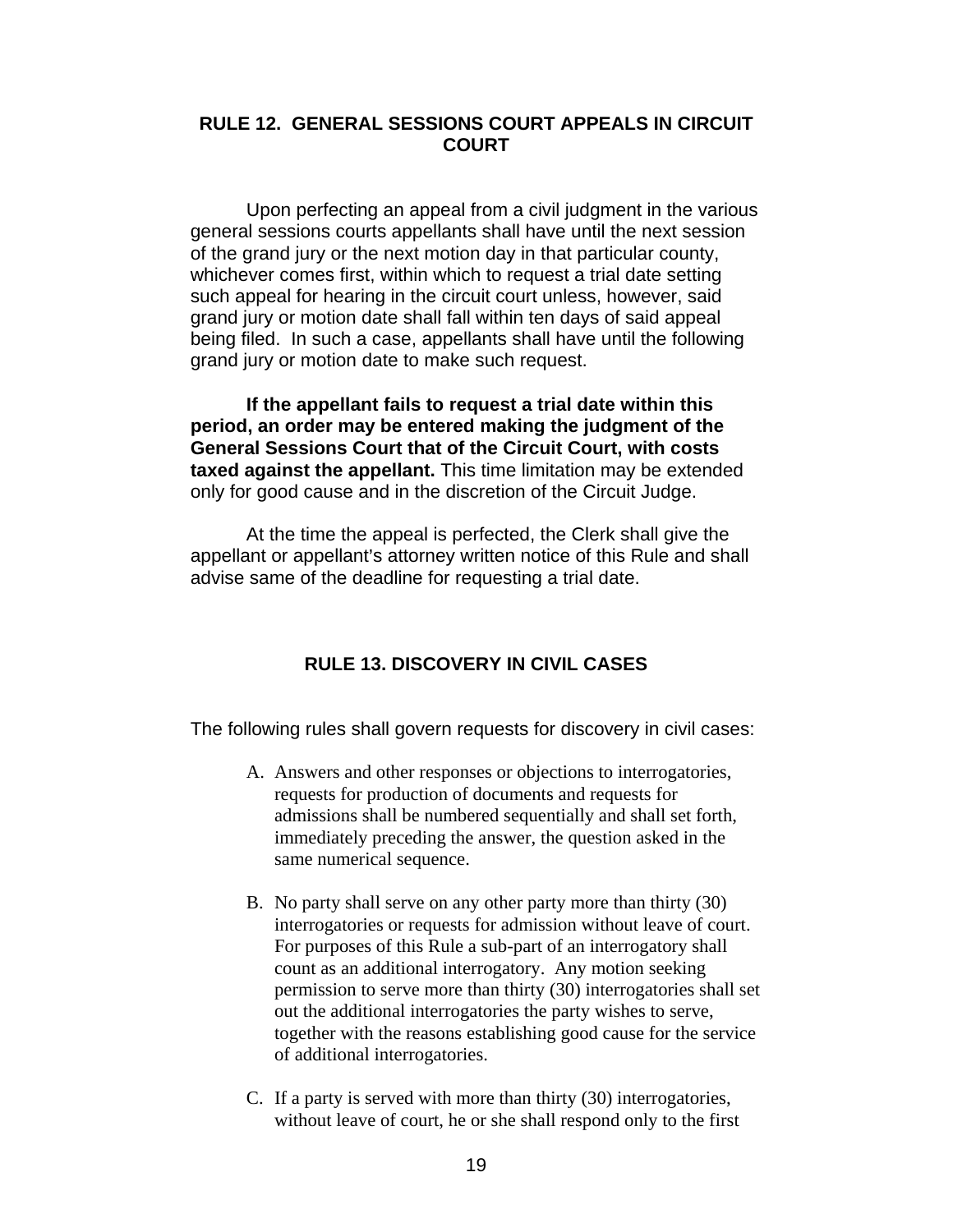thirty (30). This same Rule shall apply to requests for admission.

- D. Interrogatories under Rule 33 Tenn. R. Civ. P., Requests for Production under rule 34 Tenn. R. civ. P., Requests for Admission under Tenn. R. Civ. P. 36, and the responses to these discovery requests shall be served upon other counsel or parties but shall not be filed with the Clerk except as provided in the following subsections.
- E. If relief is sought under Tenn. R. Civ. P. 26.03 or Tenn. R. civ. P. 37 concerning any interrogatories, request for production or requests for admissions, copies of the portions of the interrogatories, requests, answers or responses in dispute shall be filed with the Clerk contemporaneously with any motion filed under Tenn. R. Civ. P. 26.03 or 37.
- F. Any previously unfiled interrogatory, request, answer or response that the Judge considers helpful in resolving a discovery dispute may be ordered to be filed with the clerk.
- G. To the extent their use can be reasonably anticipated, interrogatories, requests, answers or responses to be used as evidence upon the hearing of any motion or at trial, shall be filed with clerk prior to the hearing of the motion or trial.
- H. Notice of such filing shall be served on all counsel or parties before or at the time of the filling thereof. The timing and manner of service (mail or delivery) shall be calculated to provide reasonable notice thereof to all interested parties.
- I. Depositions under Tenn. R. Civ. P. 30 and 31 shall not be filled with the Clerk except as provided by this Rule. The party taking the deposition shall maintain custody of the original deposition during the pendency of the litigation or until the deposition is filed with the Clerk, unless the court otherwise directs. Depositions shall be filed only as follows:
	- 1. When a deposition provides factual support for a motion or a response to a motion, the deposition shall be filed with the clerk with the motion or response that it supports is filed.
	- 2. When a deposition is to be read or otherwise used at trial or other proceeding it may be filed any time after its taking, but it shall be filed prior to the conclusion of the trial or other proceeding.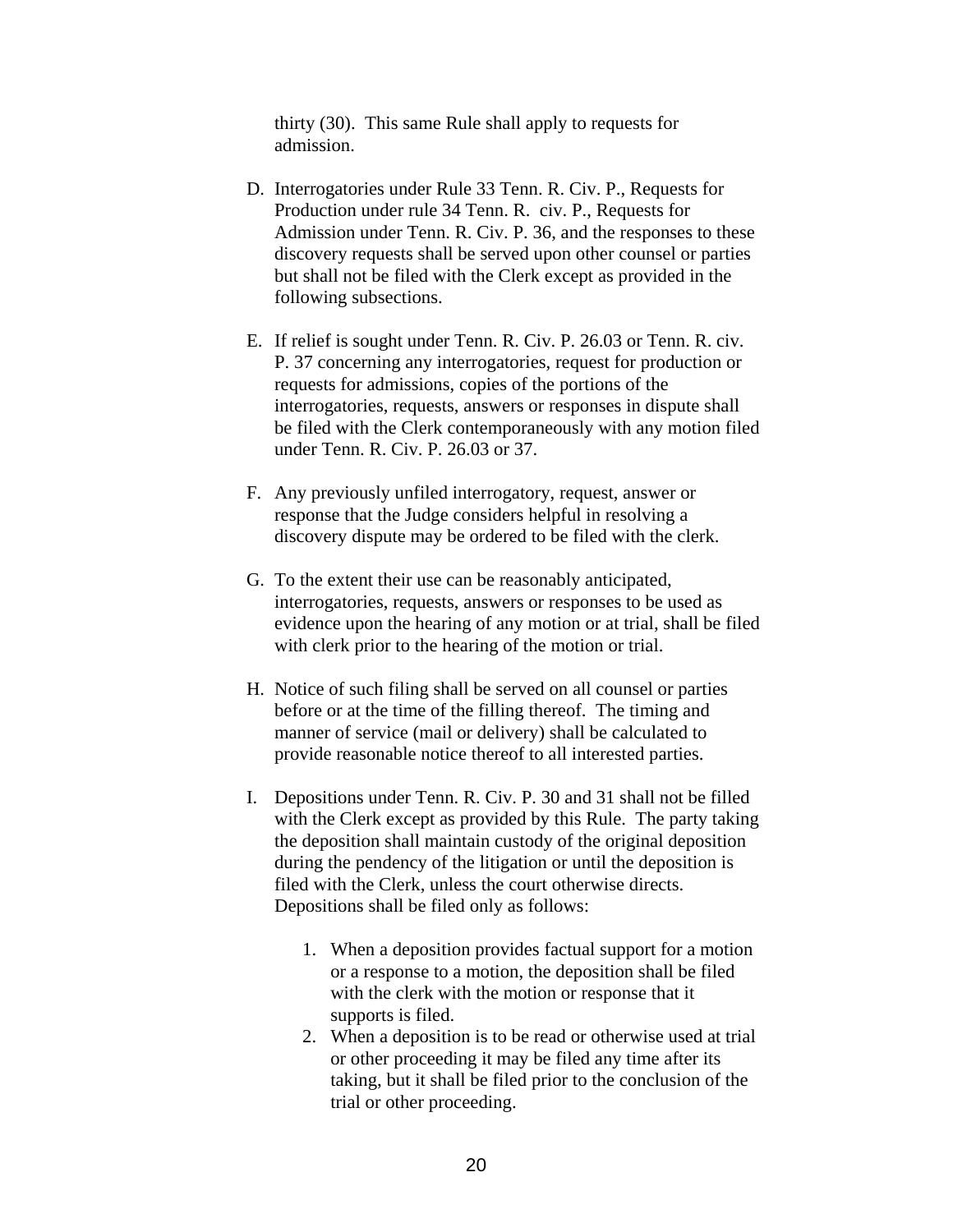- 3. When justice so requires, the court may order the filing of a deposition with the clerk.
- J. Notice of such filing shall be served on all counsel or parties before or at the time of the filing thereof. The timing and manner of service (mail or delivery) shall be calculated to provide reasonable notice thereof to all interested parties.
- K. The provisions of Tenn. R. Civ. P. 11 shall apply to all motions and responses concerning discovery pursuant to Tenn. R. Civ. P. 26 through 37.
- L. To curtail undue delay, the court will refuse to rule on any motion to compel, motion for protective order, or motion to quash unless moving counsel shall first file with the court at the time of filing of the motion a statement certifying that he or she has conferred with counsel for the opposing party in a good faith effort to resolve by agreement the issues raised and that counsel have not been able to do so. If counsel for any party advises the court in writing that an opposing counsel has refused or delayed a discussion of the problems covered in this subsection, the court may take such action as appropriate to avoid delay, including the granting or denial of the discovery request.
- M. Motions to compel discovery shall either (a) quote verbatim the interrogatory, request, or question and any objection or response thereto, or (b) be accompanied by a copy of the interrogatory, request, or excerpts of a deposition which shows the question and objection or response; state the reason supporting the motion; and be accompanied by a discovery effort certification.
- N. Motions for protective orders which are filed pursuant to Tenn. R. Civ. P. 26.03, motions to quash subpoenas for discovery which are filed pursuant to Tenn. R. Civ. P. 45.02, or any motion asking that discovery be postponed or restricted shall: either (a) quote verbatim the interrogatory, request, question, or subpoena, or (b) be accompanied by a copy of the interrogatory, request, subpoena excerpt of a deposition which shows the question, state with particularity the grounds for the motion; be accompanied by an affidavit or other evidence showing the need for the order.
- O. If there is no written request or question pending, counsel shall set forth the anticipated question or area of inquiry and otherwise fully comply with this Rule.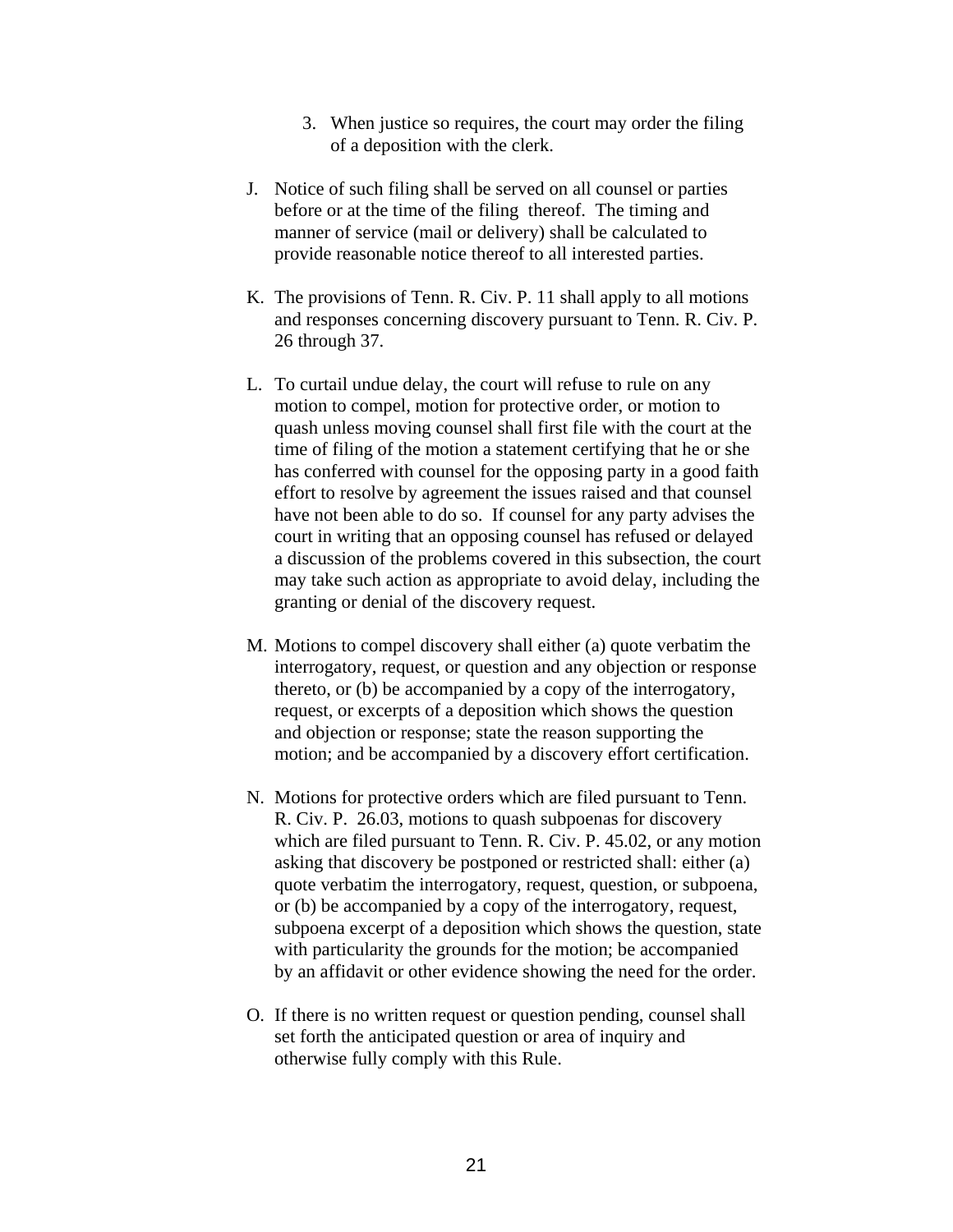P. Agreements to furnish exhibits made during the taking of depositions may be enforced by motion made pursuant to Tenn. R. Civ. P. 37 and/or these rules.

### **RULE 14. PROCESS/NOTICE TO OPPOSING COUNSEL -ISSUANCE OF SUBPOENAS**

With the exception of subpoenas for trial, any attorney who issues, or causes to issue any subpoena, shall give notice thereof on or before the date of issuance to all counsel of record or parties. The Clerk shall keep a copy in the Clerk's file of all subpoenas issued for service by the Sheriff or by any other persons, including attorneys, private process servers, and any person authorized by law to effect service.

# **RULE 15. APPOINTMENT OF GUARDIAN AD LITEM AND ATTORNEY AD LITEM**

Whenever it is made known to the Court, by pleading or motion, that justice requires the representation by a guardian ad litem of a party, or an attorney ad litem, the attorney shall submit an order of appointment leaving blank the name of the person or persons to be appointed.

# **RULE 16. TEMPORARY INJUNCTION/HEARINGS AND MOTIONS TO MODIFY OR DISSOLVE INJUNCTIONS**

Hearings for temporary injunctions shall be on sworn pleadings, affidavits, counter-affidavits, depositions and/or testimony, which shall be limited to the sole question of whether or not the temporary injunction is justified. Motions to modify or dissolve injunctions may be heard upon one  $(1)$  day's notice, or less, if ordered by the judge.

### **RULE 17. PRE-TRIAL PROCEDURE IN CIVIL CASES**

17.01 Required Exchange of Witnesses and Documents: At least ten days before the trial of a civil case, opposing counsel shall either meet fact-toface or shall hold a telephone conference for the purpose of making available for viewing and to discuss proposed exhibits and exchange a list of witnesses and exhibits. In the event that the parties hold a telephone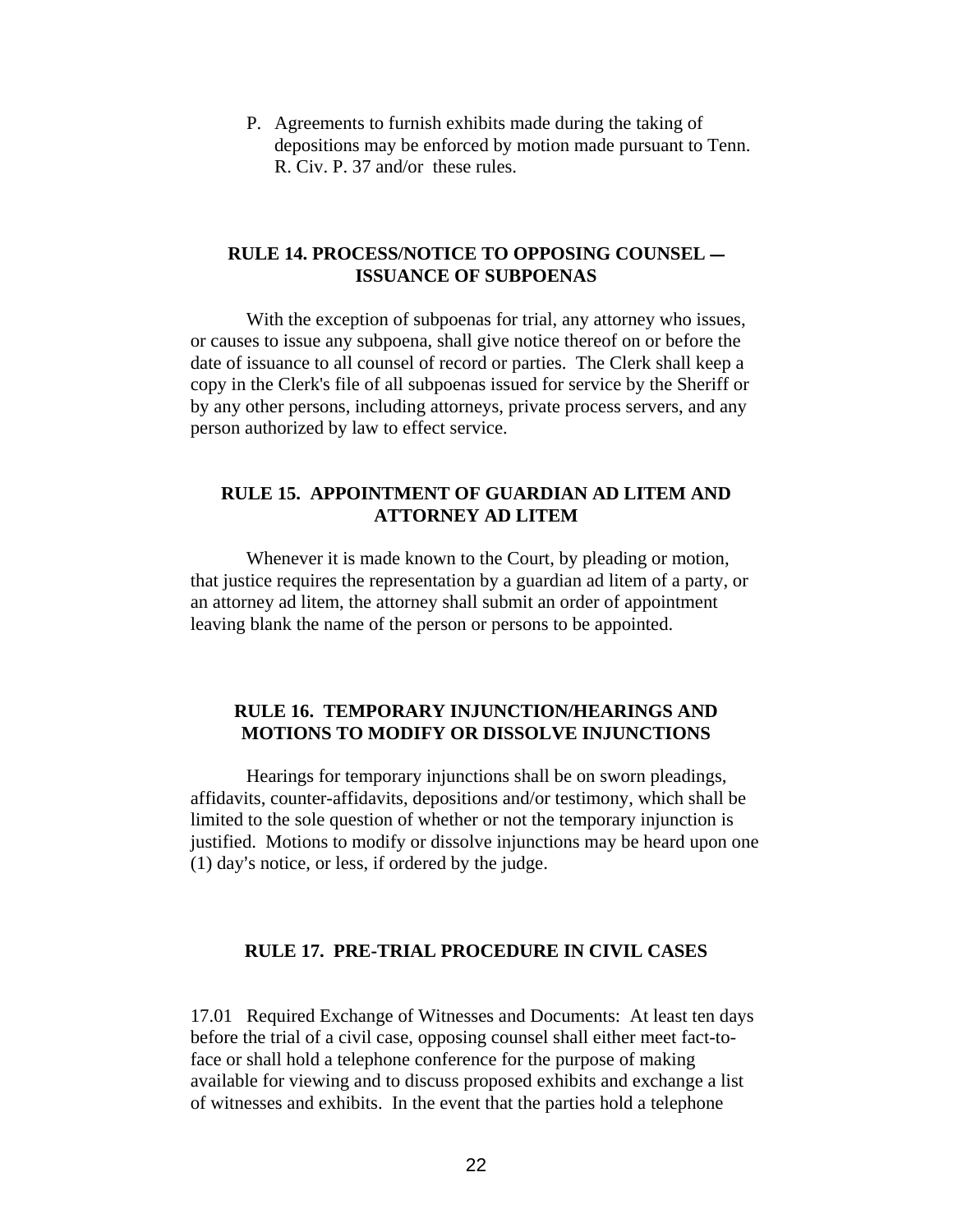conference rather that a face-to-face meeting, the exhibits shall be made available for viewing before the conference.

Failure to comply or attempt to comply with this requirement shall be construed as a waiver of objection to said exhibits.

17.02 Notice of Intent to Use audio/Visual Recording Required: When a party intends to offer an audio and/or visual recording as evidence in a jury trial, counsel must provide written notice to all adverse counsel at least ten (10) calendar days before a trial. Adverse counsel shall be permitted to review the recording in the days before a trial. Adverse counsel shall be permitted to review the recording in the form to be offered at trial and shall be allowed to copy the recording at his or her own expense. Adverse counsel shall promptly advise the other attorney of each objection to the recording. The lawyers shall then attempt in good faith to resolve objections.

If no resolution is reached, a motion in limine shall be filed and set sufficiently before trial so that the objections may be ruled on in time to allow any necessary editing.

**17.03 Briefs in Civil Jury Cases: In all civil jury cases, unless otherwise allowed by the Court, trial briefs shall be submitted to the Court no fewer than five (5) calendar days before the trial of a case, and also furnished to opposing counsel. The trial brief format for jury trials is listed below. If an issue to be litigated at trial has been briefed in pre-trial motions however and counsel believes his or her motion brief adequately covers all issues, counsel may refer the court to the motion brief in lieu of briefing such issues for trial. The court may impose sanctions against attorneys who fail to provide such trial briefs in a timely manner.**

### TRIAL BRIEF FORMAT - JURY TRIAL

- 1. A concise statement of the facts
- 2. The factual issues to be decided
- 3. Points of  $Law (Address all areas felt appropriate, including those of)$ an evidentiary nature, if felt controversial.)

4. A written argument is neither required nor desired, but may be included, if felt necessary by counsel.

5. Complete list of proposed jury instructions  $-$  (Mere T.P.I. citations as to pattern instructions will suffice; however, complete instructions are preferred.)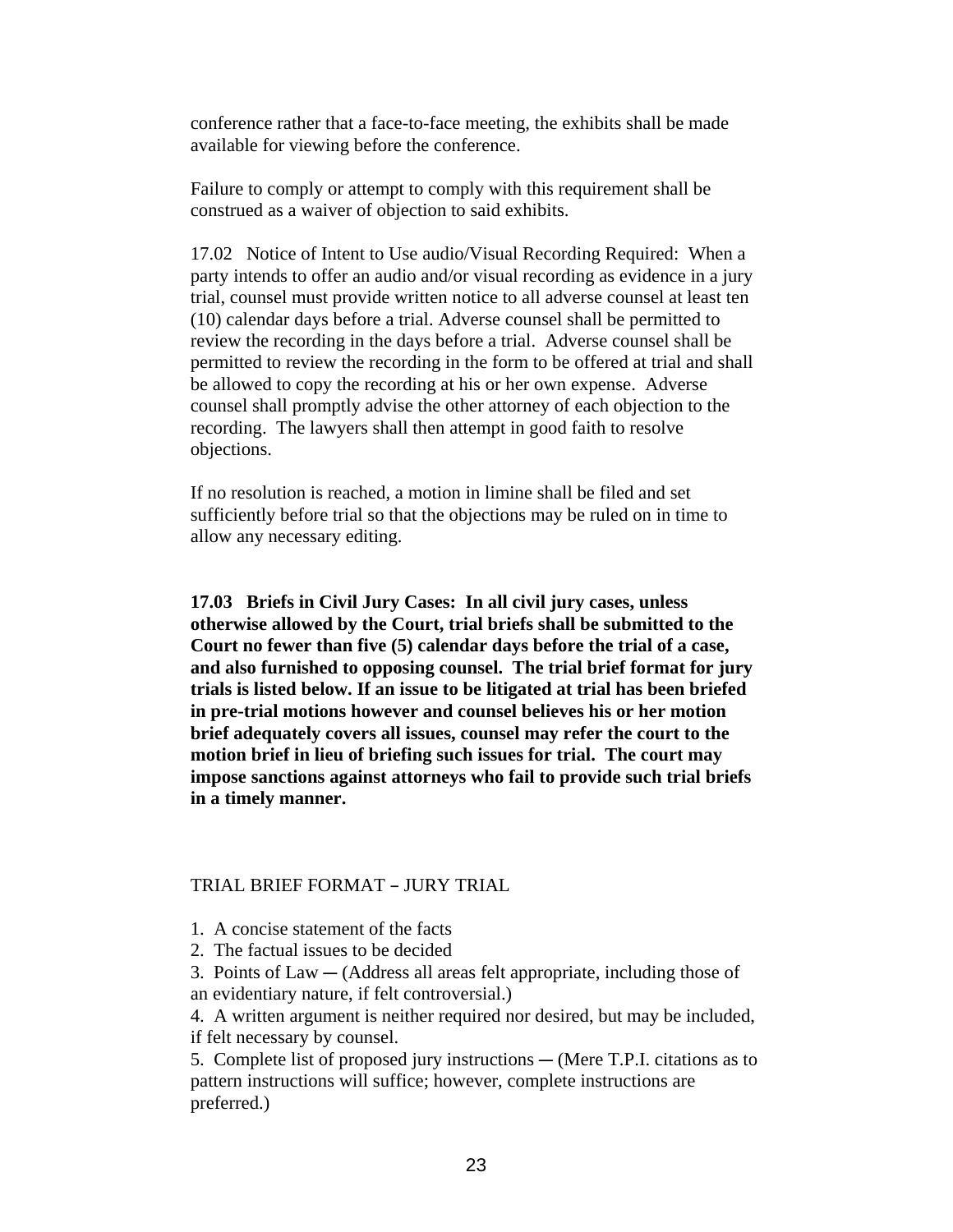Trial briefs should not be filed with the Clerk, but should be sent directly to the trial Judge at his or her address, which is, until further notice:

> Courthouse, 1 North Washington Brownsville, Tennessee 38012

Include photostatic copies of any out-of-state or unreported cases cited and all statutes relied upon.

Counsel will attach copies of their respective pleadings leading to a joining of issue, i.e. complaint and answer-amended, supplemental etc.

Counsel shall be responsible for using whatever means of delivery as will get trial briefs to the office of the circuit judge a full five calendar before trial.

**17.04 Briefs in Civil Non-Jury Cases: In all civil non-jury cases, except uncontested divorces, trial briefs are required. Unless otherwise allowed by the Court, trial briefs shall be submitted to the court five (5) calendar days before the trial of a case and also furnished to opposing counsel. The trial brief format follows. If an issue to be litigated at trial has been briefed in pre-trial motions, however, and counsel believes that the motion brief adequately covered the issue, counsel may refer the court to the motion brief in lieu of briefing the issue for trial.**

# TRIAL BRIEF FORMAT NON-JURY

- 1. A concise statement of the facts
- 2. The factual issues to be decided
- 3. Points of  $Law (Address all areas felt appropriate including those)$ of an evidentiary nature, if felt controversial.)

A written argument is neither required nor desired, but may be included, if felt necessary by counsel.

Briefs should not be filed with the clerk, but sent directly to the trial j-judge at his address, which is, until further notice,

> Courthouse, 1 North Washington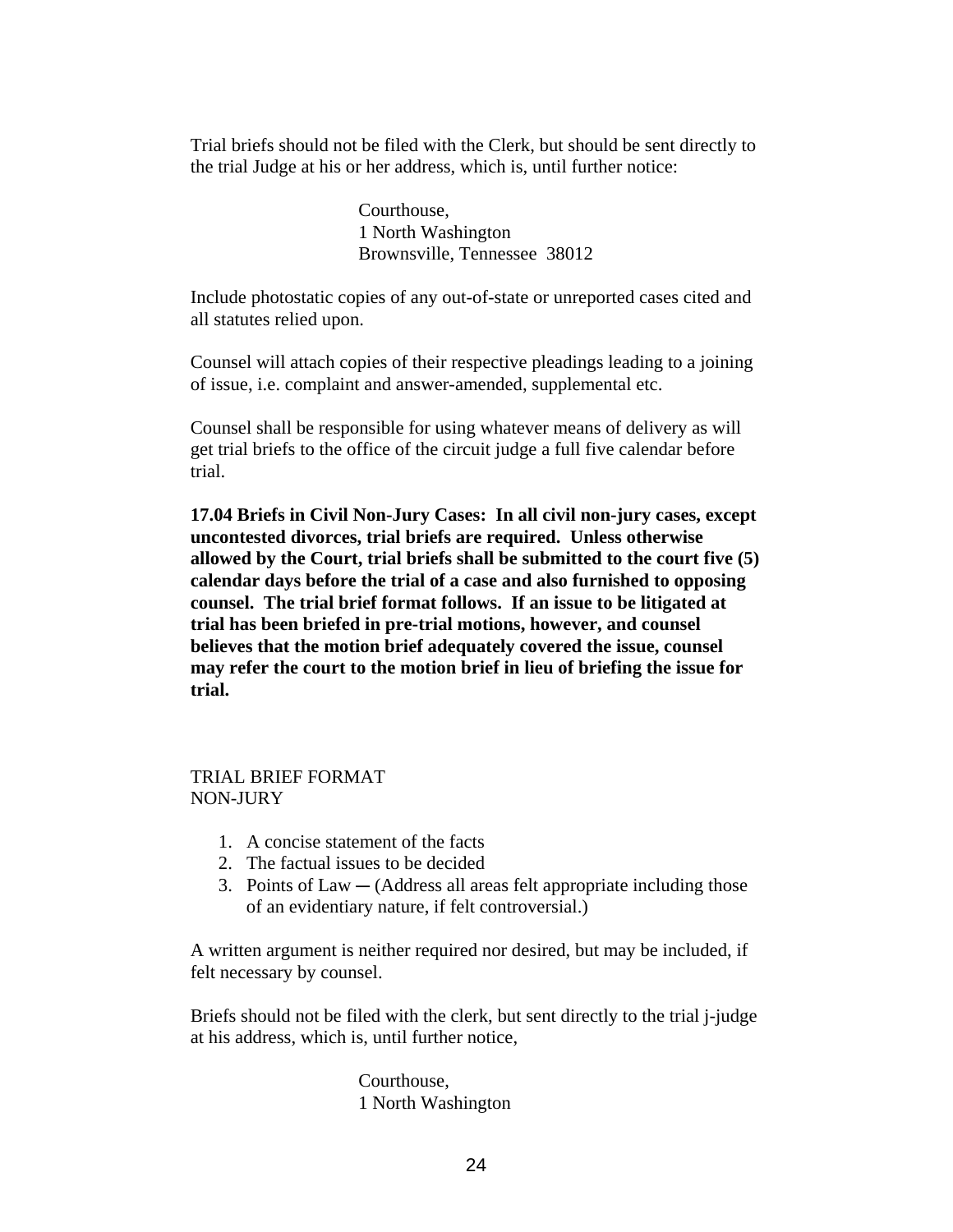### Brownsville, Tennessee 38012

Include photostatic copies of any out-of-state or unreported cases cited and all statues relied upon.

Counsel will attach copies of their respective pleadings leading to a joining of issue, i.e. complaint and answer - amended, supplemental, etc.

Counsel shall be responsible for using whatever means of delivery as will get trial briefs to the office of the circuit judge a full five calendar days before trial.

### **RULE 18. MOTIONS IN CIVIL CASES**

18.01 Hearings: All motions shall be in writing and shall state with particularity the grounds for the motion and the relief sought. Opposing counsel will then have fifteen (15) days to file a response to said motion unless otherwise set forth in the Tennessee Rules of Civil Procedure. The attorney who files a motion has the burden to make application for a hearing at the next available motion day or as soon thereafter as practicable. **Failure to comply with this Rule shall be construed by the court as abandonment of the motion**.

When a motion is set for a hearing, the judge shall be provided by the attorney who filed the motion with a courtesy copy of the motion and all supporting materials before the date of the hearing. The judge shall in like manner be provided by the attorney responding to the motion with a copy of the response along with all supporting materials.

Copies of pertinent portions of any cases relied upon in oral argument during motion hearings must have been provided to both opposing counsel and the judge at least five days prior to the hearing unless exigent circumstances and the interests of justice dictate otherwise.

18.01 (a) Dispositive Motions: All Motions potentially dispositive of any issue in a case shall be scheduled for hearing by the attorney filing the motion at the next available motion day after the filing or as soon thereafter as is practicable. Failure to obtain a hearing in a timely manner may be construed by the Court as an abandonment of the motion and the Court may refuse to consider the motion. A list of motion dates may be obtained from the Judge's office.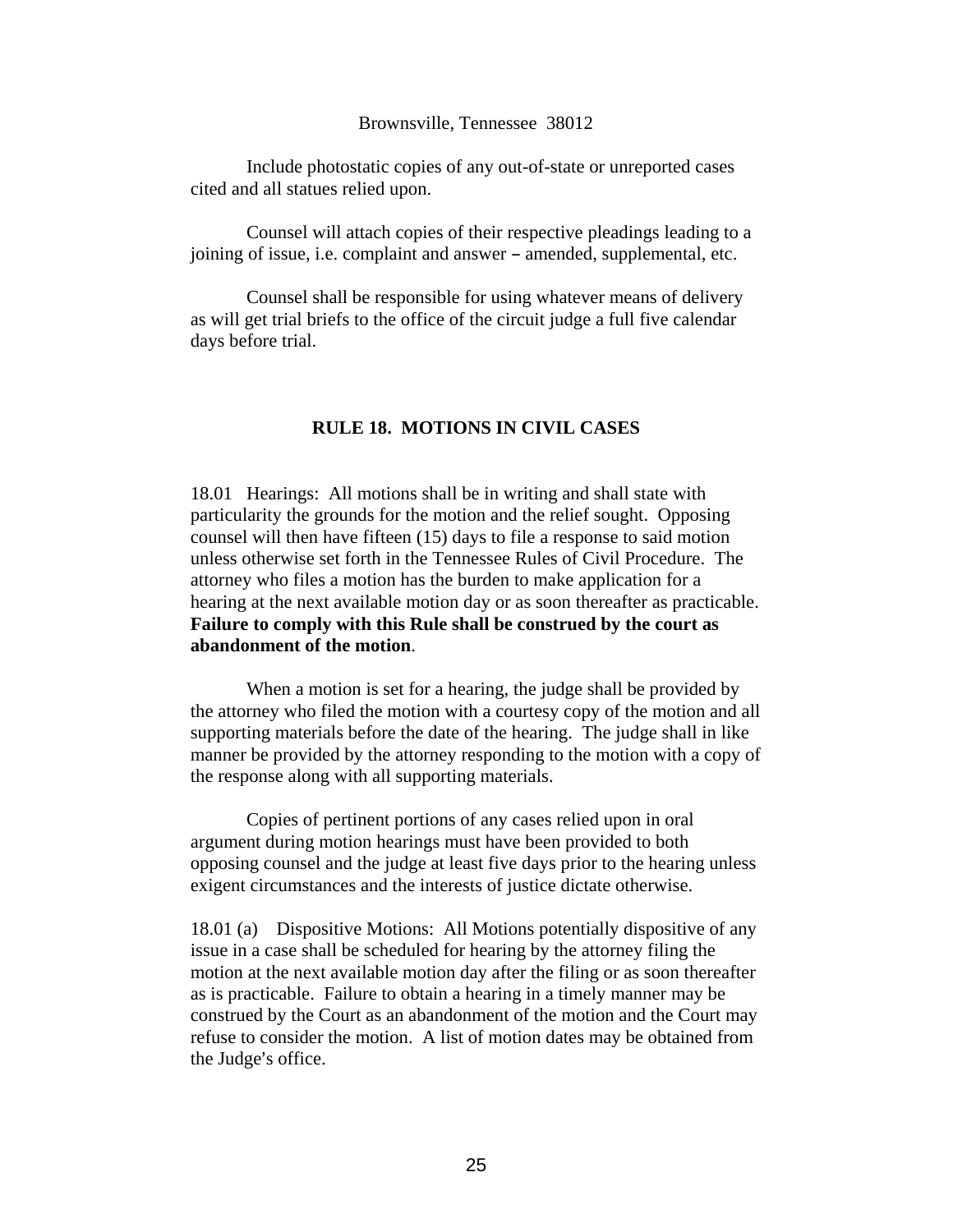18.01 (b) Summary Judgment: Motions for summary Judgment shall be filed and served at least sixty (60) days before the scheduled trial date. Any Motion for Summary Judgment filed within sixty (60) days of the scheduled trial date will not be heard and the matter will proceed to trial.

All motions for summary judgment and to dismiss supported by evidentiary matters shall be filed at least thirty (30) days before hearing of same as required by Rule 56.04 of the Tenn. R. Civ. P. Attorneys for the proponent of the motion shall deliver memorandum briefs to the court (with a copy of affidavits and supporting documents), and shall file with the Clerk all original affidavits and supporting documents at least thirty (30) days prior to the hearing of the motion.

Attorneys for the respondent shall deliver memorandum briefs to the Court, (with a copy of affidavits and supporting documents), and shall file with the clerk all original affidavits and supporting documents not later than five (5) days before the hearing as required by Rule 56.04 of the Tenn. R. Civ. P. No motions shall be heard unless the parties comply with this rule.

18.01 (c) Motions in Limine. Motions in limine shall be filed no less that seven (7) calendar days before trial and set for hearing before the trial. The Court shall also be notified by that date of any objections in medical depositions to be read or shown to the jury and the objections shall be heard before the trial. Failure to timely file such motions will result in their not being heard unless the judge determines that refusing to do so would result in an injustice to one party or another. The intent of this Rule is to allow counsel adequate time to respond to a motion in limine but counsel are encouraged to respond to a motion in limine and schedule a hearing as soon as practicable.

18.02 Opposition to Motions: If a motion is opposed, a response to the motion must be filed. The response shall be in writing and shall state with particularity the grounds for the opposition. If no opposition to the motion is filed, the motion will be considered unopposed. Responses to motions, including any opposing affidavits, depositions or briefs or any other matter being presented in opposition to the motion must be filed and furnished to opposing counsel at least five (5) days in advance of any scheduled hearing.

In the court's discretion, the part of this Rule requiring a response five  $(5)$ days in advance of the hearing (trial) may be modified with respect to a motion in limine that is filed on or near seven (7) calendar days before trial.

18.03 Recusal of Judge: Motions for recusal of the judge should be made so as to not delay a trial and within 14 calendar days of learning of grounds for said motions.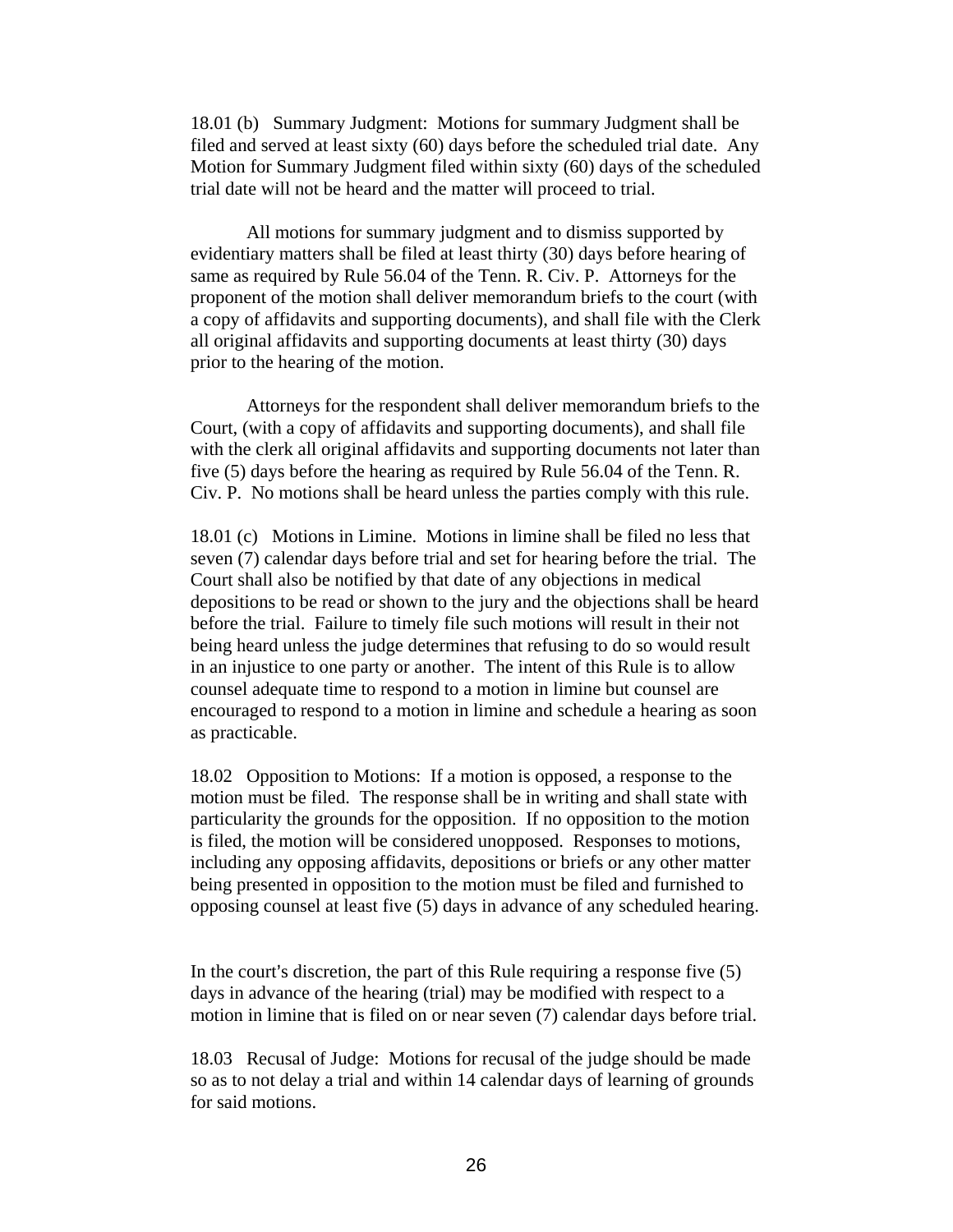18.04 Failure to Appear at a Motion Hearing: If counsel for either party does not appear at a scheduled hearing on a motion or any other matter scheduled to be heard on the motion docket, the court may strike, deny, or otherwise dispose of that motion in the party's absence.

18.05 Orders From Motion Hearings: The prevailing party or designated attorney shall prepare and submit an order reflecting the decision in every motion hearing.

### **RULE 19. SPECIAL SETTINGS FOR MOTIONS**

Special settings for motions that cannot be heard on a regularly scheduled motion day may be arranged with the judge and are encouraged, as is the hearing of motions by telephone conference when all parties agree thereto.

# **RULE 20. TRIAL DATES IN CIVIL CASES - SETTING**

20.01 Method of Setting: When a case is ready for trial the attorney for either party may obtain a trial date in one of the following ways:

- A. by agreement of counsel after consultation with the judge in person or by telephone conference;
- B. by motion conforming to Tenn. R. Civ. P. 6.04, 6.05 and 7.02;
- C. by the court with notice to counsel; or
- D. by the court during a civil docket call.

Attorneys are responsible for obtaining the dates of the docket calls from the judge's secretary.

When a case is set by agreement, at docket call or otherwise, or when a case is set by motion without objection, all counsel are certifying that they are available for trial and that the case will be ready for trial on the trial date. Counsel shall not apply for or obtain any trial setting from the court without prior notice to all counsel or parties of the time and place of application.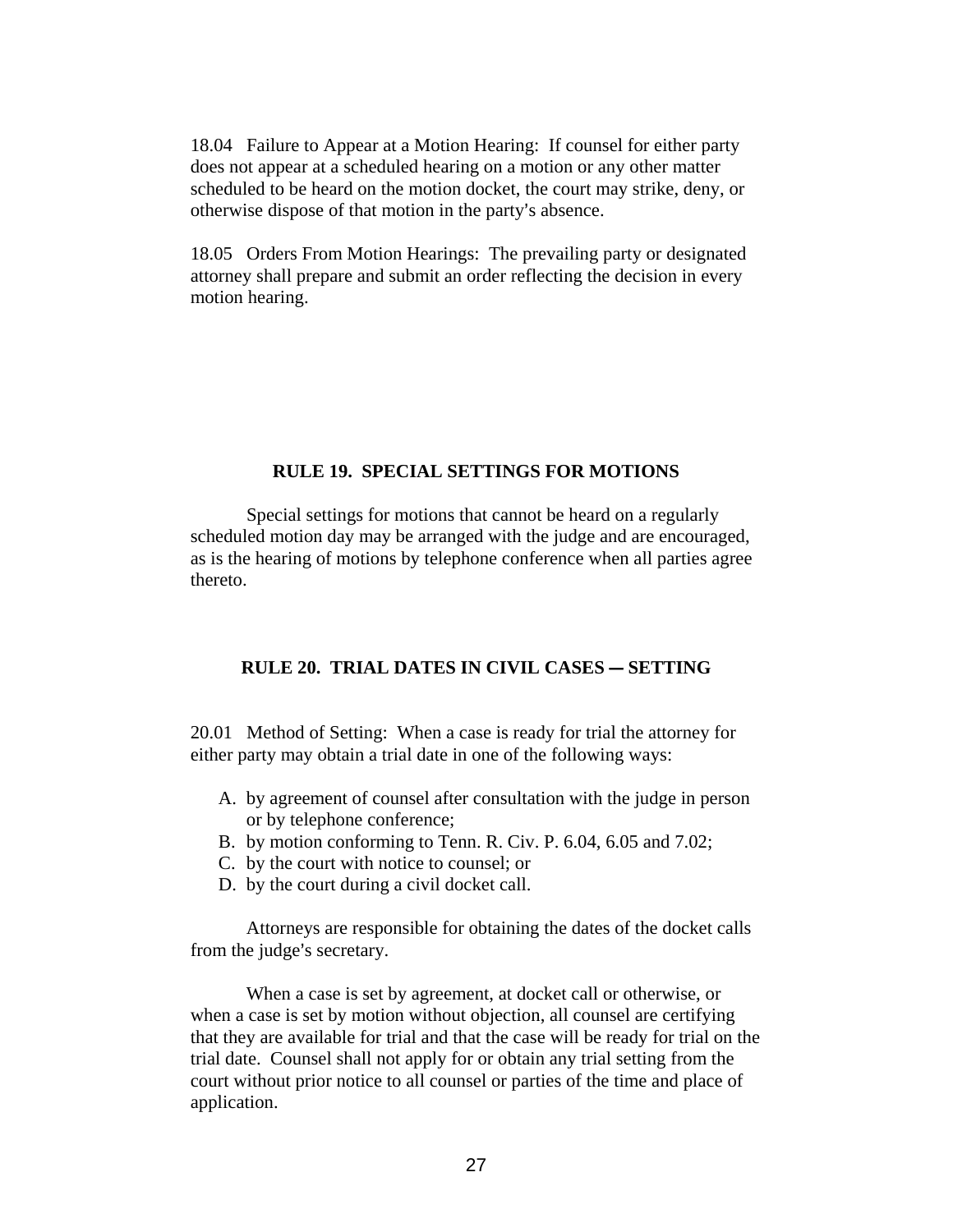20.02 Deadline for Trial Preparation: The court may issue a scheduling order which will establish deadlines for completing trial preparation and set a trial date.

### **RULE 21. DISMISSAL FOR LACK OF PROSECUTION**

Whenever a cause has remained on the docket for twelve (12) months or more without steps being taken by the plaintiff to dispose of the cause, the opposing parties shall be entitled, upon motion with service to all parties, to request the court for a dismissal of the cause with prejudice at plaintiff's costs.

The judge may also, after giving adequate notice to all parties, dismiss such causes on his or her own motion.

### **RULE 22. MEDIATION**

At the hearing of a cause, or upon motion, a matter may be referred to a mediator in accordance with the provisions of rule 53 Tenn. R. Civ. P., or to a mediator in accordance with Rule 31 of the Supreme Court Rules.

Upon agreement of the parties or upon order of the court any matter may be referred to a mediator for a potential resolution of the issues in that cause. The costs of any alternative dispute resolution proceeding, including the costs of the services of the Rule 31 dispute resolution mediator, at the mediator's request, may be charged as court costs. The court may, in its discretion, waive or reduce costs of an alternative dispute proceeding.

# **RULE 23. DIVORCE ACTIONS, SWORN STATEMENTS**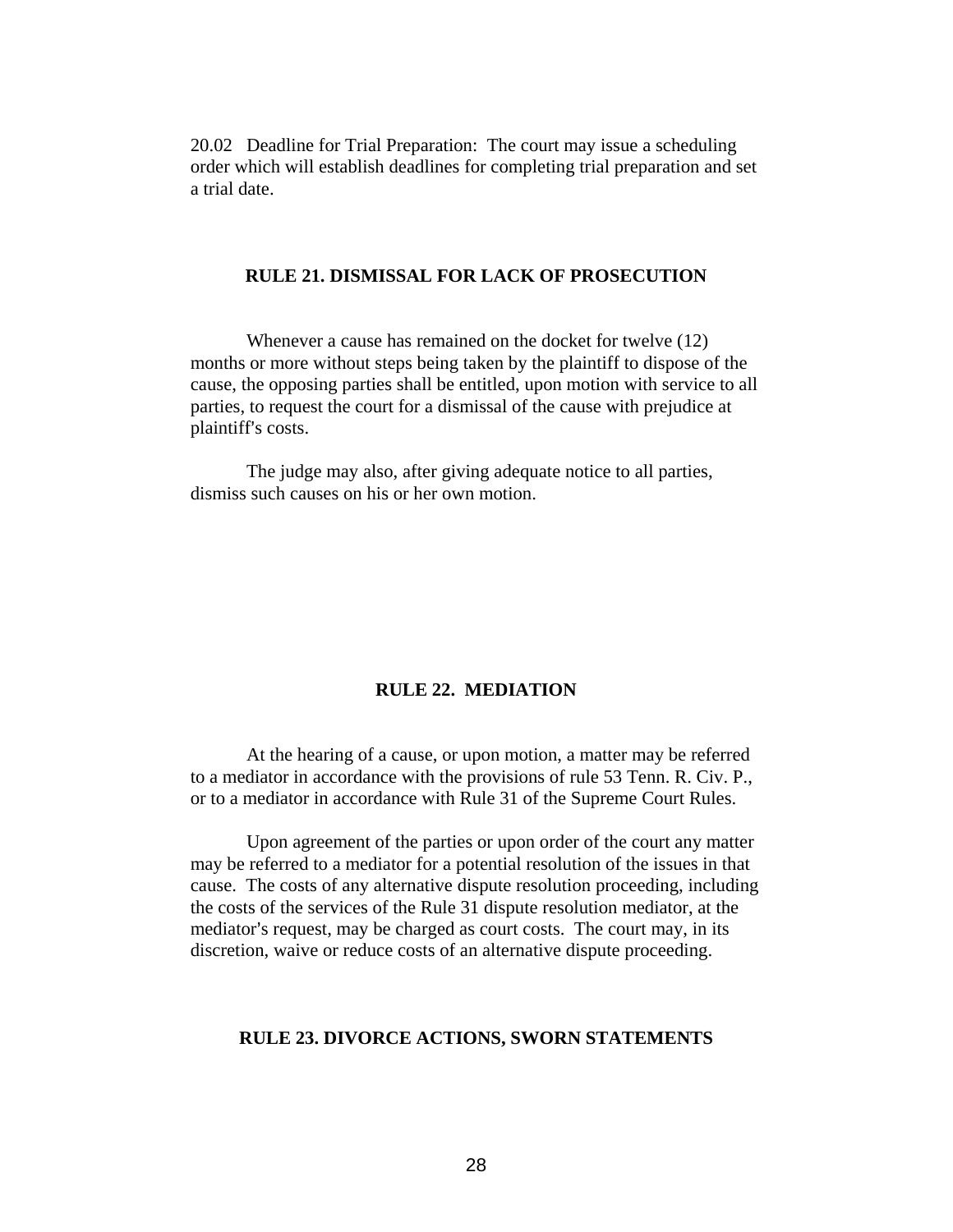In all contested divorce actions, both parties shall file a sworn statement of assets, liabilities and sources and amounts of income at least seven (7) days prior to the hearing of the action. A copy of the sworn settlement shall be served upon opposing counsel. Sworn financial statements shall include, but not be limited to the following:

- 1. A statement of current earnings;
- 2. A list of specific present assets accumulated during the marriage;
- 3. Assets owned by each spouse but not accumulated during the marriage; and
- 4. A list of present liabilities accumulated during the marriage.

Complaints which include requests for pendente lite which are set for hearing by order to show cause, order setting hearing, or fiat, shall include a statement of facts justifying the relief sought and, prior to the hearing, all parties will submit affidavits in support or opposition to the relief sought.

### **RULE 24. ORDERS AND JUDGMENTS**

Orders and judgments shall be headed by a title indicating the nature thereof. Unless otherwise permitted by the court, orders shall be presented to the court within fourteen (14) calendar days after a decision is rendered.

It shall be the duty of attorneys for successful parties, unless the court directs otherwise, to prepare orders for entry by the court, the same to be submitted to opposing counsel. When opposing counsel receives a copy of an order by mail, he or she shall approve the order immediately if he or she has no objection to the form or substance of the order and forward same to the court.

If opposing counsel refuses or declines to approve any order and an agreed order cannot be obtained, either party may submit an order to the court after service of a copy of the proposed order upon the opposing party.

Orders mailed to counsel and presented to the court and containing only the signature of the attorney preparing the order will not be entered immediately, but will be held by the judge for ten (10) days. If the court receives no objection within the ten (10) day period, the order will be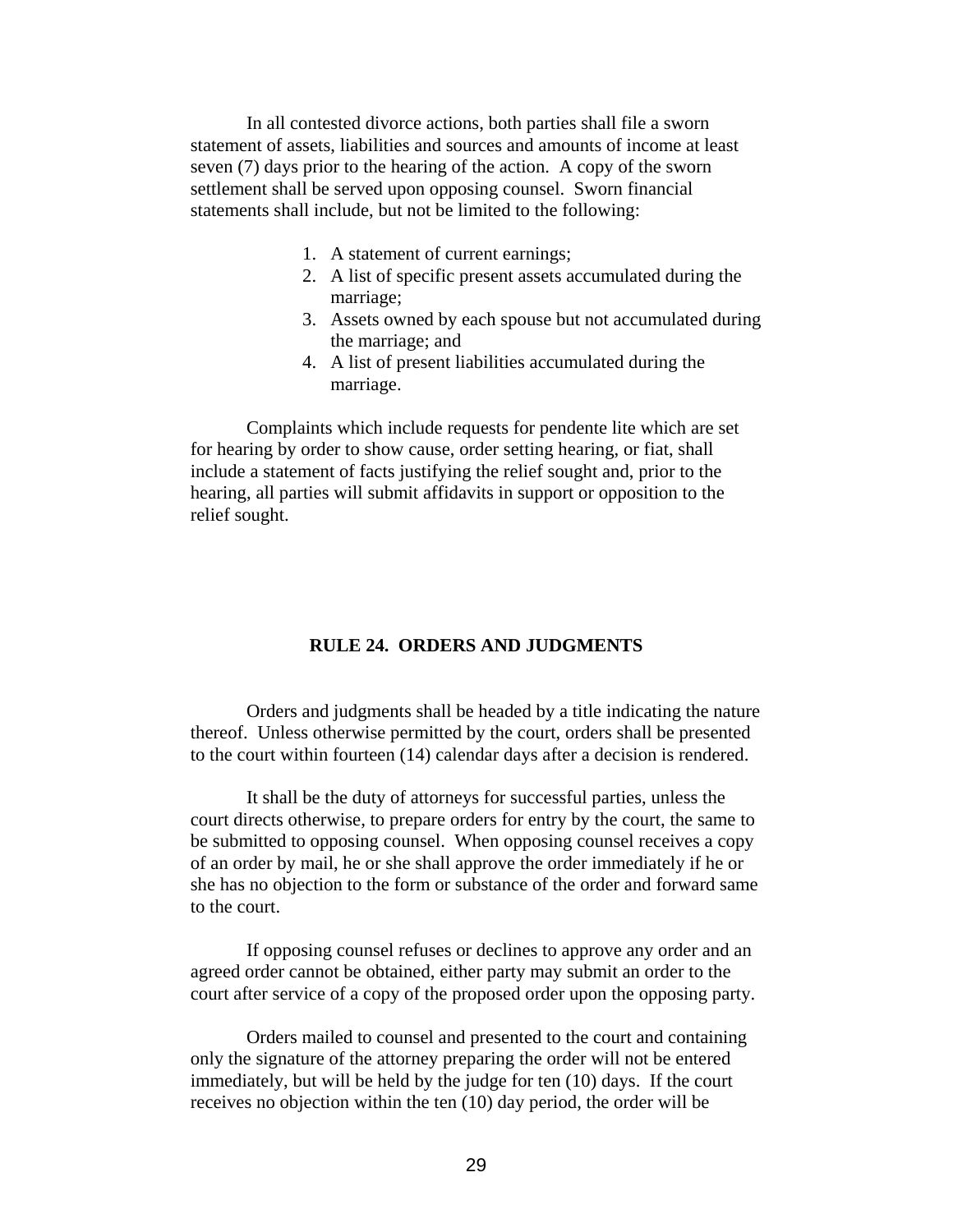entered. When opposing counsel disagrees as to the terms of an order, a corresponding proposed order shall be prepared by counsel opposing the order. Counsel shall deliver the same to the judge before the expiration of the ten (10) day period. The time for these actions shall be computed under Tenn. R. Civ. P. 6.

### **RULE 25. JURY TRIALS – NOTICE OF DEMAND**

Whenever a complaint or other pleading in which a jury is demanded is presented for filing, the attorney shall endorse on the face thereof the words, "Jury Demanded". The words "Jury Demanded" should be placed under the docket number. If a jury is thereafter demanded by any party in the action, the judge to whom the case is assigned shall be notified immediately by that party.

### **RULE 26. ARGUMENTS AND BRIEFS**

The court may, in its discretion, limit or direct argument and, in non-jury cases, may choose not to hear closing argument.

Briefs of law may be prepared in advance of the hearing and the court encourages the submission of briefs of law in advance of the hearing of a case. In all matters or hearings of any type, if briefs are to be submitted, they should be delivered to the court not less than three (3) working days before the hearing. The court may call for additional briefs.

If counsel plans to rely upon statutory or case authority during argument notice of such authority shall be given to opposing counsel and to the judge at least three (3) working days before the hearing. Providing complete copies of such cases or statutes is not required but is encouraged.

#### **RULE 27. MOTIONS FOR NEW TRIAL IN CIVIL CASES**

Motions for new trial shall be filed and disposed of as provided by Rule 59 Tenn. R. Civ. P.

Motions for new trial shall be in writing and filed with the clerk within thirty (30) days after rendition of a jury verdict or the entry of any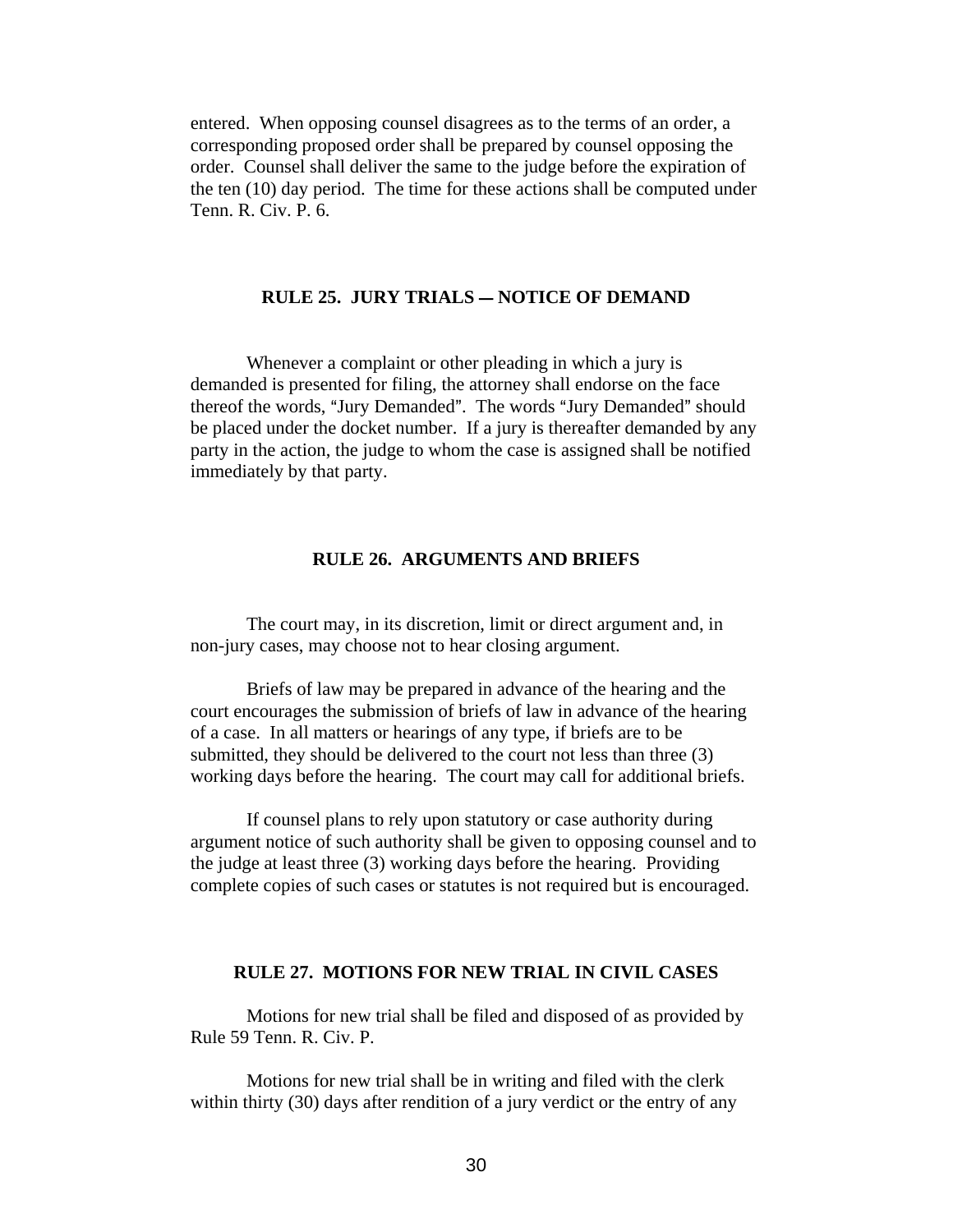decree or judgment to which exception is taken. Such motions shall be presented to the court and disposed of within thirty (30) days of the date of filing. Additional time may be granted by order of the court.

All motions for new trial shall conform to the following requirement:

If a new trial is sought on the ground of error in the charge of the Court, the particular language of the charge of which the complaint is made shall be quoted. No general reference to the charge as erroneous as a whole shall be regarded as sufficient, but the particular part or parts of the charge complained of must be pointed out and quoted in the written motion for new trial, followed by a statement explaining why it is contended that same is erroneous.

It shall not be sufficient to state in general terms that the court erred in the rejection or admission of evidence but the party seeking a new trial shall, in the motion for new trial, point out the testimony which it is contended was erroneously admitted or excluded, either quoting same literally, giving the substance of it, or otherwise referring to it in such a manner that the exact part of the evidence so admitted or excluded can be identified specifically at the hearing of the motion for new trial.

### **RULE 28. INVESTMENT OF FUNDS PER COURT ORDER**

The clerk shall invest litigant's funds paid into court only if there is a court order directing her or him to do so. The order should state the name of the financial institution in which the funds are to be invested and the specific type of account to be utilized. At the time of payment, or when the order is entered, if later, it shall be the duty of the attorney seeking investment of funds to specifically notify the clerk receiving payment that the funds are to be invested and to provide an IRS form W-9 to the clerk's bookkeeping department for the party responsible for tax liability. Funds shall not be withdrawn without an order of the court.

### **RULE 29. CONTINUANCES IN CIVIL CASES**

Cases may be continued by agreement only on approval of the court. Application for a continuance of any case set for trial must be made five (5) calendar days in advance of the day the case is set for trial and must be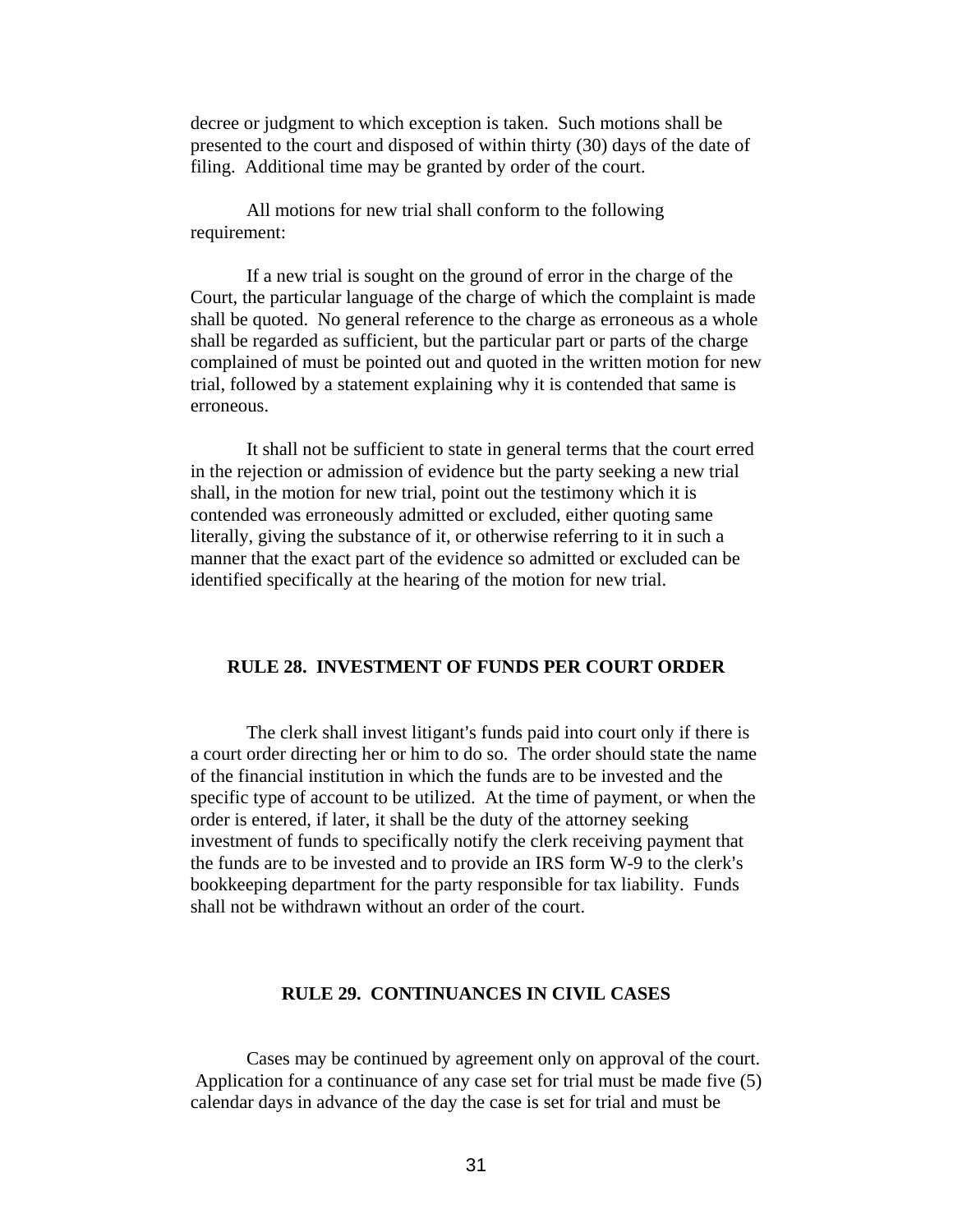supported by an affidavit filed with the clerk of the court giving grounds for seeking a continuance. **Unless required by exigent circumstances, counsel shall not apply for a continuance except upon motion.** Notice to all counsel and any pro se litigants shall be given as required by Tenn. R. Civ. P. 6.04, 6.05, or in such manner as to provide reasonable notice and an opportunity to be heard to all parties.

Normally, the absence of a witness will be grounds for a continuance where the subpoena for a local witness was issued ten (10) days or more before the date of trial, or fifteen (15) days or more before the date of trial where the witness is out of the county, however, each application for a continuance is subject to the discretion of the court.

When an application for a continuance is based upon the illness of a party or a material witness, said application must be accompanied by a written statement of a physician specifying the type of illness, whether or not the illness is of a temporary or permanent nature, and whether or not such person is physically able to appear in court without endangering his or her health.

When application for a continuance is based upon the fact that a material witness cannot be found, an affidavit must be filed giving the name of said witness or witnesses, what evidence is expected to be proved by said witness or witnesses, and what effort has been made to locate said witness or witnesses.

If a case is continued or settled, each attorney who has had subpoenas issued for witnesses is responsible for notifying said witnesses not to appear and is ordered by the court to do so. Failure to comply could result in costs being assessed against the party failing to do so.

If a case is continued, a new trial date will be ordered by the court for a date certain. Such resetting shall normally be made at the time the motion for continuance is granted.

### **RULE 30. SUBPOENAS IN CIVIL CASES**

30.01 Subpoenas Issued By Clerk: In civil actions, subpoenas shall be issued and signed by the clerk in triplicate. The attorneys shall prepare and submit an original and two copies of each subpoena for issuance by the clerk.

1.02 Time for issuing Subpoenas: Subpoenas for a local witness must be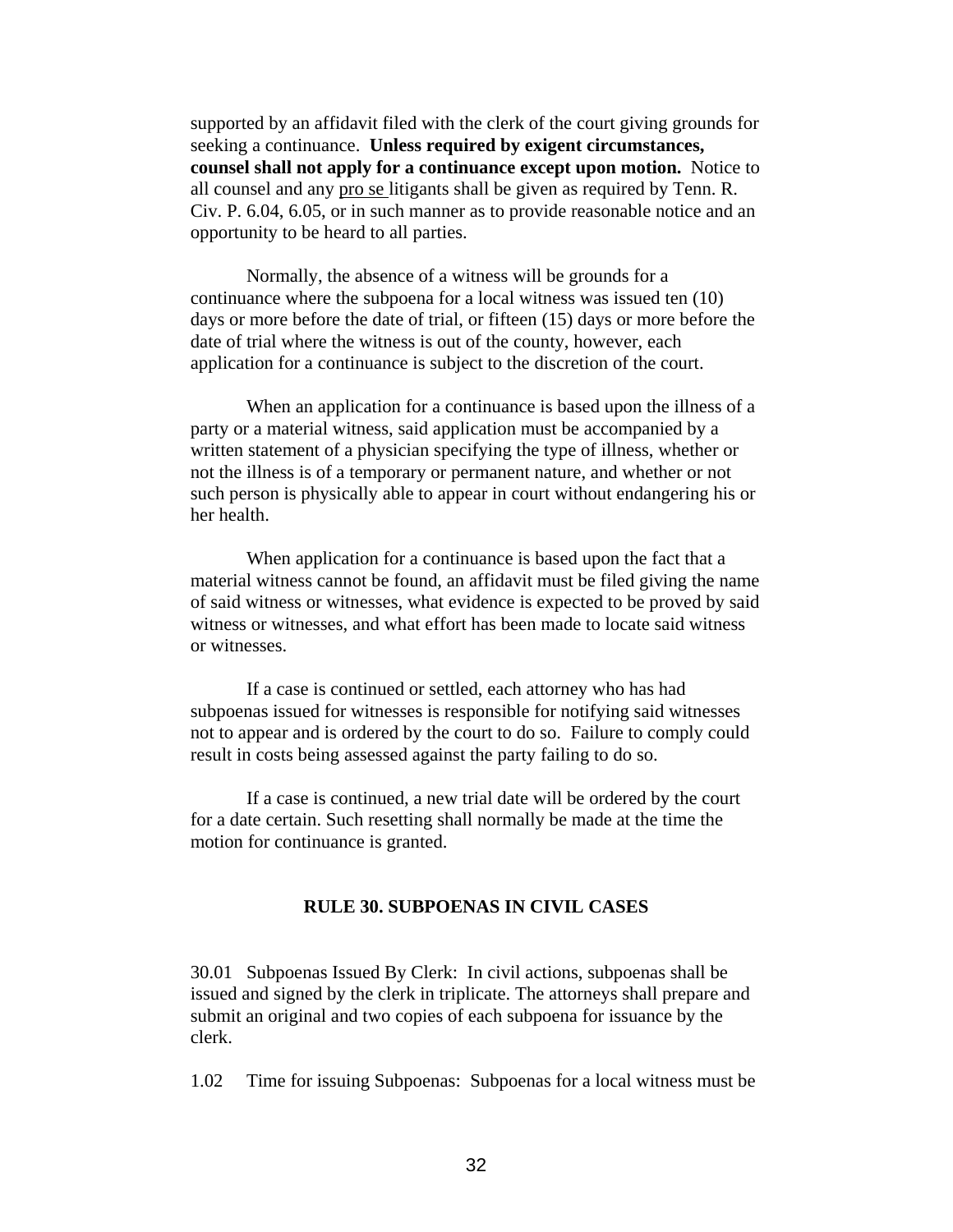Issued and dated by the clerk no later than ten (10) days before the date of trial unless prior approval has been granted by the judge for an extension. If the witness is to be served out of the county, the subpoena must be issued by the clerk no later than fifteen (15) days before the date on which the case is set for trial and promptly mailed or otherwise transmitted to the out of the county sheriff or other authorized person to effect service of the subpoena.

The foregoing notwithstanding, the clerk shall not refuse to issue a subpoena even if requested after the dates set forth above. Attorneys shall obtain "blank subpoenas" for a specific case only and shall use or return them no later than five days before the trial date. An attorney who causes a subpoena to be served shall return the served original no less than five (5) days before trial.

30.03 Address of Witness: Counsel of record shall be responsible for providing street addresses and phone numbers, if known, on the requested subpoena(s). It is not the duty of the clerk or his or her deputies to look these numbers and addresses up, and counsel are discouraged from doing so.

30.04 Prison Inmates: The attendance of prison inmates who are witnesses or parties in civil cases remains governed by T.C.A. § 41-21-304.

# **RULE 31. SETTLEMENT OF CIVIL CASES – NOTIFICATION OF JUDGE, CALLING OFF JURY**

Attorneys in civil cases should notify the circuit judge immediately if a settlement is reached prior to the date of a jury trial or if a jury is not needed for any reason. If a jury is called in, and a case is not tried to a jury on that date, the court may assess the cost of the jury to the parties.

# **RULE 32. ALTERNATIVE DISPUTE RESOLUTION**

Upon agreement of the parties, or upon order of the court, any matter may be referred to a mediator for a potential resolution of the issues in that cause.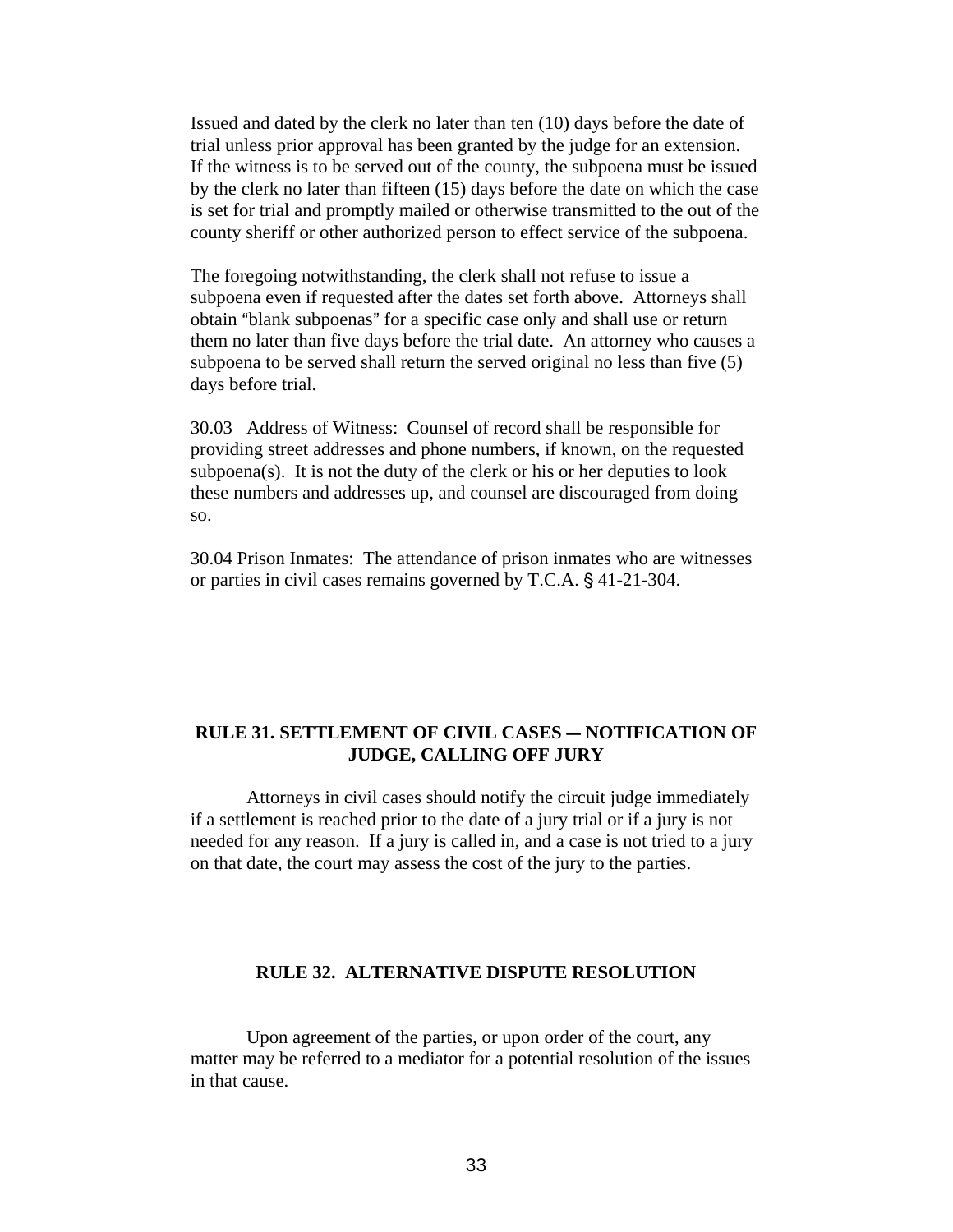(Rules pertaining specifically to criminal cases continue on the following pages.)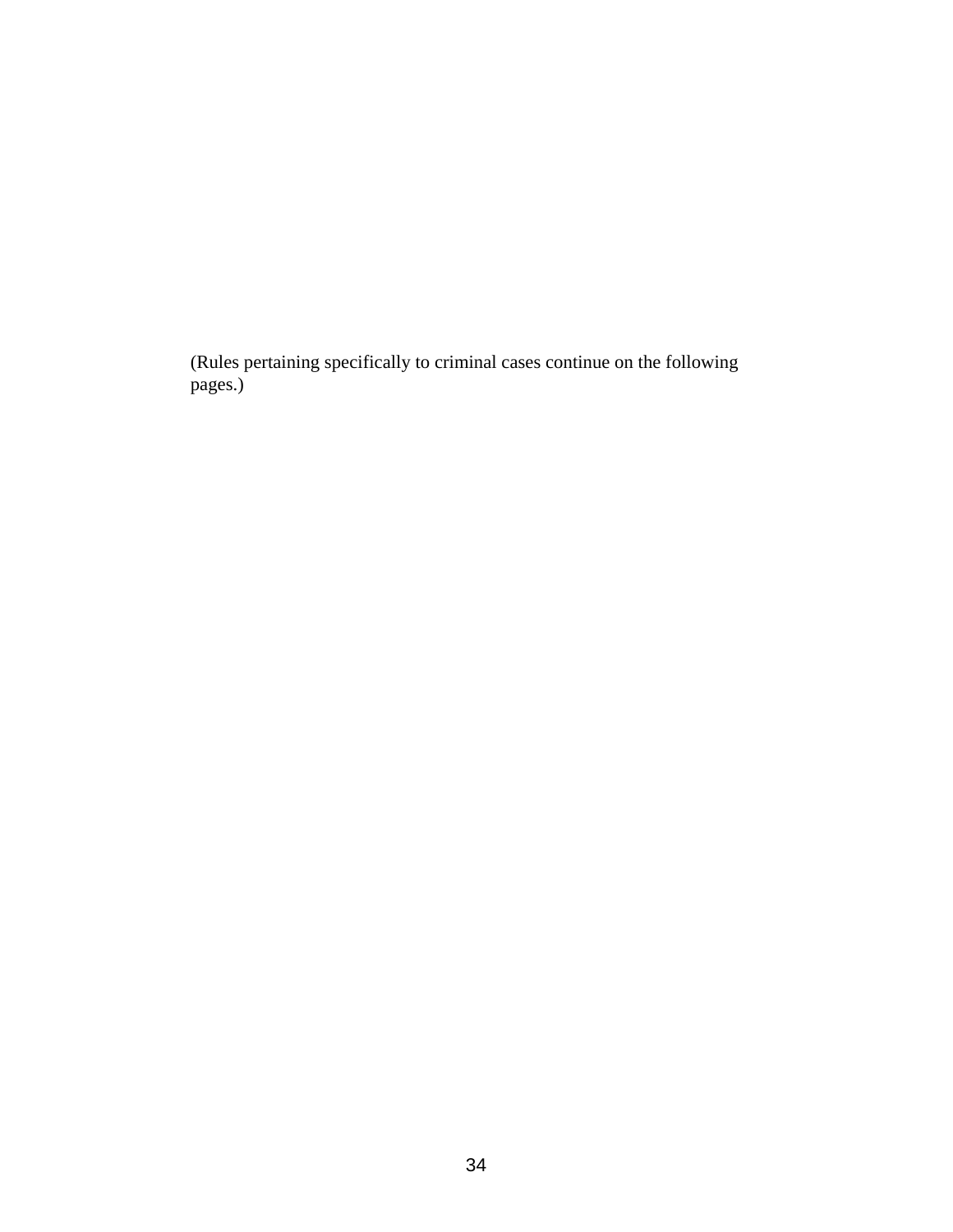# **RULES APPLICABLE TO CRIMINAL CASES**

# **RULE 33. EXTRAORDINARY INTERLOCUTORY RELIEF IN CRIMINAL CASES**

All special requests for extraordinary interlocutory relief in unindicted and unassigned cases, including but not limited to the amount of a defendant's bail, shall be presented to the circuit court judge. This rule applies to all three (3) counties in the Twenty-Eighth Judicial district. Any such requests should be presented to other judges if, and only if, the situation is an emergency *and* the circuit judge is unavailable.

# **RULE 34. DISCOVERY IN CRIMINAL CASES**

All requirements of the Tennessee Rules of Criminal Procedure regarding discovery shall be complied with in a timely fashion. When a party intends to offer discoverable evidence in a jury trial and the law requires its disclosure to adverse counsel, adverse counsel shall be permitted to review the evidence in the form to be offered a trial and shall be allowed to copy and or record or otherwise reproduce it at his or her expense. Adverse counsel shall promptly advise the other attorney of each objection to said evidence. The lawyers shall then attempt in good faith to resolve objections. If no resolution is reached, a motion shall be filed and set sufficiently before trial so that the objections may be ruled on in time to allow compliance with the court's ruling and whatever strategy review is necessary.

# **RULE 35. SUBPOENAS IN CRIMINAL CASES**

35.01 Subpoenas Issued by Clerk: In criminal cases the issuance of subpoenas for witnesses shall comply with each individual circuit court clerk's policies.

35.02 Time for Issuing subpoenas: Subpoenas for local witnesses must be issued and dated by the clerk no later than seven (7) calendar days before the date of trial unless prior approval has been granted by the judge for an extension. If the witness is to be served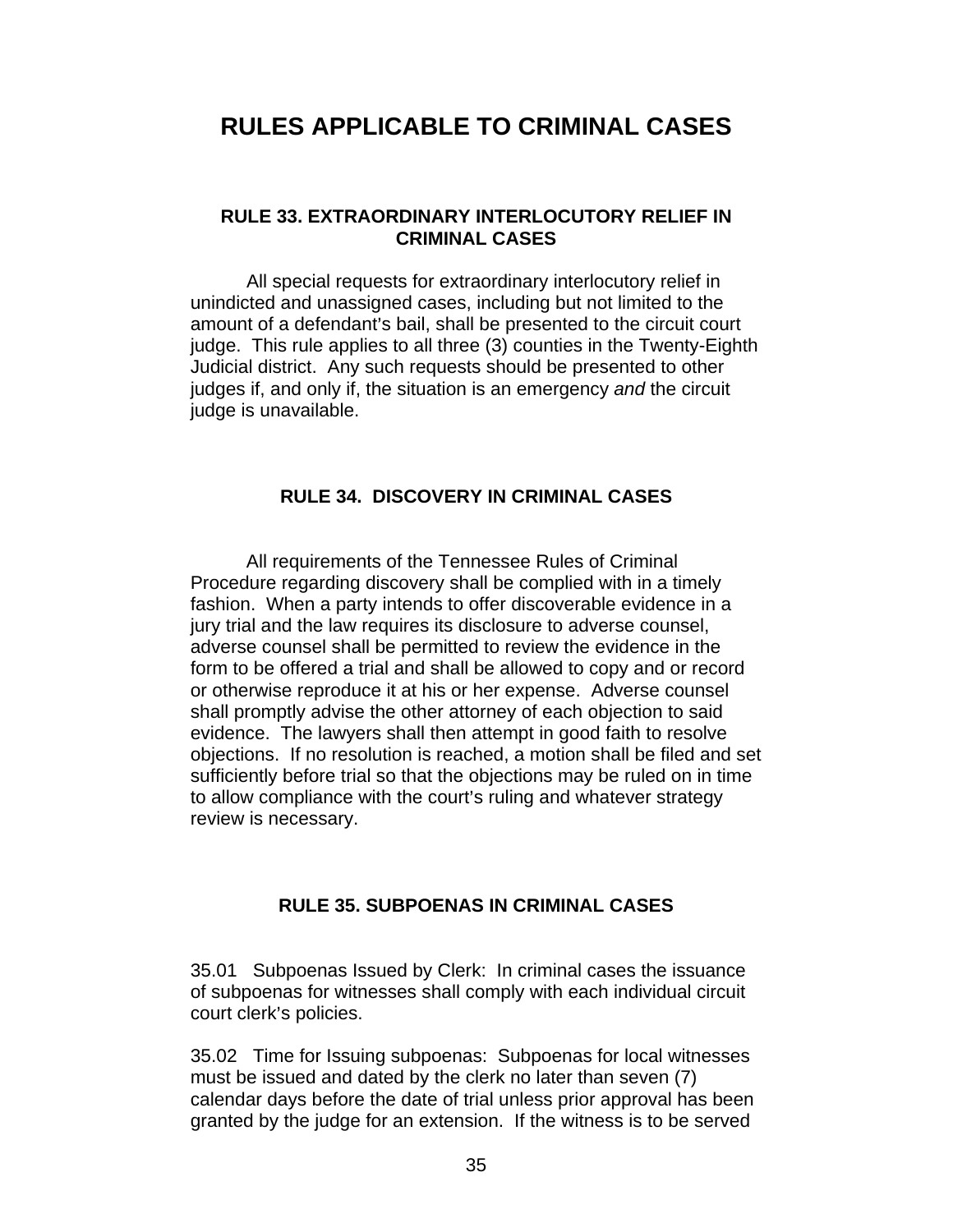out of the county, the subpoena must be issued by the clerk no later than fourteen (14) calendar days before the date on which the case is set for trial and promptly mailed or otherwise transmitted to the out of the county sheriff or other authorized person to effect service of the subpoena.

The foregoing notwithstanding, the Clerk shall not refuse to issue a subpoena even if requested after the dates set forth above.

35.03 Blank subpoenas: Attorneys shall obtain "blank subpoenas" for a specific case only and shall use or return them no later than five days before the trial date. Such subpoenas shall be issued in accordance with the clerk's office policy regarding same.

35.03 Address of Witness: Counsel of record shall be responsible for providing street addresses and phone numbers, if known, on requested subpoena(s). Do not ask the clerk's office for assistance in locating addresses or phone numbers. It is not part of their duties to provide such information.

35.04 Prison Inmates: The following rules apply to obtaining the appearance of prison inmates in court:

- A. When the prison inmate is a *defendant* in a criminal case, the district attorney general's office shall prepare a proposed transport order and submit it to the court at least seven (7) calendar days prior to the court date.
- B. Counsel needing prison inmates as *witnesses* in a criminal case shall submit a proposed transport order at least seven (7) calendar days prior to the trial or hearing date. Defense counsel in criminal cases shall make every effort to insure that prison inmates are not needlessly brought to court for a scheduled settlement docket unless the case is for actual settlement and/or there is other just cause.

Deadlines on transport orders may be waived by the court for just cause if it is practicable for the sheriff's department to transport the inmate on short notice.

35.05 Notice of Additional Witnesses: Required notice of additional witnesses shall be filed as far in advance of trial as is reasonably practicable, allowing sufficient time for opposing counsel to make whatever case preparation necessary. Failure to adhere to the spirit of this rule may result in the witness not being allowed to testify. Notice given less than seven (7) calendar days prior to trial shall be presumed, absent compelling circumstances, to be unreasonable.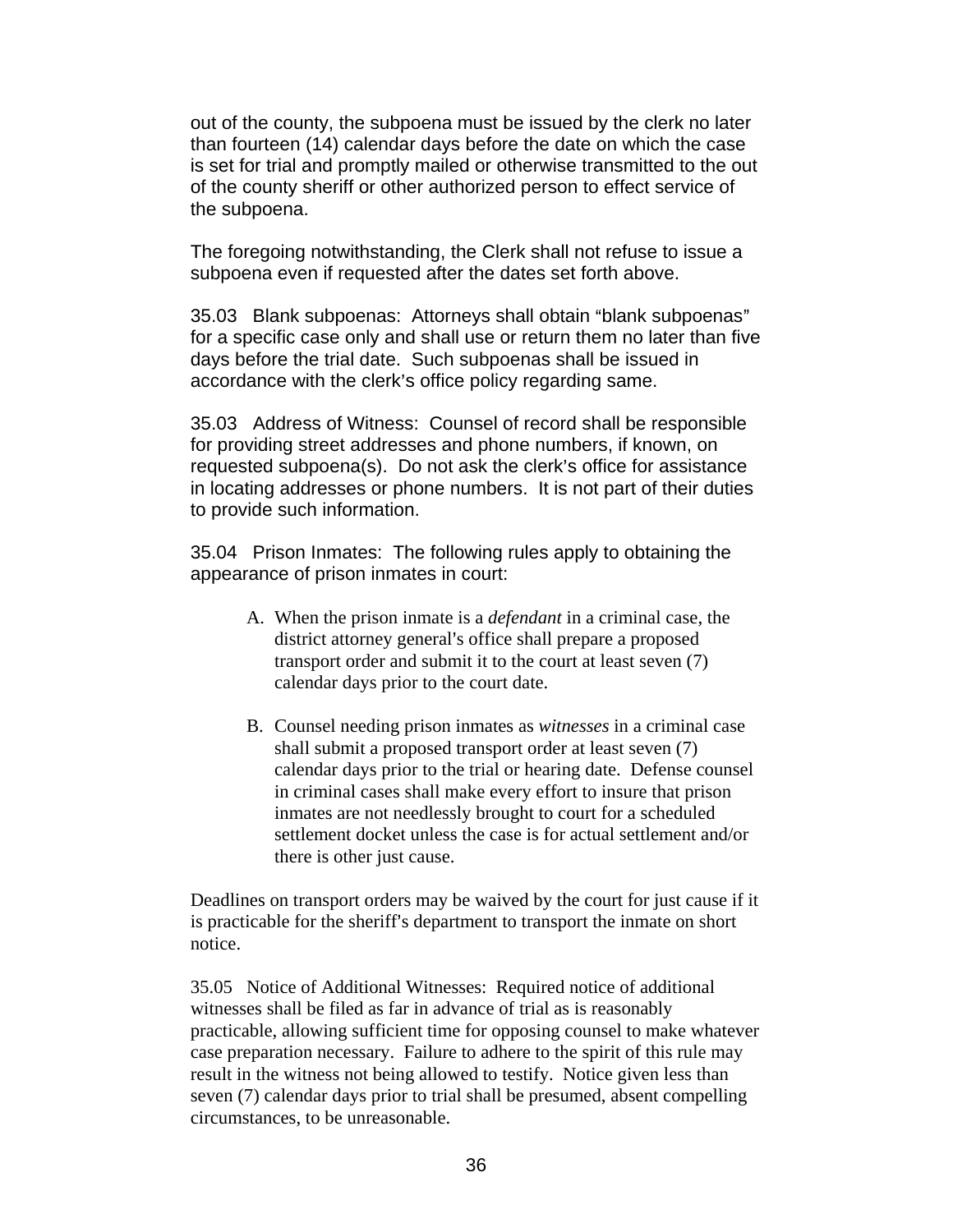### **RULE 36. MOTIONS IN CRIMINAL CASES**

36.01 Time for Filing Pre-Trial Motions: All pre-trial motions shall be made pursuant to Tenn. R. Crim. P. as well as the pre-trial scheduling order, if one has been entered.

36.02 Failure to Appear at a Motion Hearing: If counsel for a defendant or the State does not appear at a scheduled hearing on a motion or any other matter scheduled to be heard on the motion docket, the court may strike, deny, or otherwise dispose of that motion in the moveant's absence.

1.03 Motions in Limine: Motions in limine seeking to resolve a trial evidentiary matter shall be set at the discretion of the court.

Counsel are encouraged to raise appropriate evidentiary objections by written motion at least ten (10) days before trial.

# **RULE 37. FILING AND SETTING OF MOTIONS**

Pre-trial motions should be filed no less than ten (10) days before trial setting, and they will, if practical, be set on motion days designated by the Court, and may be scheduled by attorneys on such motion dates on seven (7) calendar days written notice to the judge's secretary and the opposing party, or may be set by agreement with the court. If necessary, and in the interests of justice, the court may allow the opposing party a reasonable continuance for good cause shown. Motions filed less than ten days before trial will not be heard unless the judge determines that the interests of justice in the individual instance override the calendar needs of the court.

### **RULE 38. DIVERSION AND POST-PLEA EXPUNGEMENT REQUESTS**

**All requests for pre-trial diversion must be made within twenty (20) calendar days of arraignment or within ten (10) days of an attorney**=**s accepting employment or appointment, whichever is later.** Failure of counsel to comply with this rule may result in the denial of pretrial diversion. **A pending diversion request not filed in accordance with**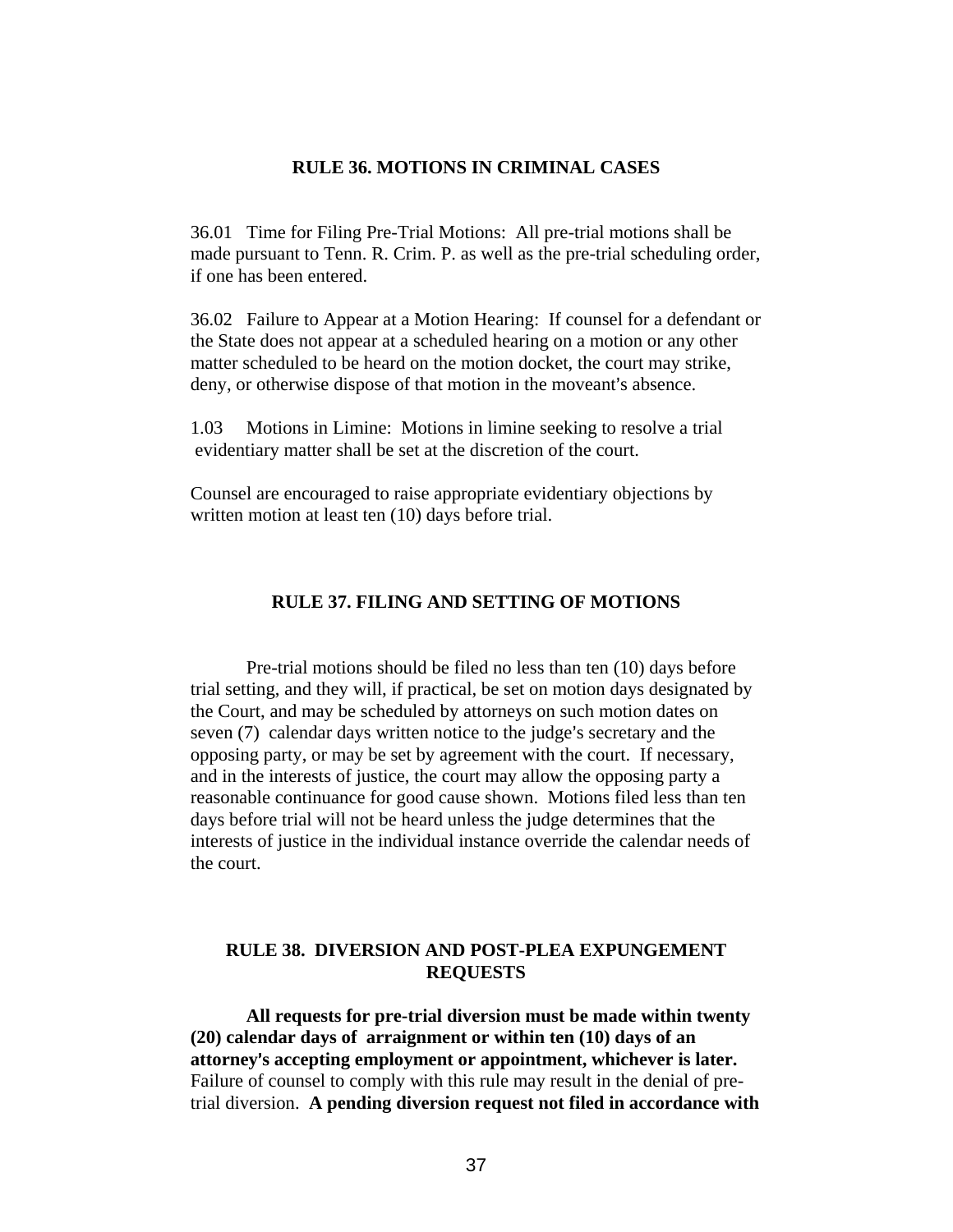### **this rule shall not be considered appropriate grounds for a continuance.**

The attorney requesting pre-trial diversion shall request an order for an investigation and preparation of a report by the appropriate probation authorities. The district attorney general shall arrange for said report and also shall request a TBI eligibility check for the defendant, and shall provide same to defense counsel along with whatever pre-trial diversion application is required by the district attorney's office. The investigation order and the order for a pretrial investigation shall provide that the defense attorney shall be provided copies of said reports and results contemporaneously with the district attorney general's office.

After counsel for defendant has received both the pre-trial investigation report and the TBI approval form, counsel for defendant shall then have up to fifteen (15) days to respond by submitting to the district attorney an "Attorney's Certificate" form, a copy of which is attached to these rules at appendix A, and the completed diversion application form. The parties may agree to a longer response time, not to exceed thirty (30) days, if such extension will not delay a scheduled trial from being tried on its scheduled date. If the form is timely submitted and no additional time requested, then the matter will be deemed ripe for decision. The district attorney general will then have fifteen (15) days in order to respond. If the district attorney general shall not respond within fifteen days it will be presumed that he or she agrees that pre-trial diversion is appropriate and the judge may grant such relief on its own motion if the interests of justice so require.

The court will not accept any settlement based on pre-trial diversion, judicial diversion or any settlement involving post-plea expungement of any sort until TBI approval has been obtained.

The deadlines set out in this section may be waived or modified upon motion of either party, but only upon good cause shown.

# **RULE 39. TRIAL SETTINGS AND CONTINUANCES IN CRIMINAL CASES**

39.01 Method of Setting: Cases will normally be set for trial by the court at the time of arraignment. When the caseload requires that multiple cases be set on the same date preference will first be given to cases in which defendants are incarcerated. Otherwise, and as a general rule, the oldest case will be tried first, however, all cases set for a given date must be ready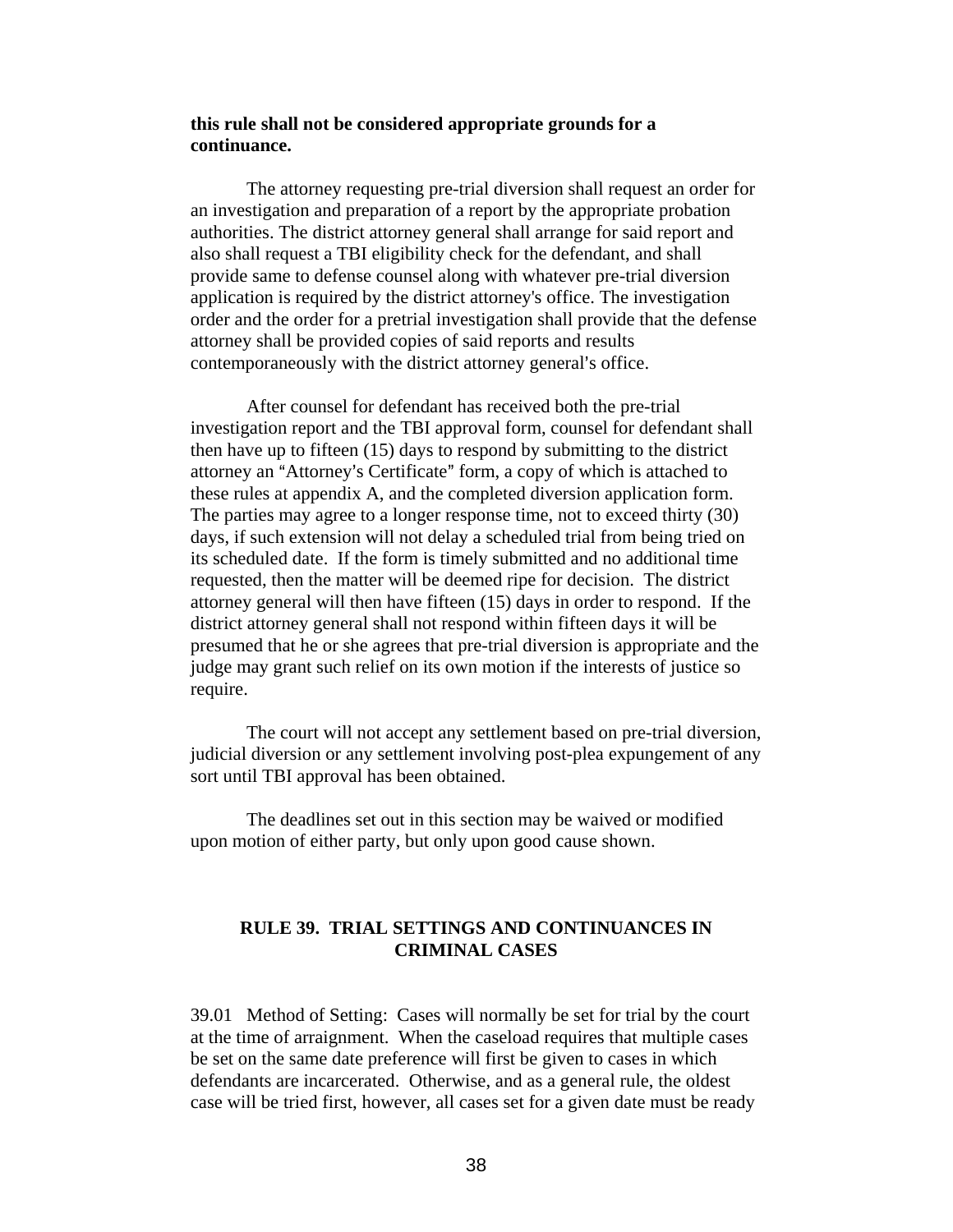for trial on that date in the event the anticipated case cannot be presented. In cases where this procedure would work an unreasonable hardship on victims or witnesses necessary adjustments will be made by the judge. 1.02 Continuances: Cases may not be continued by agreement and may be continued only by leave of court. When a case has been set for trial it will not be continued except for good cause, which shall be brought to the attention of the court as early as practicable before the date of the trial.

Absence of a witness will not be a ground for continuance unless the witness has been subpoenaed in accordance with the requirements of these rules and Rule 17, Tenn. R. Crim. P.

If a case is continued, a new trial date will be assigned at the time of the continuance. *It shall be the responsibility of the party issuing a subpoena for a witness to notify that witness of any continuance in sufficient time to avoid the witness's making an unnecessary trip to court.* 

39.03 Jailed defendants: In cases wherein the defendant is incarcerated, cannot make bond, and demands a speedy trial, said case shall be placed upon the trial docket by the judge at the earliest available date.

### **RULE 40. CLOTHES FOR INCARCERATED DEFENDANTS**

Counsel for jailed defendants should make a diligent effort to have clothes provided to his or her client no later than 7:00 a.m. on the day of trial. The purpose of this rule is to avoid a delay on the day of trial while street clothes are obtained for an incarcerated defendant.

# **RULE 41. WAIVER OF ARRAIGNMENT**

Waiver of arraignment is permitted, but said waiver must be in writing, and signed by the defendant. Waivers shall be filed **prior to the opening** of court on arraignment day, with service at the time of filing to the office of the district attorney and the judge presiding over arraignment. Counsel of record must appear at said arraignment pursuant to Tenn. R. Crim. P. Rule 43 ( c ) (4) unless otherwise granted prior permission to be absent by the judge.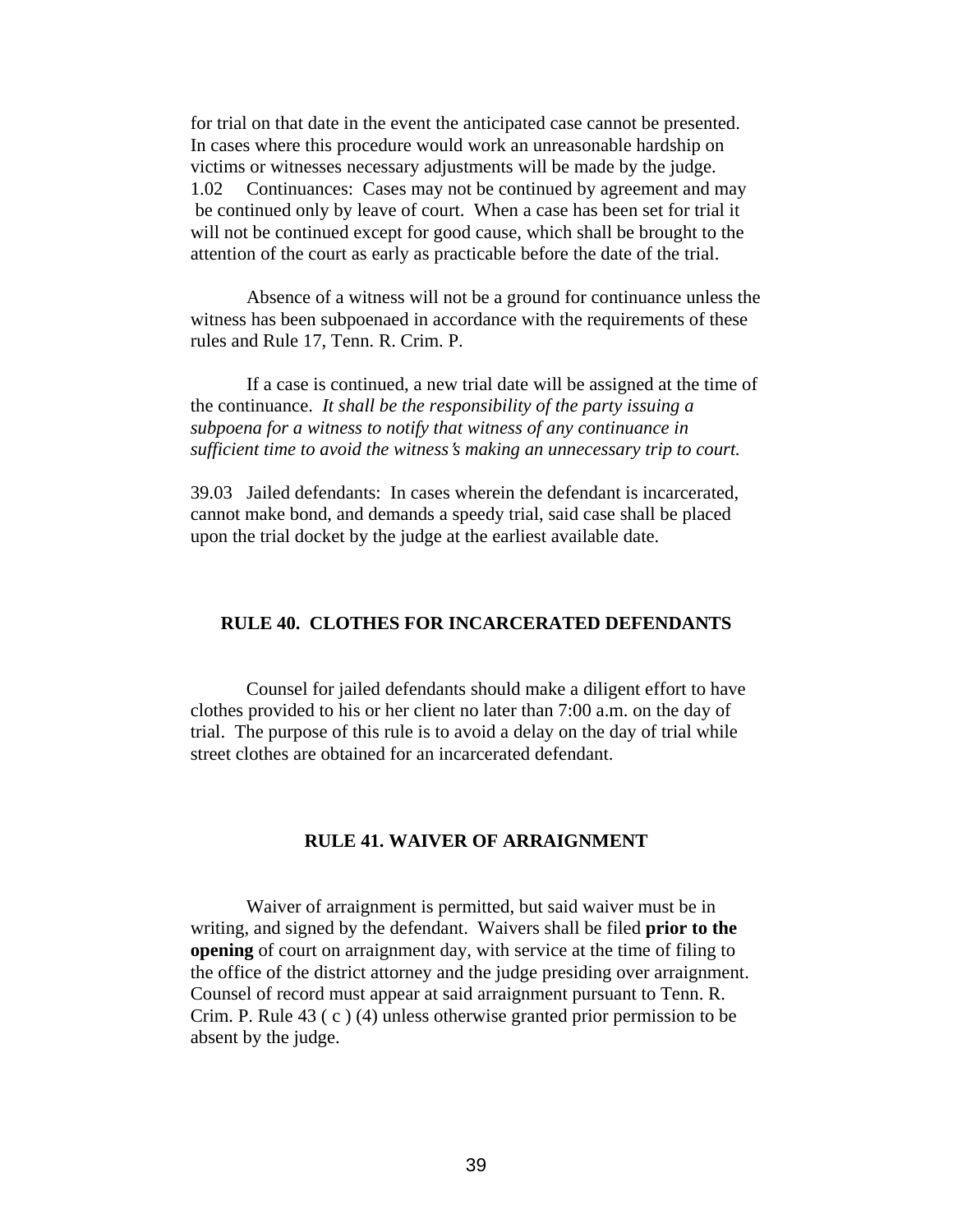# **RULE 42. SETTING CRIMINAL CASES – NOTIFICATION OF VICTIMS**

42.01 Case Settings: Cases will normally be set for trial the term following arraignment. A calendar will be published by the court to reflect the settings. When Court schedules are full, as they usually will be, priority will be given to those defendants who are incarcerated. Because of perennial and significant overcrowding of the criminal docket, and in the interests of the efficient administration of justice for all parties concerned, plea deadlines will be established for all cases. If cases are settled, the pleas will normally be taken on trial dates, but may, for the sake of convenience and to conserve judicial system resources, be taken at other times. A settlement deadline shall be set in each case at the time the trial date is established.

1.02 Notice to Victims: In recognition of T.C.A. § 40-38-101, in cases involving plea agreements pursuant to Tenn. R. Crim. P. 11, the judge will refuse to accept the plea unless the prosecuting attorney states on the record that he or she has, before the plea, communicated with the victim regarding the plea or made a good faith effort to communicate with the victim. This rule shall apply to pleas in cases where the defendant is indicted for the following offenses:

- A. murder or the attempt, facilitation or solicitation to commit murder; voluntary manslaughter, reckless homicide, criminally negligent homicide or the attempt, facilitation or solicitation to commit these crimes:
- B. vehicular homicide;
- C. aggravated assault;
- D. aggravated kidnaping, kidnaping or the attempt, facilitation or solicitation to commit these crimes:
- E. all felonies described as sexual offenses under T.C.A. '39-13-501, et seq., or the attempt, facilitation or solicitation to commit these crimes;
- F. aggravated arson and arson or the attempt, facilitation or solicitation to commit these crimes;
- G. robbery, aggravated robbery and theft of property from the person;
- H. especially aggravated burglary or aggravated burglary or the attempt, facilitation or solicitation to commit these crimes;
- I. all felonies described as Offenses Against the Family under T.C.A.  $\S$  39-15-101, et seq., or the attempt, facilitation or solicitation to commit these crimes;
- J. vandalism;
- K. stalking; and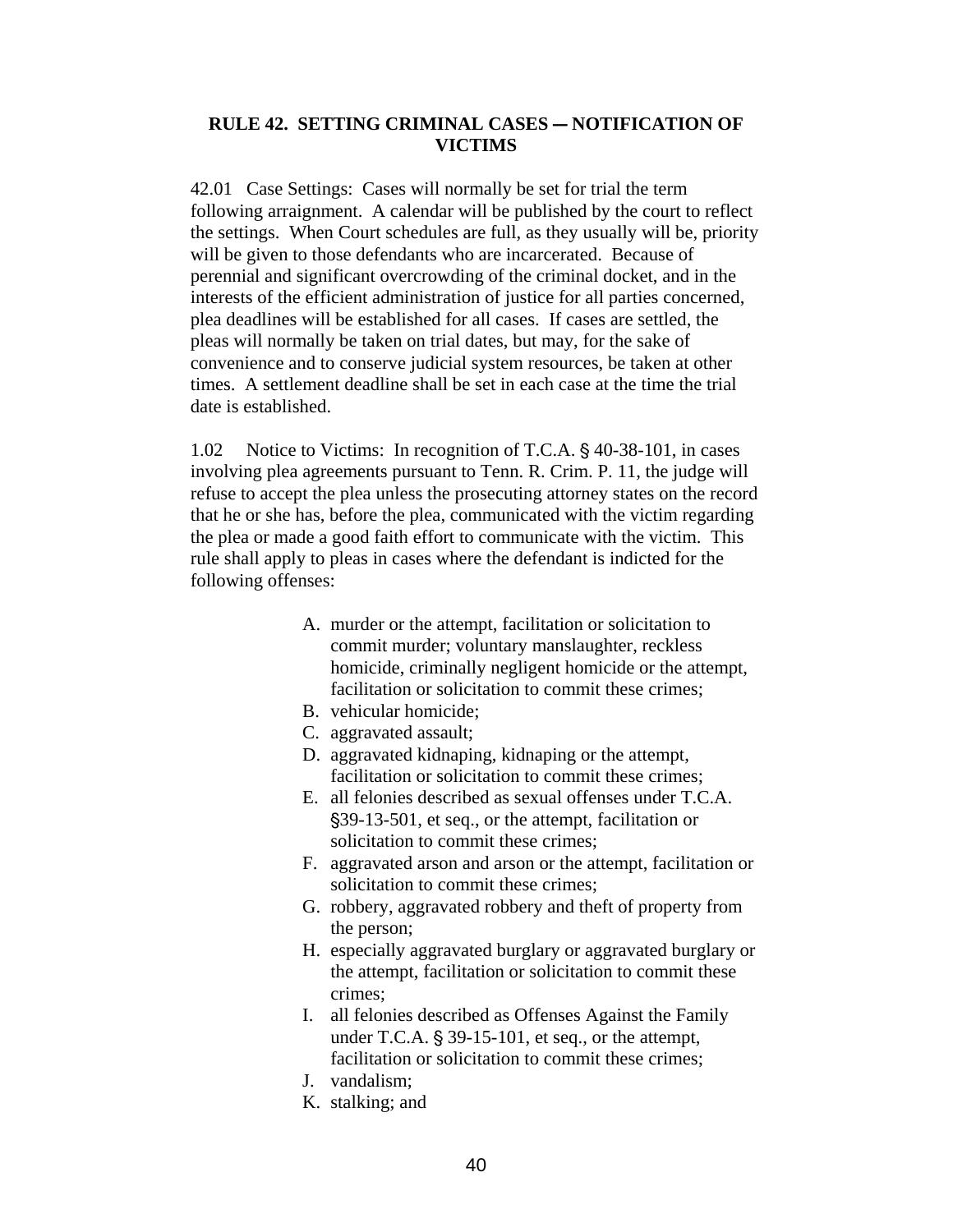L. all other crimes involving individual victims.

In cases that have been worked by a specific law enforcement worker, that worker shall also be notified prior to the plea agreement being offered to the court.

### **RULE 43. APPOINTMENT OF ATTORNEY FOR INDIGENT DEFENDANT**

If the Court determines that a defendant is indigent, the Court will appoint an attorney to represent that defendant at arraignment or as soon thereafter as possible. Partially indigent defendants shall be required to compensate the State of Tennessee for the representation provided to the extent of their financial ability to do so.

### **RULE 44. BONDING COMPANIES AND SETTING OF BAIL**

All matters involving the qualifications and operation of bond persons and bonding companies shall be addressed to the circuit judge of the court, who shall hear and dispose of such petitions and applications, as he or she shall determine. All applications for relief pursuant to T.C.A. § 40-11-204 shall be in writing and filed with the clerk with a copy to the district attorney general. The court shall dispose of such applications in open court with both the bonding company and the State being given an opportunity to be heard.

Bail shall be set or modified by the circuit judge in appropriate cases. All requests for modification of bail shall be in writing and shall comply with appropriate Tennessee law.

## **RULE 45. TRIAL CALENDAR - MODIFYING**

No one but the circuit judge may add or remove a case from the trial calendar or any other docket involving criminal cases.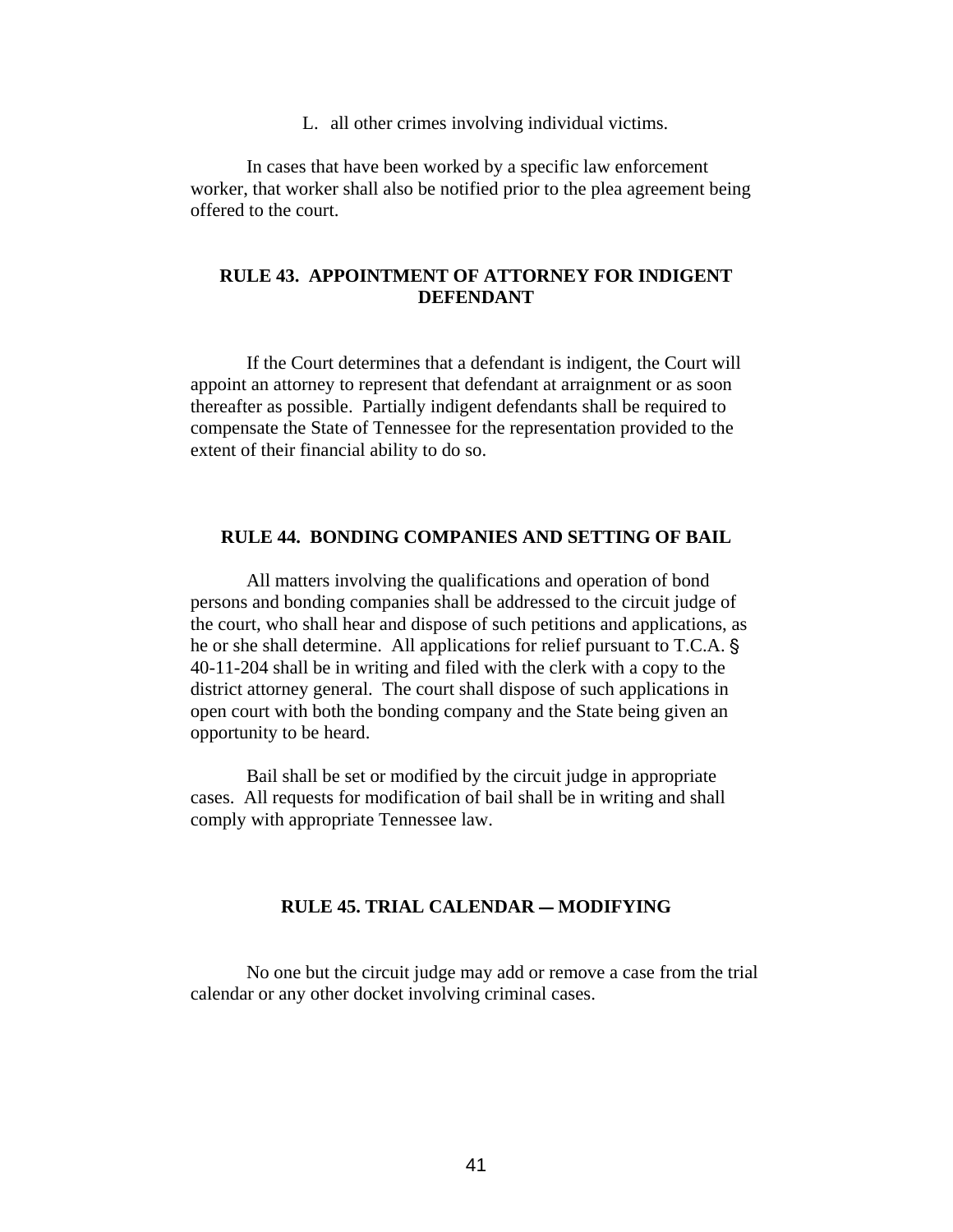# **RULE 46. PROCEDURE DURING TRIAL OF MULTIPLE DEFENDANTS**

Where there is more than one defendant in a case being tried, defense counsel may agree on the order they shall follow. If counsel are unable to agree, the order in which the defendants are named in the indictment shall be followed. If each defendant is named by separate indictment, the order shall be followed chronologically. Such order shall be followed in the voir dire, pleas, cross-examination, testimony of defendants and arguments of counsel.

### **RULE 47. ORDERS IN CRIMINAL CASES**

47.01 Preparation and Submission of Orders By Counsel: Prevailing counsel will prepare orders for entry by the court within fourteen (14) calendar days of issuance of said orders. The circuit judge may grant an extension of this time for good cause shown.

47.02 Disagreements Over Contents of Orders: When counsel disagree on contents of an order, this fact shall be communicated to the judge as soon as said disagreement becomes known. In that event, opposing counsel shall each proffer to the court and to opposing counsel a proposed order. If neither alternative is considered by the judge to be correct then in that event, a conference shall be scheduled at a time convenient to the parties and the judge.

### **RULE 48. PRE-SENTENCE REPORTS**

In any case where preparation of a pre-sentence report is required, except requests for pre-trial diversion, the district attorney general shall notify the office responsible for preparing the report of said requirement within one week after conviction or entry of plea. In cases where pre-trial diversion is requested, it is the responsibility of the attorney requesting diversion to also request the diversion eligibility report. The court will instruct all parties of this rule where applicable.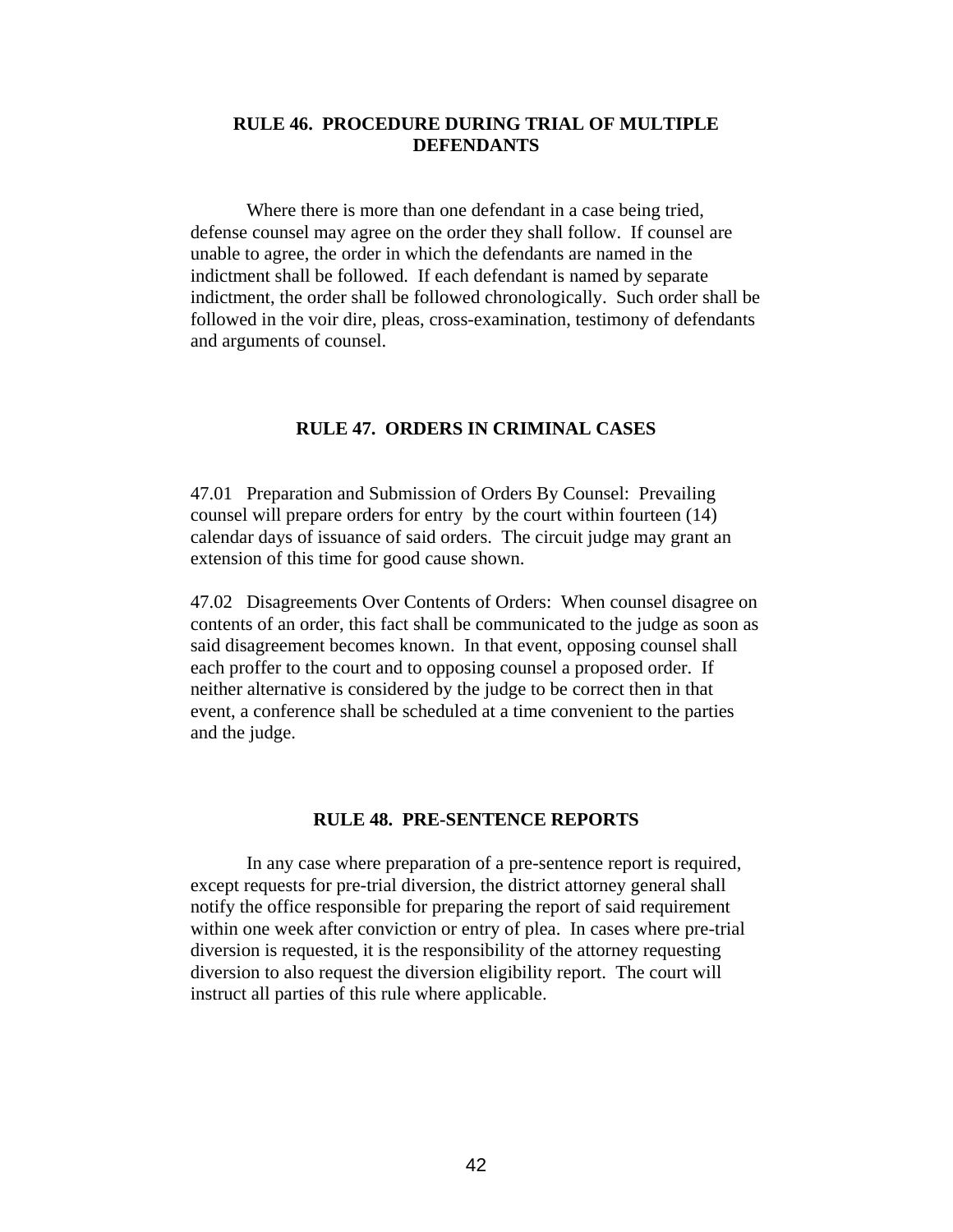## **RULE 49. SETTING ATTORNEY FEES**

All forms to request compensation for representing indigent felony defendants must be completed by the attorney and presented to the judge who heard the case. If an attorney represents two or more defendants by appointment at arraignment, he or she can only claim that time once, and not claim the same time as to each defendant. In the event an attorney represents a defendant with multiple indictments on which the defendant is arraigned and tried on the same date, that attorney should complete only one compensation form showing the time spent on behalf of this defendant, and not separate forms for each case. Failure to follow this rule may result in compensation forms being disallowed by the court.

### **RULE 50. SEQUESTERED JURY**

If either party requests a sequestered jury pursuant to  $T.C.A. § 40-$ 18-116, a Notice of Requested Sequestration of Jurors shall be filed with the Clerk at least ten (10) calendar days prior to the date of trial. A copy of the notice shall be provided to the trial judge and the sheriff by the attorney filing the notice. Failure to make a timely request may result in said request being denied without a hearing, however, the judge may waive the time limitation when the interests of justice demand doing so.

#### **RULE 51. SENTENCING**

The parties shall file written statements setting forth any enhancement or mitigating factors that the parties believe should be considered by the court at least five (5) calendar days prior to the date of any sentencing hearing (T.C.A.  $\S$  40-35-202). The requirements of the law regarding sentencing hearings and considerations will be strictly adhered to. This rule may be modified in individual cases if the interests of justice so require.

### **RULE 52. JURY TRIALS-PRE-TRIAL REQUIREMENTS**

52.01 General Sessions Appeals: Whenever a general sessions appeal in which a jury is demanded is presented for filing, the attorney, or litigant, shall endorse on the face thereof the words, "Jury Demanded", and such fact shall be called to the attention of the clerk when the case is set for trial.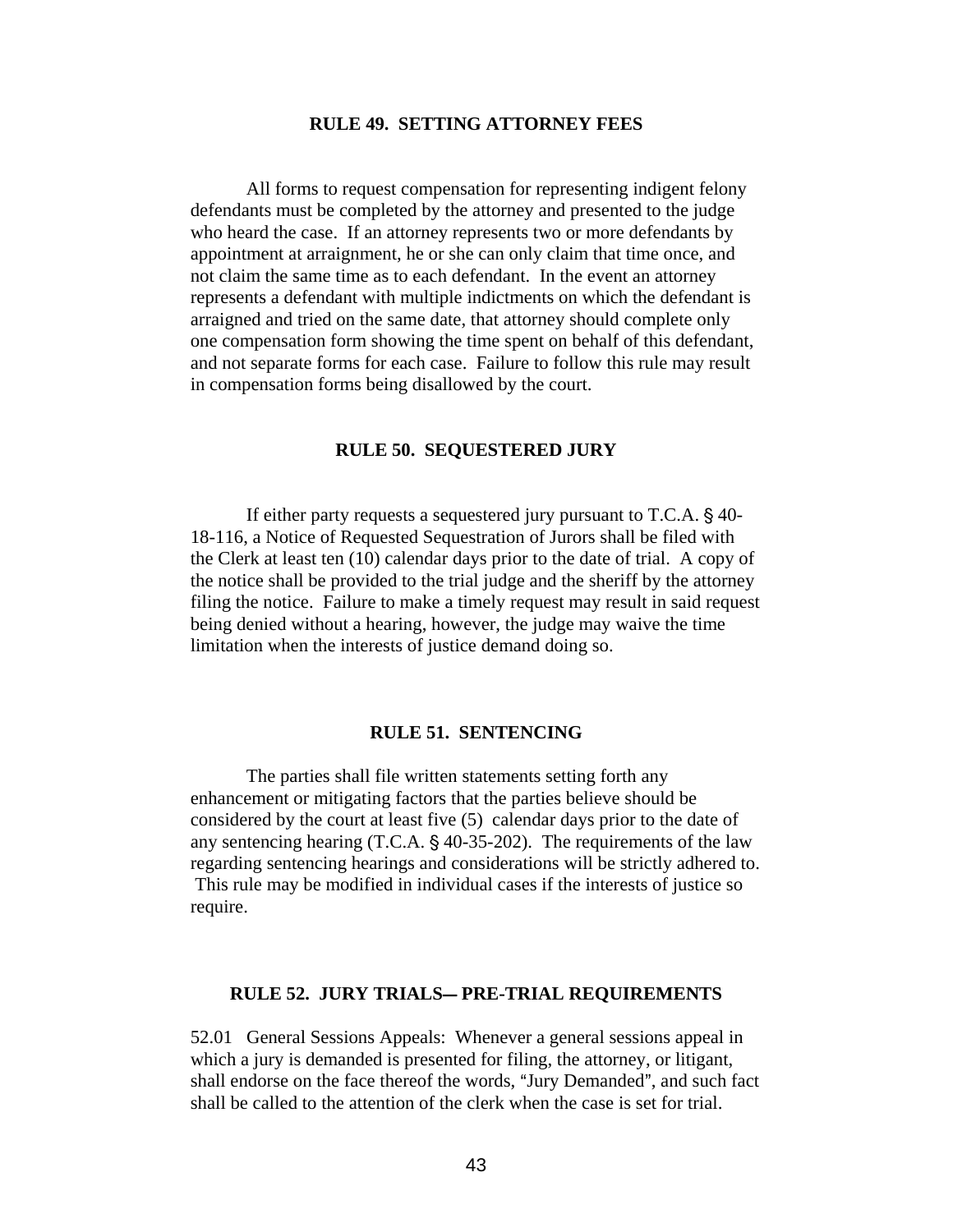52.02 Requests for Jury Trial: Any party may, upon motion and showing of a right to a jury trial, be granted the same.

52.03 Issues of Law and Disputed Facts, Notification of Such to Court: The court, in its discretion, may require the attorneys in jury cases to submit to the court issues of law and disputed issues of fact seven (7) days prior to the commencement of the trial. In addition, the court may, in its discretion, order the parties to a pre-trial settlement conference.

52.04 Pre-marking of Exhibits: The Court may require the attorneys to pre-mark exhibits at least seven (7) days before the trial begins. The attorneys shall have enough copies of documentary and photographic exhibits for the court, all opposing counsel and the jury. 52.05 Special instructions: If a party has special jury instructions which they wish the Court to consider, the jury instructions shall be submitted to the Court at least seven (7) days before the trial.

### **RULE 53. DISMISSAL FOR LACK OF PROSECUTION**

Whenever a cause has remained on the docket for twelve (12) months or more without steps being taken by the appropriate authorities to dispose of the cause, or move it along, the court, on its own motion, may remove said case from the docket after giving notice to all parties.

#### **RULE 54. CONTINUANCES**

Cases may be continued only by approval of the court. In the absence of extraordinary circumstances, an application for a continuance of any case set for trial must be made at least five (5) full days in advance of the day the case is set for trial and must be supported by an affidavit filed with the clerk of the court giving grounds for seeking a continuance. If circumstances justifying a continuance should arise within five (5) days of trial, which were not reasonably foreseeable to the parties or counsel, the court may entertain and grant a motion for continuance less than five (5) days before trial, upon notice to all parties and opportunity for a hearing. The circuit judge shall be notified immediately should the need for any continuance arise.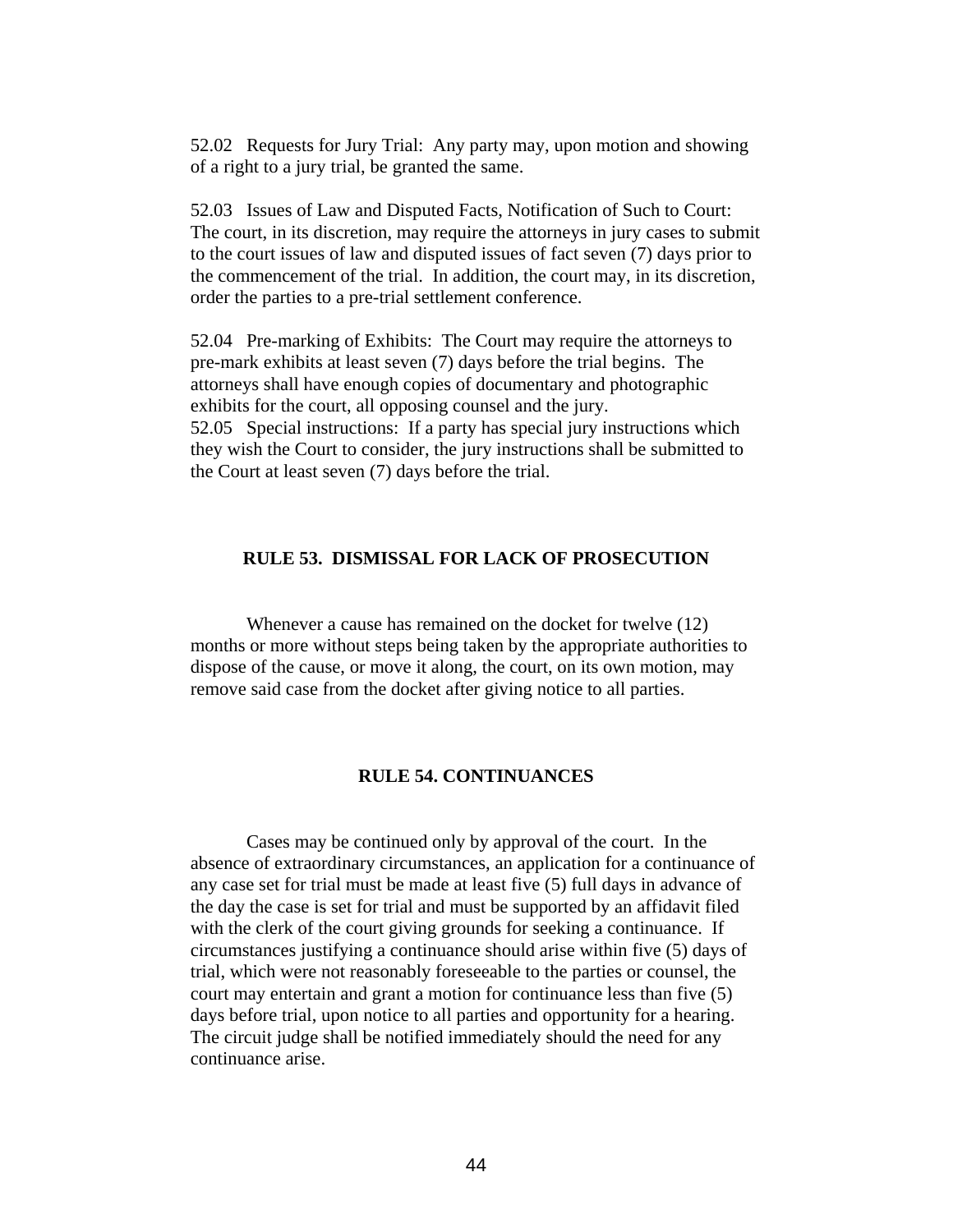Normally the absence of a witness will be considered grounds for a continuance only when the witness is material and where the subpoena for a local witness was issued seven (7) days or more before the date of trial, and fourteen (14) days where the witness is out of the county: however, each application for a continuance is subject to the discretion of the court.

When application for a continuance is based upon the illness of a party, or a material witness, said application should be accompanied by a written statement of a physician specifying the type of illness, whether or not the illness is of a temporary or permanent nature, and whether or not such person is able to appear in court.

When an application is based upon the fact that a material witness cannot be found, an affidavit must be filed giving the name of said witness or witnesses, what evidence is expected to be proved by said witness or witnesses, and what effort has been made to locate said witness or witnesses.

If a case is thus continued, a new trial date shall be ordered by the court for a date certain at the time the motion for continuance is granted.

# **RULE 55. MOTIONS FOR NEW TRIALS IN CRIMINAL CASES – NOTICE TO COURT REPORTER REQUIRED**

When criminal cases are appealed it shall be the responsibility of the attorney filing said appeal to send to the court reporter responsible for preparing the court transcript the following items:

- A. a notice of said appeal prior to, or contemporaneously with, said filing, and
- B. a designation of transcript and copy of motion for new trial and order overruling same.

**The clerk** *shall not* **accept said notice of appeal unless proof of these requirements having been met shall appear at the bottom of said motion in the form of a certificate of service to the court reporter attesting to the fact that this requirement has been complied with.**

# **RULE 56. PLEAS OF GUILTY AND NEGOTIATED SETTLEMENTS IN CRIMINAL CASES**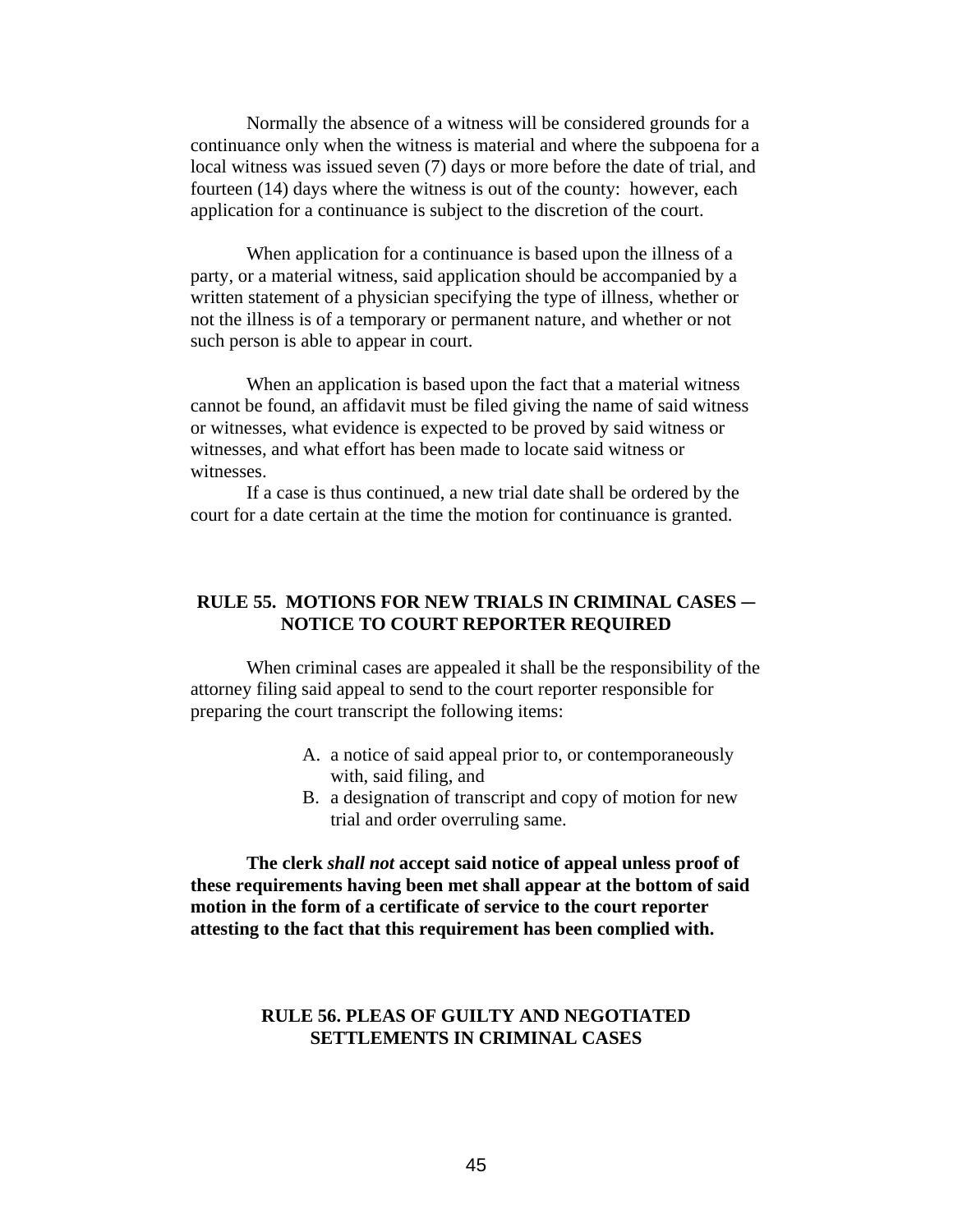56.01 General rules: Negotiated settlements are encouraged, but must be arranged in such a manner that judicial system resources are fully utilized. The following rules shall apply to criminal case negotiations:

- A. The district attorney general's office is under no duty to negotiate cases. Nor is any defendant, nor is his or her attorney; however, any negotiations that are to be had must be done in timely fashion.
- *B.* All negotiations, including details such as reporting dates and restitution amounts, must be resolved and concluded in an individual case by the plea deadline set for that case. *It shall be the responsibility of the district attorney general's office in negotiated cases to ascertain, prior to any settlement being approved by the court, the exact amount of any restitution required to be paid by the defendant and the means by which it shall be done.*
- C. The plea deadline in each case will be the Monday closest to fourteen (14) calendar days prior to the grand jury date for the term in which the case is set. In other words, the fact that a Monday holiday causes the grand jury to meet on a Tuesday will not make the plea deadline a Tuesday as well. Plea deadlines will always be on Mondays. The judge may, however, set additional or different plea deadlines, when appropriate, for individual cases.
- D. If a case is not tried on the scheduled trial date it will be reset immediately, if practical to do so. It will receive a new plea deadline only if, in the judge's opinion, it is in the interest of justice to set one. If a specific plea deadline is not announced at a resetting then the plea deadline, however, a new deadline will be set, it being fourteen (14) calendar days prior to the date of the grand jury meeting of the term in which the case is reset.
- E. The circuit court judge will be notified on or before the date of the plea deadline that a case is settled. Notification shall consist of notifying the judge, or his secretary, or leaving a message to that effect on the answering machine in the judge's office. The judge will then take the case off the trial docket and arrange a date, usually the trial date, for hearing the plea. If said notification is not made on or before the plea deadline the court will not honor any agreed settlement to be presented to the court. In such cases the defendant must then either go to trial or plead to the entire indictment without an agreed sentence.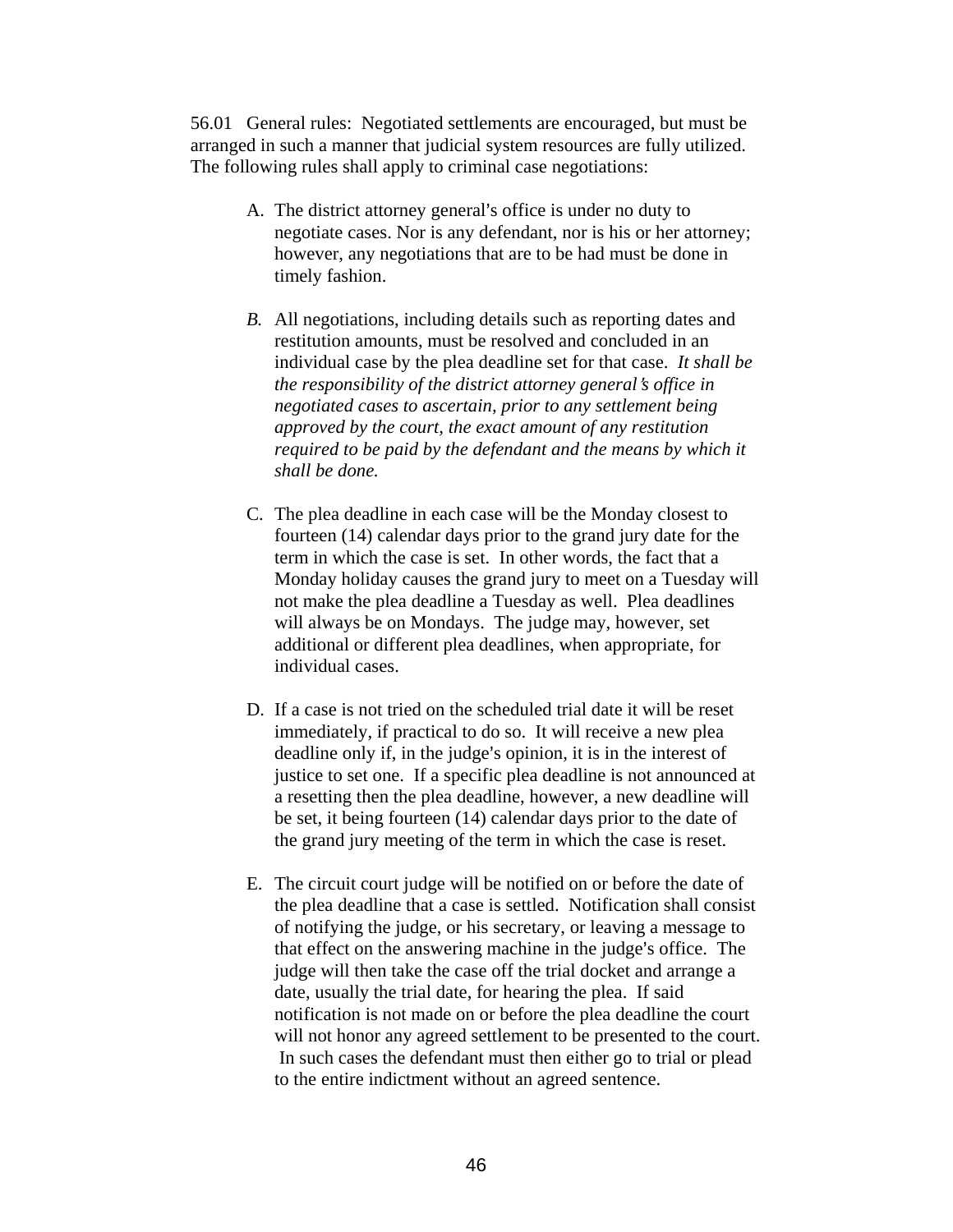- F. Extensions to plea deadlines will be granted for good cause. Not receiving an offer from the district attorney's office or having just received a recent offer from the district attorney general's office, however, shall not be considered good cause, nor shall a pending application for diversion unless said application was made in accordance with these local rules.
- G. It shall be the duty of the defense attorney to notify the judge's office that a negotiated plea has been reached. Failure to do so on or before the plea deadline will result in the judge refusing to accept the plea agreement absent compelling circumstances for the delay. A defendant's having just changed his or her mind will not be considered a compelling circumstance, nor will a recent counter offer by either side.
- H. All plea agreements shall be reviewed by the circuit judge before being accepted, and may be rejected or modified if he or she determines that they are not appropriate in light of the law, the rights of all parties concerned and the interests of justice. If the judge refuses to accept, or modifies, an agreement as entered into by the State and the defendant then in that event the defendant will be allowed to withdraw his or her plea, should he or she so desire, and the case will be scheduled for trial as soon as possible.
- *I.* Pleas of guilty, either with or without sentence recommendations by the district attorney general's office, will normally be taken on the date upon which the trial has been scheduled. Such pleas may, however be taken at some other time designated by the court for doing so. All necessary forms should be completed, dated, signed and given to the clerk *before the opening of court* on the day the plea is to be entered unless circumstances make this impossible. Attorneys involved in such pleas shall arrive at court in sufficient time to do accomplish this task. *It shall be the duty of the district attorney general or his or her designate to insure that said forms are accurate and complete before signing them.*

# **RULE 57. PLEAS OF GUILTY WITHOUT AGREEMENT AS TO SENTENCE**

Pleas of guilty without an agreement regarding the length and conditions of the sentence to be imposed will ordinarily be allowed only to an entire indictment, as returned by the grand jury. In other words, the